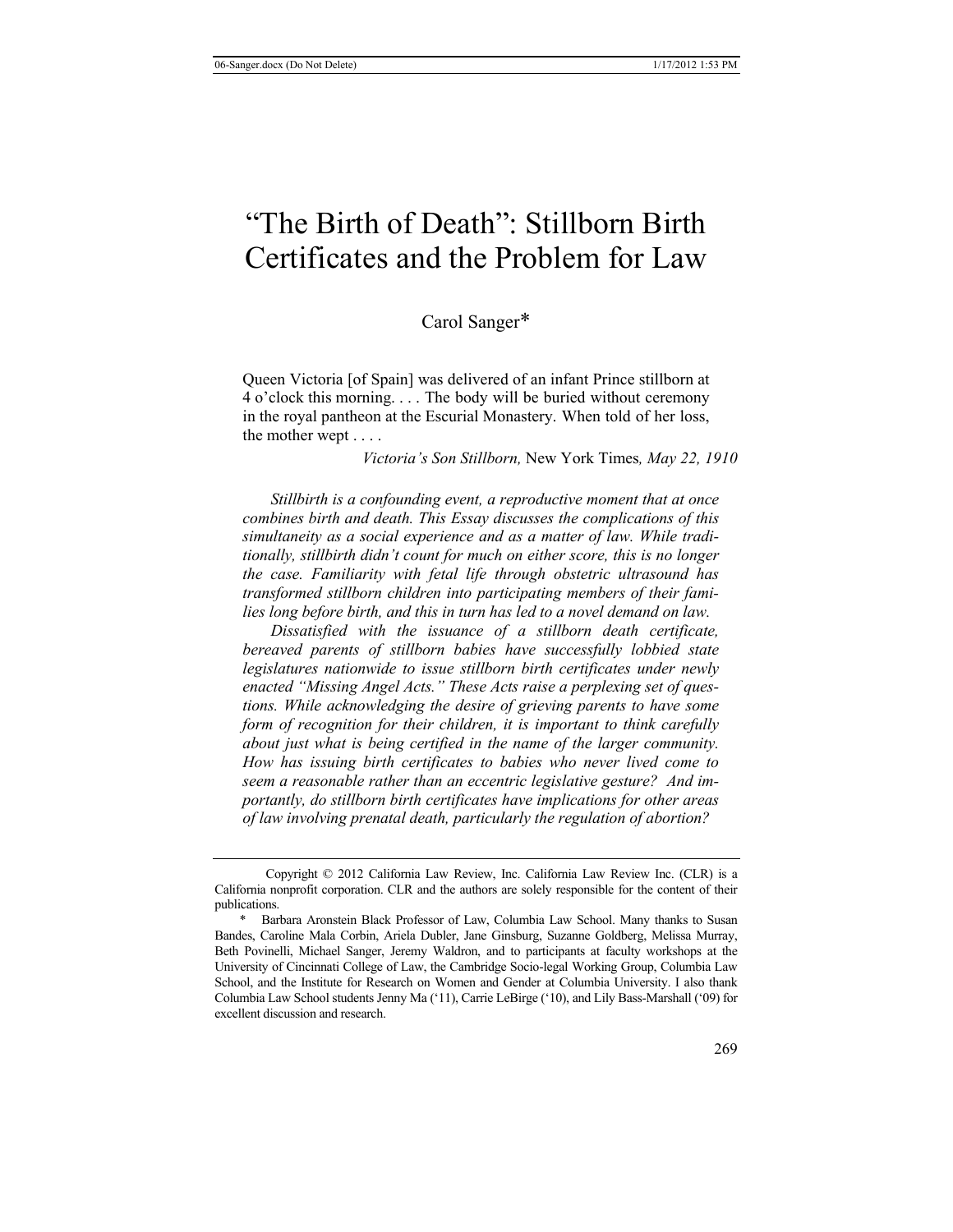*This Essay discusses the history, meaning, and politics of stillborn birth certificates. Recognizing that Missing Angel Acts may seem a compassionate and seemingly harmless use of law, I want to consider a more complicated story. Law's relationship to mourning practices in the difficult circumstances of stillbirth raises important issues concerning the effective authority of law, the use of legal fictions in modern identity documentation, and the desirability of lines between private and public responses to death.*

| A. The Logic of the Thing: Stillborn Birth Certificates as a Legal |     |
|--------------------------------------------------------------------|-----|
|                                                                    | 291 |
|                                                                    |     |
|                                                                    |     |
|                                                                    |     |
| E. Stillbirth and Abortion: Commemorating Life Before Birth 305    |     |
|                                                                    |     |

#### **INTRODUCTION**

The delivery of a stillborn child is a confounding event. Stillbirth is a devastating obstetric outcome—a reproductive moment that at once combines birth and death. The term "stillborn" refers to a child who "issues forth" from its mother after twenty weeks of pregnancy, but who has already died in utero or during the birthing process.<sup>1</sup> In other languages this juxtaposition of life and

<sup>1.</sup> Twenty weeks is the minimum gestational period for stillbirth as defined by the World Health Organization and in most of the United States. *See* Robert N. Silver et al., *Work-up of Stillbirth: A Review of the Evidence*, AM. J. OBSTETRICS & GYNECOLOGY 433, 433–44 (2007). Other jurisdictions, such as the United Kingdom, define stillbirth as fetal death at twenty-four weeks; still others use sixteen weeks. *See* Gordon Smith, *Stillbirth*, 370 LANCET 1715 (2007). Because gestational age is sometimes uncertain, other indicia of a developed pregnancy, such as fetal weight or length, are also used to approximate gestational age. *See* ROBERT WOODS, DEATH BEFORE BIRTH: FETAL HEALTH AND MORTALITY IN HISTORICAL PERSPECTIVE 18–22 (2009). While medical and legal definitions of stillbirth have varied over time and across jurisdictions, the distinguishing feature has been that this is a death late in pregnancy: "a viable fetus born dead." *Id.* at 19 ("Birth required complete expulsion from the mother and death meant failure to display any vital signs, including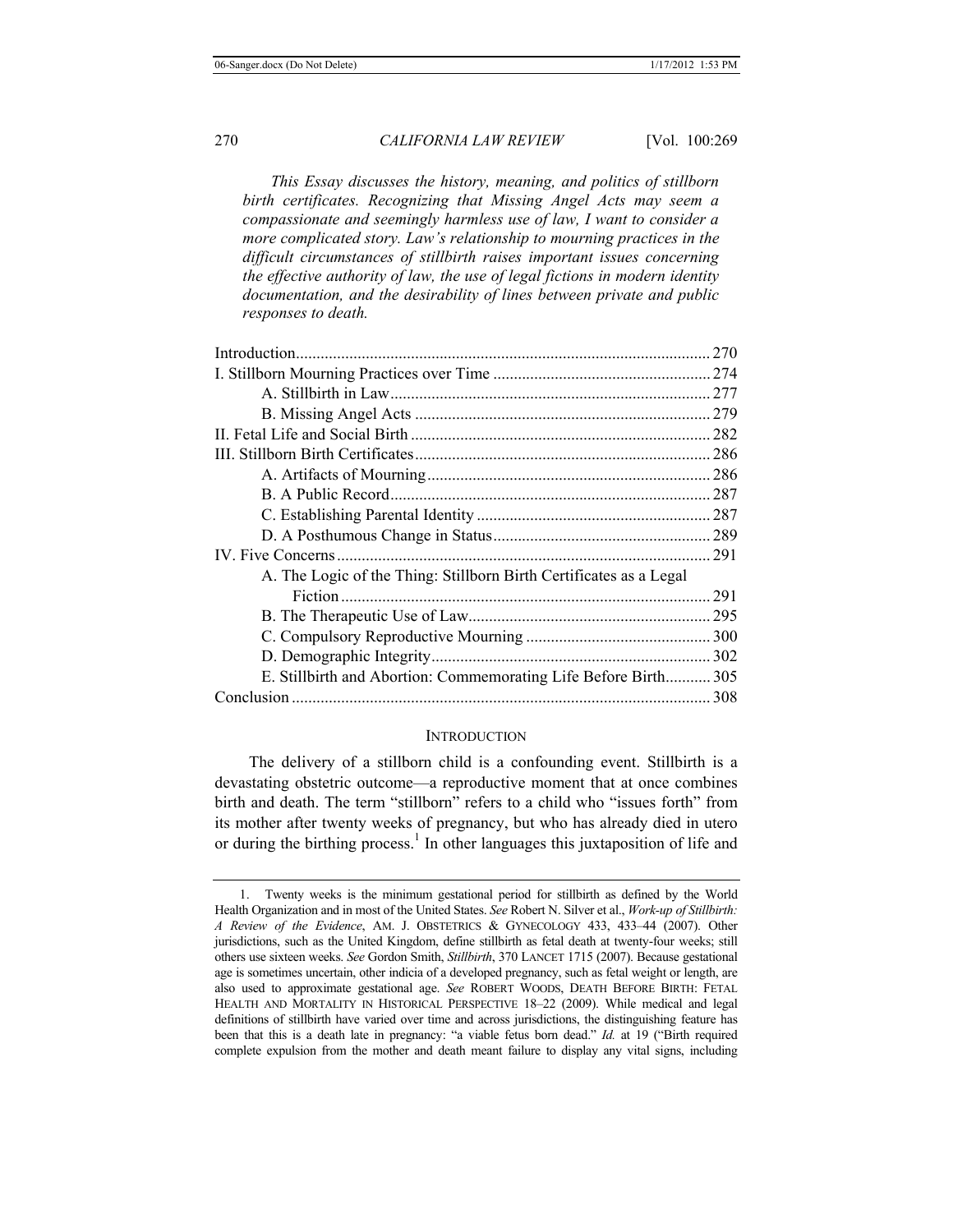death is met head-on: the child is not stillborn but "born dead": *nacido muerto*, *totgeboren*, or *mort-ne*. In English, the softer term is used. It suggests that the newborn may simply be still and that there is yet time to discern whether or not it is dead.

Of course, many women who deliver stillborn children today, at least under systems of advanced health care, know before labor begins that the baby is already dead and they deliver with this knowledge. In such cases, birth is a grim experience as the traditional expectations of a newborn's cry are met instead with silence.<sup>2</sup> Stillbirth is, as poet Seamus Heaney has written, "[the] [b]irth of death."<sup>3</sup>

This Essay discusses the complications of this simultaneity—the birth of death—as a social experience and as a matter of law. To be sure, for most of Western history, stillbirth has not counted for much on either score. The birth of a stillborn child was regarded as an event of little official moment and to which traditional mourning practices rarely attached. A baby was either born alive—and thereby a person for purposes of family lineage and descent—or it was not.<sup>4</sup> Over time, however, stillbirth has become a more noteworthy phenolmenon, increasingly recognized as a fitting occasion for the public expression of grief and for the ceremonial solemnity that attends any other death.

Law's relation to stillbirth has also changed over time. Early legal concerns were largely criminological: might an unmarried woman's claim of stillbirth be masking an infanticide? In the late nineteenth century, demographic interests also emerged, as the state's investment in the composition and well-being of its citizenry, particularly its children, took firmer hold. Public health concerns regarding infant mortality drew attention to stillbirth, which by the mid-twentieth century had been formally recognized as a discrete category of death, recorded among other vital statistics collected by the state.<sup>5</sup>

Such criminological, demographic, and public health interests in stillbirth continue. Stillbirth remains a common defense in modern infanticide prosecutions, and there are on-going efforts to improve stillbirth data collection, particularly in developing countries. But, in addition to these traditional concerns, in the last decade the law has also taken a novel and somewhat therapeutic turn.

respiration."). Embryonic or fetal death before the established period is classified as a miscarriage; death after a live birth is classified as neonatal or infant death. *See* Joy E. Lawn et al., *Stillbirths: Where? When? Why? How to Make the Data Count?*, 377 LANCET 1448, 1448 fig.1 (2011).

<sup>2.</sup> *See*, *e.g.*, Otti Trulsson & Ingela Rådestad, *The Silent Child—Mothers' Experiences Before, During, and After Stillbirth*, 31 BIRTH 189, 192 (2004).

<sup>3.</sup> Seamus Heaney, *Elegy for a Still-Born Child*, *reprinted in* ROBERT WOODS, CHILDREN REMEMBERED: RESPONSES TO UNTIMELY DEATH IN THE PAST 166 (2007).

<sup>4.</sup> Edward Higgs, *A Cuckoo in the Nest? The Origins of Civil Registration and State Medical Statistics in England and Wales*, 11 CONTINUITY & CHANGE 115, 115–34 (1996).

<sup>5.</sup> *See infra* Part II.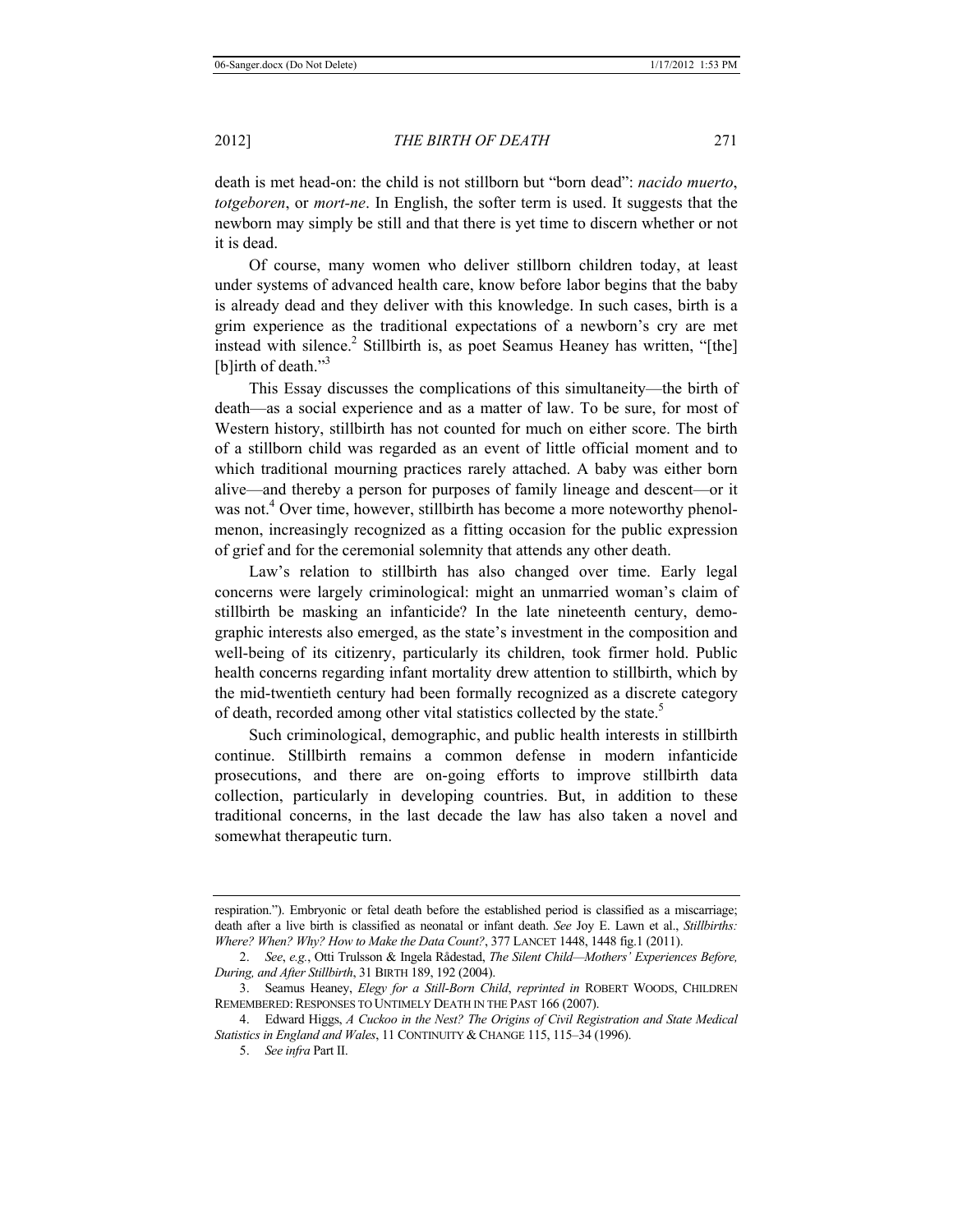In response to lobbying efforts by bereaved parents dissatisfied with the issuance of a stillborn *death* certificate, well over half the states now issue stillborn *birth* certificates under newly enacted "Missing Angel Acts." These are laws that authorize parents to request, and require the state to provide, a birth certificate for a stillborn child. The certificates do not replace but are issued in addition to fetal death certificates, which remain compulsory. Stillborn birth certificates are not issued automatically but only upon application by a parent. Arizona passed the first such statute in 2001 and thirty states have since followed suit.<sup>6</sup>

Missing Angel Acts raise a set of perplexing questions about the meaning and status of stillbirth as a social matter, as the subject of legal regulation, and about the interplay between the two categories. How is it that a child who has never taken a breath has come to be understood as a proper subject for a birth certificate in early twenty-first-century America? Why has the movement toward greater recognition of stillborns focused specially on the documentation of birth? And what is the relationship between private or familial responses to stillbirth and public or state responses? The two are surely related, for the transformation of stillborn infants into accepted subjects of private mourning has led to the demand that they also count in the official record—not merely for statistical purposes, but as beings worthy of individual recognition through that traditional marker of arrival, the birth certificate.

In this Essay, I uncover and parse some of the complexities in the relationship between private grief and public recognition in the case of stillbirth. To locate the subject generally within the structures of law and family, I begin in Part I with a brief history of the social and legal practices around stillbirth. I trace how over time stillbirth has become a category for both affective concern and public recognition. I then look at how Missing Angel Acts came into being: their background in public advocacy and how such legislation was developed, drafted, and advanced.

The widespread enactment of Missing Angel Acts also prompts a prior and more philosophical question. How is it that authorizing birth certificates for children who have never lived has come to seem a reasonable rather than an eccentric legislative gesture? Part of the answer is surely compassion toward grieving parents, a compassion that originates, at least in part, from shared understandings about the baby-like status of a stillborn infant. Part II explores the technological and social origins of these understandings, which derive from now familiar attitudes in the United States regarding the vitality and

<sup>6.</sup> *See MISSing Angels Bill (MAB) Legislation—State Chart*, M.I.S.S. FOUNDATION (July 25, 2011), http://www.missingangelsbill.org/index.php?option=com\_content&view=article&id=76&Item id=61 (noting that as of July 7, 2011, thirty-one states have enacted Missing Angels Acts). Some of the states have also named the statutes for the particular stillborn baby whose parents lobbied for the legislation. *See, e*.*g*., *Katherine's Law*, FLA. DEP'T OF HEALTH, http://www.doh.state.fl.us/planning\_ eval/vital\_statistics/Birth\_Stillbirth.html (last visited Oct. 30, 2011).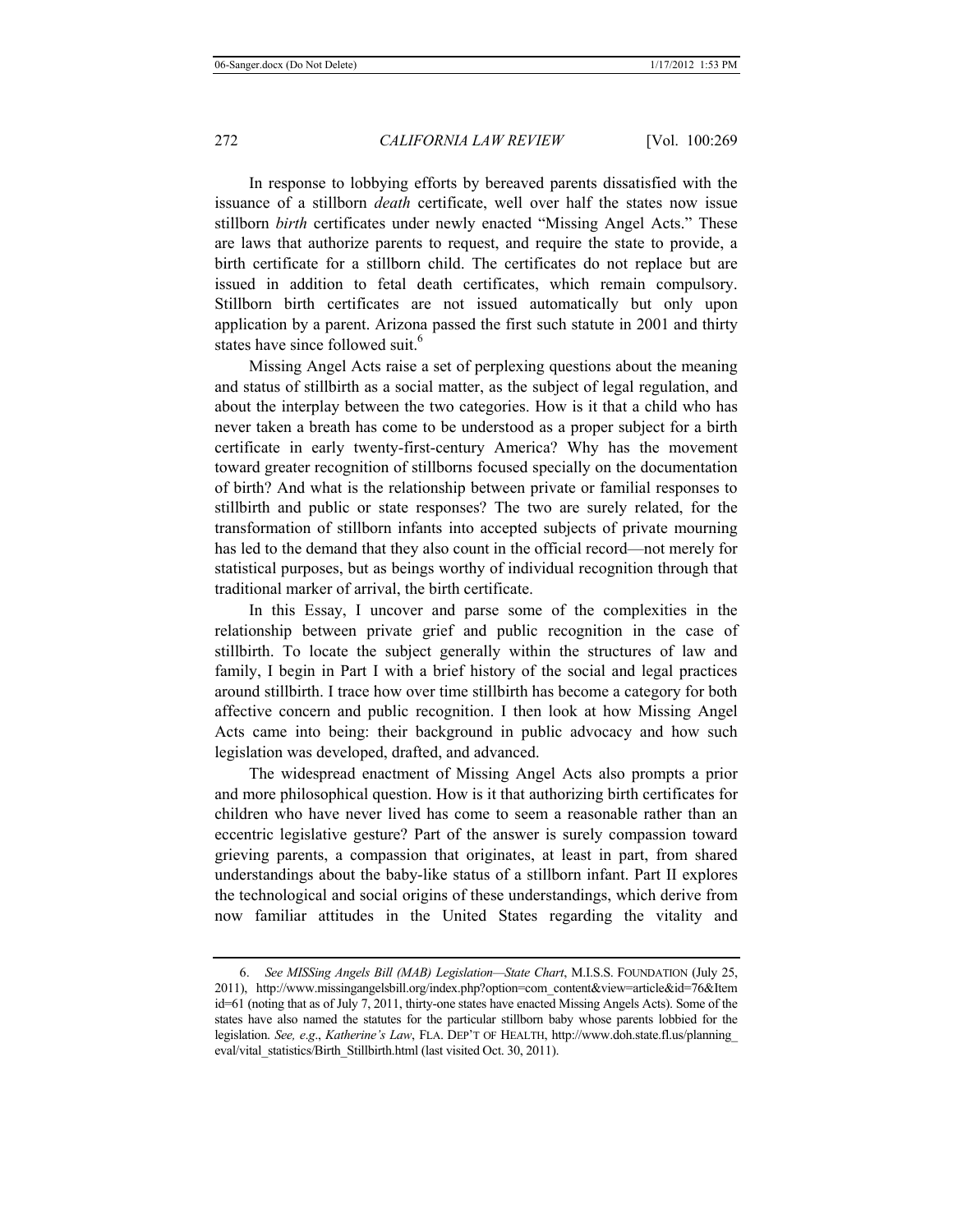personability of the fetus. Many readers will be familiar with the idea that, in wanted pregnancies, social birth now frequently precedes biological birth.<sup>7</sup>

With this phenomenon in mind, how should we think about stillborn birth certificates? What does the certificate mean? Part III suggests several ways to think about this: the stillborn birth certificate as an artifact of mourning, as documentary proof of the baby's existence, or as an aspect of parental identity. Another possibility is that the certificate operates like a posthumous change in status, bracketing the question of whether one who has not lived can receive something posthumously. These characterizations attempt to clarify what parents seek from this form of documentation and the apparent ability of law to provide special consolation.

Yet accepting that Missing Angel Acts may provide meaning and solace for grieving parents may not tell us quite enough. For whatever the merits of the legislation, there is also something unsettling upon first hearing about birth certificates for stillborn children. The sympathetic response may simply be to acquiesce and accept Missing Angel Acts as somewhat peculiar, but at core essentially harmless and possibly beneficial. But before we do that, it is worth investigating the origins or causes of our instinctive uneasiness.

Doing so is not easy. Putting anything into the balance against the exigencies of parental grief may suggest a cold indifference to suffering. That is not the case here. I proceed in my analysis ever mindful of the utter calamity of stillbirth for the parents of a stillborn baby. It is, as novelist Elizabeth McCracken states in her generous memoir of stillbirth, "the worst thing in the world."<sup>8</sup> There is immediate recognition and sympathy for this shattering form of loss and for the desire of some grieving parents to have their baby's existence acknowledged through the mechanism of a birth certificate. At the same time, a birth certificate is an official document that carries the imprimatur of the state. It is therefore important to understand just what is being certified by the state in the name of the larger community when a stillborn birth certificate is issued, and what the implications of this empathic use of law may be.

Part IV addresses five specific concerns. The first considers the nature of a stillborn birth certificate. What exactly does it certify? To what extent might stillborn birth certificates be rightly regarded as a form of legal fiction? What function does the fiction serve, and why must it be legal? What is the special role of law in all this? To answer these questions, I turn to other instances where a person's status is adjusted after death and other cases where a birth certificate is used to capture social, rather than biological, reality.

The second concern regards the therapeutic use of law in the context of stillbirth. Should the law be used to make grieving citizens *feel* better or are

<sup>7</sup>*. See, e*.*g*., Carol Sanger, *Seeing and Believing: Mandatory Ultrasound and the Path to a Protected Choice*, 56 UCLA L.REV. 351, 372 (2008).

<sup>8.</sup> ELIZABETH MCCRACKEN, AN EXACT REPLICA OF A FIGMENT OF MY IMAGINATION 155 (2008).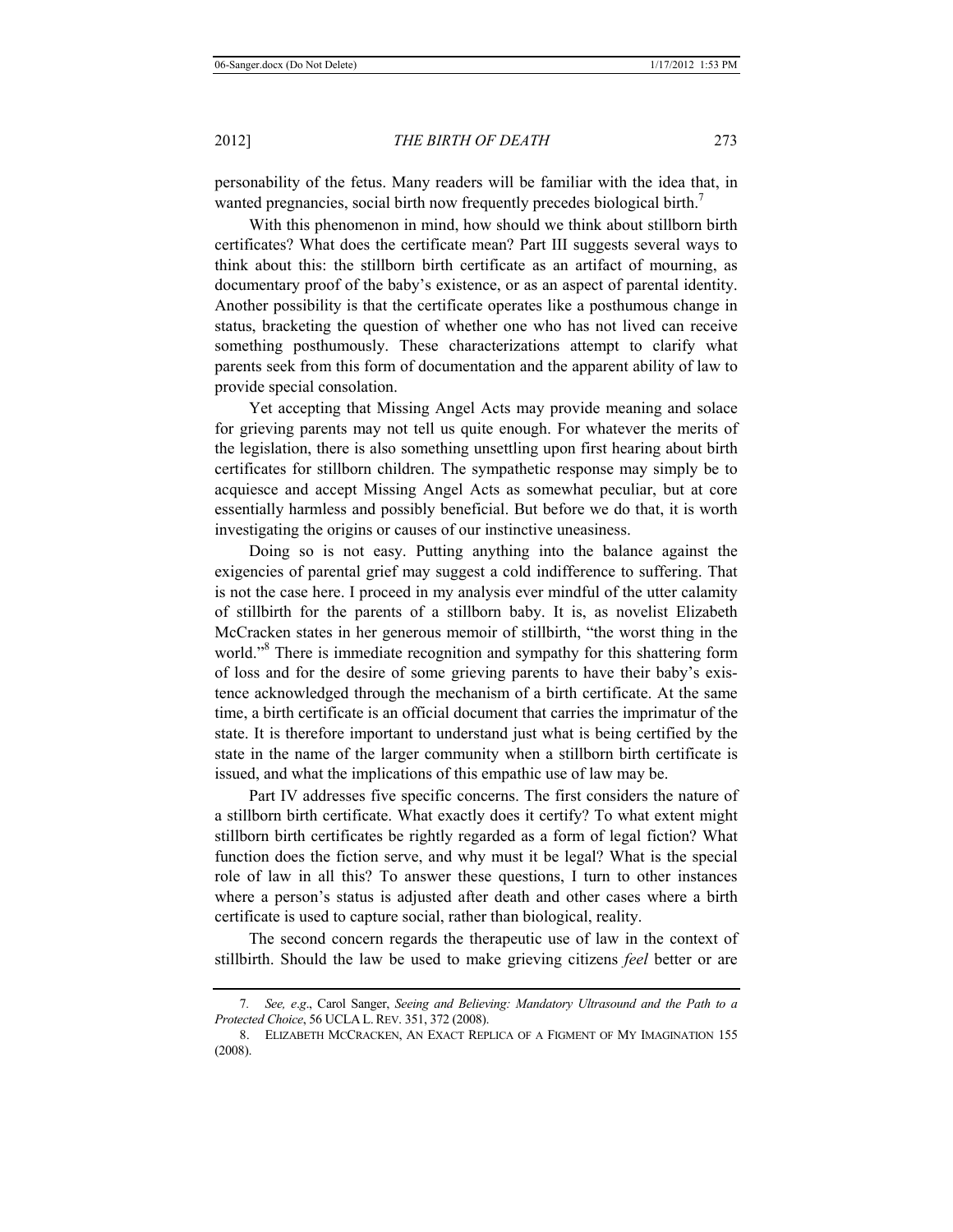such gestures toward law's affective potential a misstep? And if a misstep, what is the nature of the harm, in light of the declared benefit of the certificates? To think this through, I compare stillborn birth certificates with another legal intervention urged and defended as a mechanism for providing solace: victim impact statements offered up in capital trials by the families of murder victims.

The third concern is the matter of what I call "compulsory reproductive mourning." What are the prescriptive implications of stillborn certificates? By providing for their official issuance, is the state implicitly endorsing one, intensely personal response to this form of familial tragedy and discrediting others? Do stillborn birth certificates not only reflect but shape norms about what to feel and how to value certain lives and relationships?

Fourth, the certificates raise questions about demographic integrity. What are their implications for population figures, for mortality statistics, and for other key demographic indicia?

The fifth and final concern may already have occurred to readers. This is the connection between stillborn birth certificates and the regulation of abortion. To many, the two issues seem obviously and perhaps inevitably linked. Indeed, I am one of the many. In a culture where great effort has gone into securing attributes of personhood for fetuses, stillborn birth certificates may seem like the latest legislative innovation equating unborn life with born life as part of the ongoing political campaign against legal abortion. Despite the compelling appeals by parents, one cannot help but notice the implications of Missing Angel Acts for how we think about other forms of fetal death.

Yet concerns about abortion—whether ideological, political, or strategic—should not overwhelm an analysis of Missing Angels Acts. Stillborn birth certificates have much to say about the nature and purpose of modern identity documentation, about the affective authority of law, and about the relation between private and public responses to death. I want therefore to consider the significance of these matters in their own right, putting the matter of abortion to the side for the moment. Only in the Essay's final section will I return to the connections between stillborn birth certificates and the political culture that now surround abortion. There I pay particular attention to the work done by the rhetoric of birth. Investigating law's relationship to social practices in the difficult circumstances of stillbirth sheds some light on the use and meaning of the word "birth" in twenty-first-century America, and what the effects of this new category of recognition might be.

## STILLBORN MOURNING PRACTICES OVER TIME

Until the late nineteenth century, the natural death of infants and small children (and the death of their mothers in childbirth) was a regular feature of family life. "Nothing is more common with Infants . . . than to dye on the day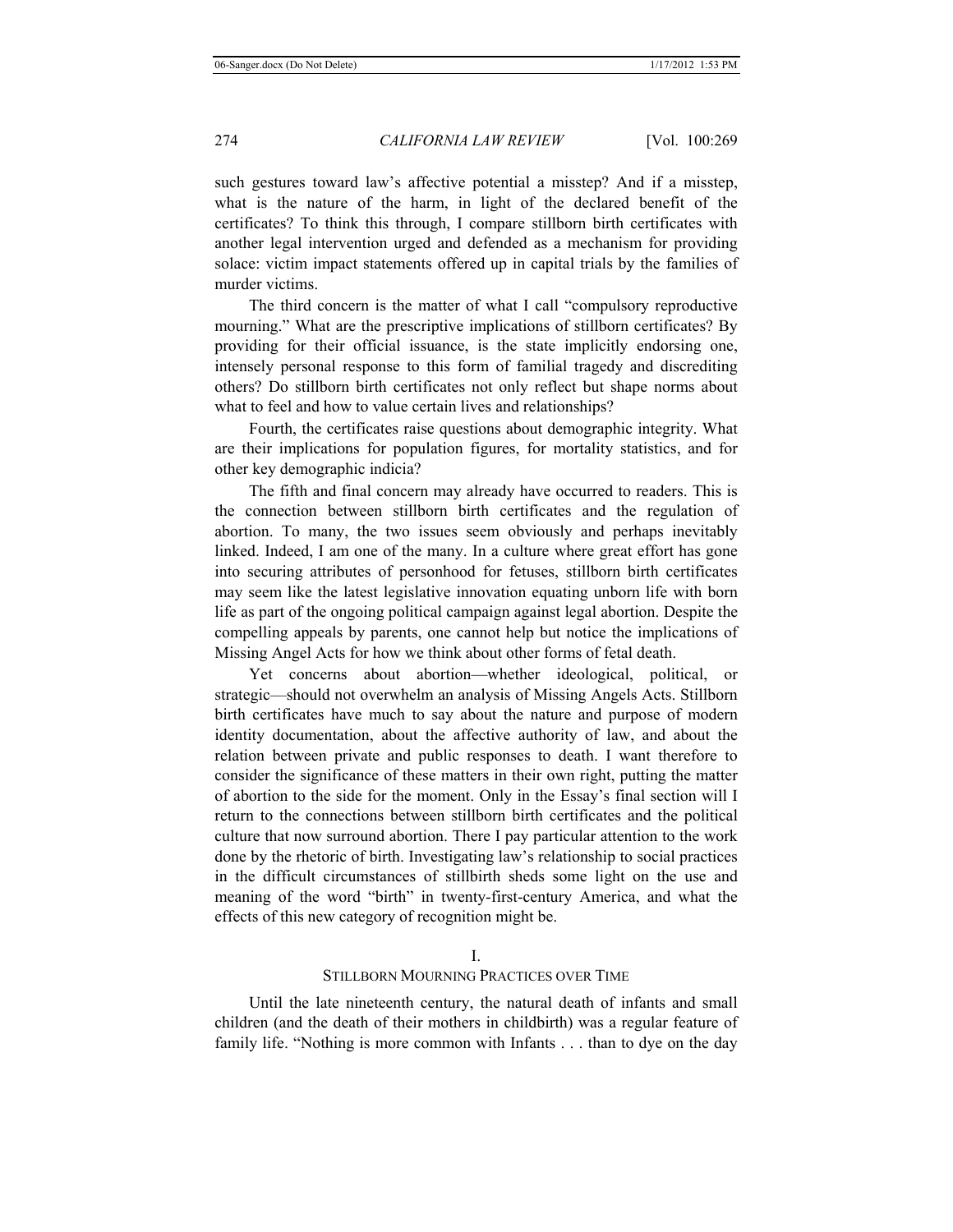of their Nativity . . . and even to perish before their Nativity in the hidden World of the Womb."<sup>9</sup> Acknowledging the long-standing debate in the history of childhood over whether in periods of high infant mortality parents grieved such deaths, the historical record seems clear that at least some parents did.<sup>10</sup> Beginning in the seventeenth century, dead and stillborn infants were memorialized in portraits and in poems,<sup>11</sup> and mourned in private letters and diaries.<sup>12</sup> Their effigies were found on tombs of women who died in childbirth, often represented as a swaddled baby in its mother's arms.<sup>13</sup>

Of course, not all parents mourned, memorialized, or perhaps even missed their stillborn children, and, those who did, did not always do so in the same way. Depending on region, on religion, and on wealth, a hierarchy of rites and responses emerged. In pre-Reformation England and Ireland, for example, stillborn children, because unbaptized, were denied burial in hallowed ground and were instead buried in special plots with other unbaptized, mostly illegitimate,

11. On painting and photographs, see generally Rosemary Mander & Rosalind K. Marshall, *An Historical Analysis of the Role of Paintings and Photographs in Comforting Bereaved Parents*, 19 MIDWIFERY 230 (2003) (discussing seventeenth-century depictions of stillborn children in Holland); *see also* Sculpture: NICHOLAS STONE, THE EFFIGY OF ELIZABETH COKE AND HER STILLBORN INFANT (1634); Painting: JOHN SOUCH, THE ASTON FAMILY (1635). On poetry, see Thomas Philapott, *On a Gentlewoman Dying in Child-Bed of an Abortive Daughter*, *reprinted in* WOODS,*supra* note 3, at 141 (2006).

Here was a sad mysterie Work'd up it selfe, both Life and Death, we see, Were Inmates in one house, making the womb, At once become a Birthplace and a Tomb?

*Id.*

12**.** *See* ANSELMENT, *supra* note 9, at 59–61. Anselment quotes Mrs. Ann Hulton on the death of a stillborn Daughter: "O! Adam, Adam! what hast thou done? My comforts are taken away before I had well received them: was it all lost labour?. . . . I shall go to her, but she shall not return to me." *Id.* at 60. For diarists' comments on the deaths of children born alive, see POLLACK, *supra* note 10, at 140.

13. *See* Judith W. Hurtig, *Death in Childbirth: Seventeenth-Century English Tombs and Their Place in Contemporary Thought*, 64 ART BULL. 603, 603–15 (1983); *see also* Nicholas B. Penny, *English Church Monuments to Women Who Died in Childbed Between 1780 and 1835*, J. WARBURG & COURTAULD INSTS. 314, 314–15 (1975) (noting that in this period, dying in childbirth was "common enough to be a matter of universal anxiety and at the same time rare enough to be tragic"). See especially Penny's depiction of the elaborate monuments to Princess Charlotte and her stillborn son. *Id.* at 326–30.

<sup>9.</sup> RAYMOND A. ANSELMENT, THE REALMS OF APOLLO: LITERATURE AND HEALING IN SEVENTEENTH-CENTURY ENGLAND 49 (1995) (quoting physician and treatise writer Thomas Browne).

<sup>10.</sup> The starting point is Philippe Aries' "parental indifference theory." PHILIPPE ARIES, CENTURIES OF CHILDHOOD 37 (1973) ("People could not allow themselves to become too attached to something that was regarded as a probable loss."). *See also* LAWRENCE STONE, THE FAMILY: SEX AND MARRIAGE IN ENGLAND, 1500–1800, at 105–06 (1977) ("There is no evidence, for example, of the purchase of mourning—not even an armband—on the death of very small children in the sixteenth, seventeenth and early eighteenth centuries, nor of parental attendance at the funeral."). Such claims have been much disputed. Drawing from the diaries of parents in England and American, historian Linda Pollack concludes that there is "no support at all for the argument that parents before the eighteenth century were indifferent to the death of their young offspring, whereas after the eighteenth century they grieved deeply." LINDA POLLACK, FORGOTTEN CHILDREN: PARENT-CHILD RELATIONS FROM 1500–1900, at 141–42 (1983).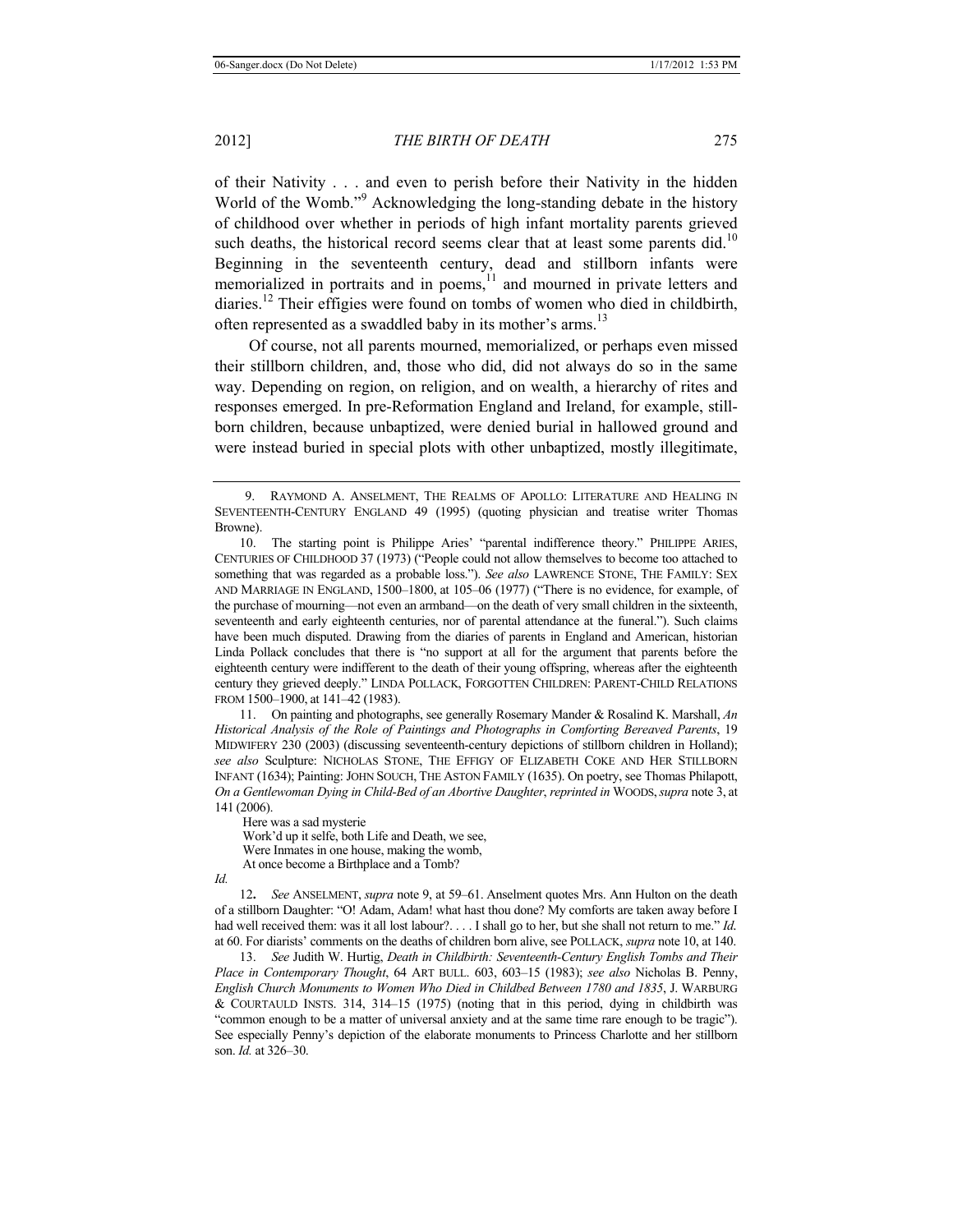children.<sup>14</sup> Midwives often disposed of the bodies, "discretely, but without ceremony;" undertakers and even doctors later took on the task.15 In the United States too, stillborn children seem to have been segregated in death: a 1907 Washington case refers to a special lot "used for the burial of stillborn infants."<sup>16</sup>

By the early twentieth century, stillborn children in Ireland and England were sometimes buried in the family plot, but typically received no funeral.<sup>17</sup> An Irish mother recalled a stillbirth in the 1940s: "You never named it or nothing. The man that looked after the graves just came and took it and buried it and there was a wee plot in the graveyard."18 Loss was often measured in terms of life's other vicissitudes. As another Irish woman explained, "[t]imes were hard then and you didn't think so much about it."<sup>19</sup> Yet there is also Queen Victoria of Spain, who, as other mothers surely did, "[wept] [w]hen told of her loss." $^{20}$ 

As these examples suggest, stillborn children were sometimes the subject of intense, though mostly private, sorrow. Although maternal grief over a stillborn death occasionally made its way into the public arena—a story now and then in a woman's magazine—the dominant attitude throughout most of the twentieth century was that stillbirth was an event that had best go unspoken.<sup>21</sup> There are several explanations for this. In the nineteenth century, death was a regular part of family life—people often died and were laid out at home. But as death itself became increasingly removed from family life people now died in hospitals rather than at home—mourning, once "a normal part of the public life of most adults," became more private, and death was no longer a topic of polite conversation.<sup>22</sup> There was also, in Philip Aries's phrase, a cultural "interdict[ion] on death," the moral duty of modern twentieth-century

<sup>14.</sup> Rosanne Cecil, *Memories of Pregnancy Loss: Recollections of Elderly Women in Northern Ireland*, *in* THE ANTHROPOLOGY OF PREGNANCY LOSS: COMPARATIVE STUDIES IN MISCARRIAGE, STILLBIRTH AND NEONATAL DEATH 179 (Rosanne Cecil ed., 1996). At earlier historical moments, depending on the rank of the infant and conceptions of the afterlife, stillborn infants were at times given full burial dignities. *See*, *e.g.*, C.A. Hellier & R.C. Connolly, *A Re-assessment of the Larger Fetus Found in Tutankhamen's Tomb*, 83 ANTIQUITY 165 (2009).

<sup>15.</sup> WOODS, *supra* note 3, at 59.

<sup>16.</sup> Wright v. Beardsley, 89 P. 172, 173 (Wash. 1907) (remanding as excessive the damages awarded to parents for improper burial of their child in a shallow grave in the stillborn lot). The Court noted that "the jury, for some reason—no doubt in part by the mother's tears—were induced by passion or prejudice to render a verdict in the nature of punitive damages against the appellants." *Id.* at 174.

<sup>17.</sup> WOODS, *supra* note 3, at 59; Cecil,*supra* note 14, at 182.

<sup>18.</sup> *Id.* at 186.

<sup>19</sup>*. Id.* at 190.

<sup>20.</sup> *Victoria's Son Stillborn*, N.Y. TIMES, May 21, 1910, at C3.

<sup>21</sup>*. See* Wendy Simonds, *Confessions of Loss: Maternal Grief in True Story, 1920–1985*, *in*  MOTHERS AND MOTHERHOOD 111 (Rima D. Apple & Janet Golden eds., 1997); *see also* WENDY SIMONDS & BARBARA KATZ ROTHMAN, CENTURIES OF SOLACE: EXPRESSIONS OF MATERNAL GRIEF IN POPULAR LITERATURE (1992).

<sup>22.</sup> JAY RUBY, SECURE THE SHADOW: DEATH AND PHOTOGRAPHY IN AMERICA 7 (1995) (noting that cemeteries were once popular places for public strolling).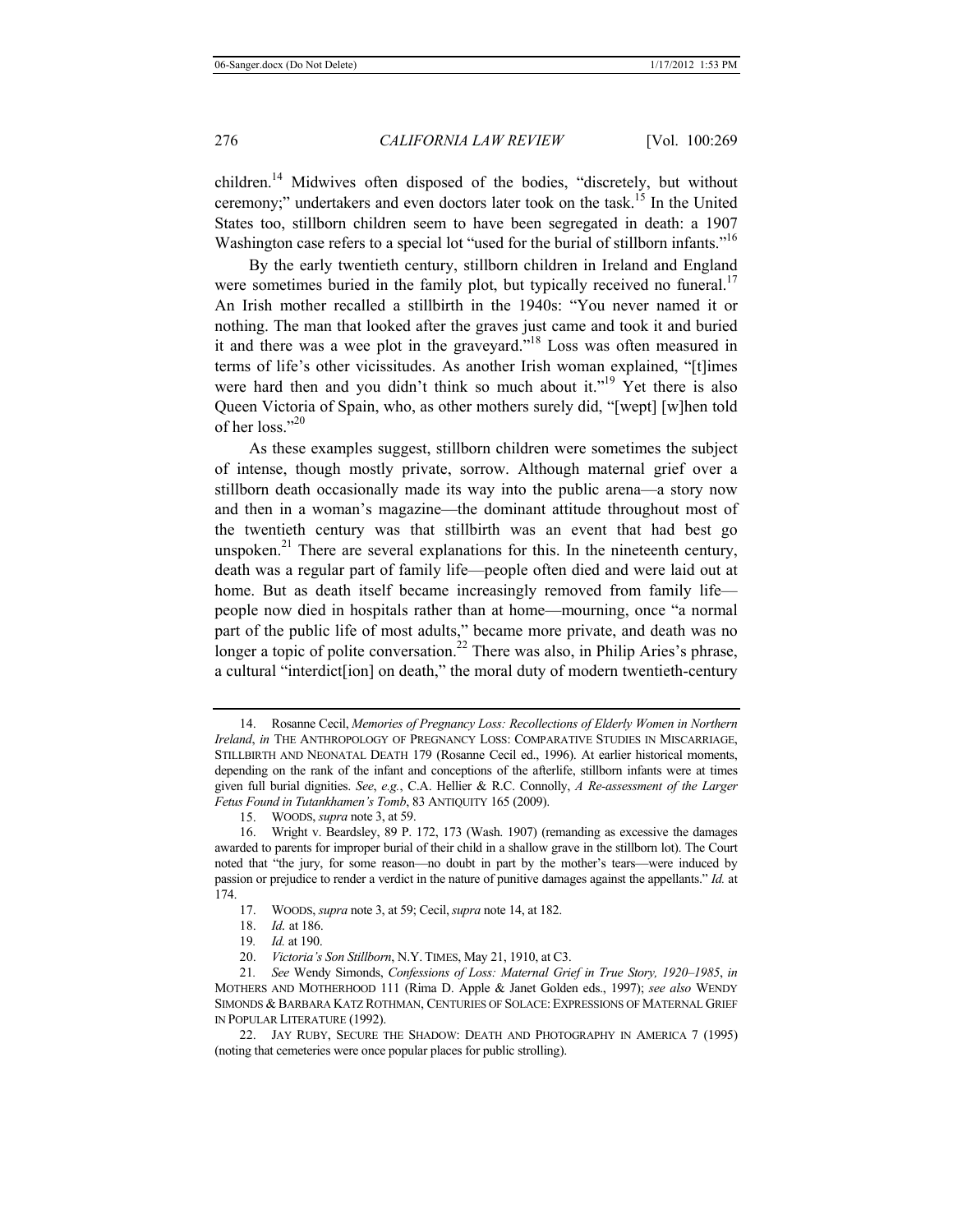people "to contribute to the collective happiness . . . by appearing to be always happy, even if in the depths of despair."<sup>23</sup>

In addition, over the course of the twentieth century, stillborn death came to represent a particular failure for women, and this too contributed to reticence to discuss or mark its occurrence. As anthropologist Linda Layne has explained, producing a baby distinctively signaled the successful transition to womanhood, at least for married women.<sup>24</sup> Stillbirth (and miscarriage or infertility) disrupted this "[n]arrative[] of [l]inear [p]rogress; $^{25}$  it had become an embarrassment rather than a tragedy. Indeed, as medical obstetric care became increasingly sophisticated, there was even less excuse for reproductive failure, and a miasma of shame, isolation, and silence fell upon women who were not quite able to make it to motherhood.<sup>26</sup> The liminality of stillborn life and the question of just what, if anything, had been lost, further qualified grieving this particular  $loss<sup>27</sup>$  All of this has contributed to what Layne identifies as "a deep-seated cultural taboo concerning pregnancy loss."28 To the extent condolences are offered following a stillbirth, they have tended to downplay the significance of the death; women are to be cheered up by the reminder that all in all it was lucky they hadn't gotten to know the dead baby any better or their loss would have been much worse.

As we shall see in Part II, only in the mid-1980s did the silence and maternal solitude around stillbirth begin to crack, as familiarity with and affection for fetal life during pregnancy transformed practices and attitudes toward stillborn death. First, however, I want to complement stillbirth's social history with a review of its place in law.

# *A. Stillbirth in Law*

The law's early concern with stillbirth had little to do with mourning but rather with the detection of crime. Had the infant in fact been born dead, as its unwed mother or her family insisted, or had it instead been killed after its birth in order to protect the woman's honor and livelihood?<sup>29</sup> In these cases, crude

<sup>23.</sup> ARIES, *supra* note 10, at 93–94.

<sup>24</sup>*. See* LINDA LAYNE, MOTHERHOOD LOST 59 (2001).

<sup>25</sup>*. Id.* 

<sup>26</sup>*. Id.* The pressure to produce a good baby now extends to the manner of its delivery as well: a vaginal birth with no drugs, or whatever else counts as success these days.

<sup>27.</sup> Rosanne Cecil, *Introduction: An Insignificant Event? Literary and Anthropological Perspectives on Pregnancy Loss*, *in* THE ANTHROPOLOGY OF PREGNANCY LOSS, *supra* note 14, at 1 (explaining that the social impact of pregnancy is so complicated because "[i]t does not result in the creation of a new person who is to be incorporated into society, neither is it the loss of one who has been a recognized part of the existing social order").

<sup>28.</sup> Linda Layne, *He Was a Real Baby with Baby Thing*s, 5 J. MATERIAL CULTURE 321, 322 (2000). I acknowledge the objection by stillbirth parents to include stillbirth within the term "pregnancy loss;" their argument is precisely that they lost a child, not a pregnancy.

<sup>29.</sup> DAVID L. RANSEL, MOTHERS OF MISERY: CHILD ABANDONMENT IN RUSSIA (1988) (discussing the history of infanticide after legitimacy became a matter of sin); *see also* PETER C.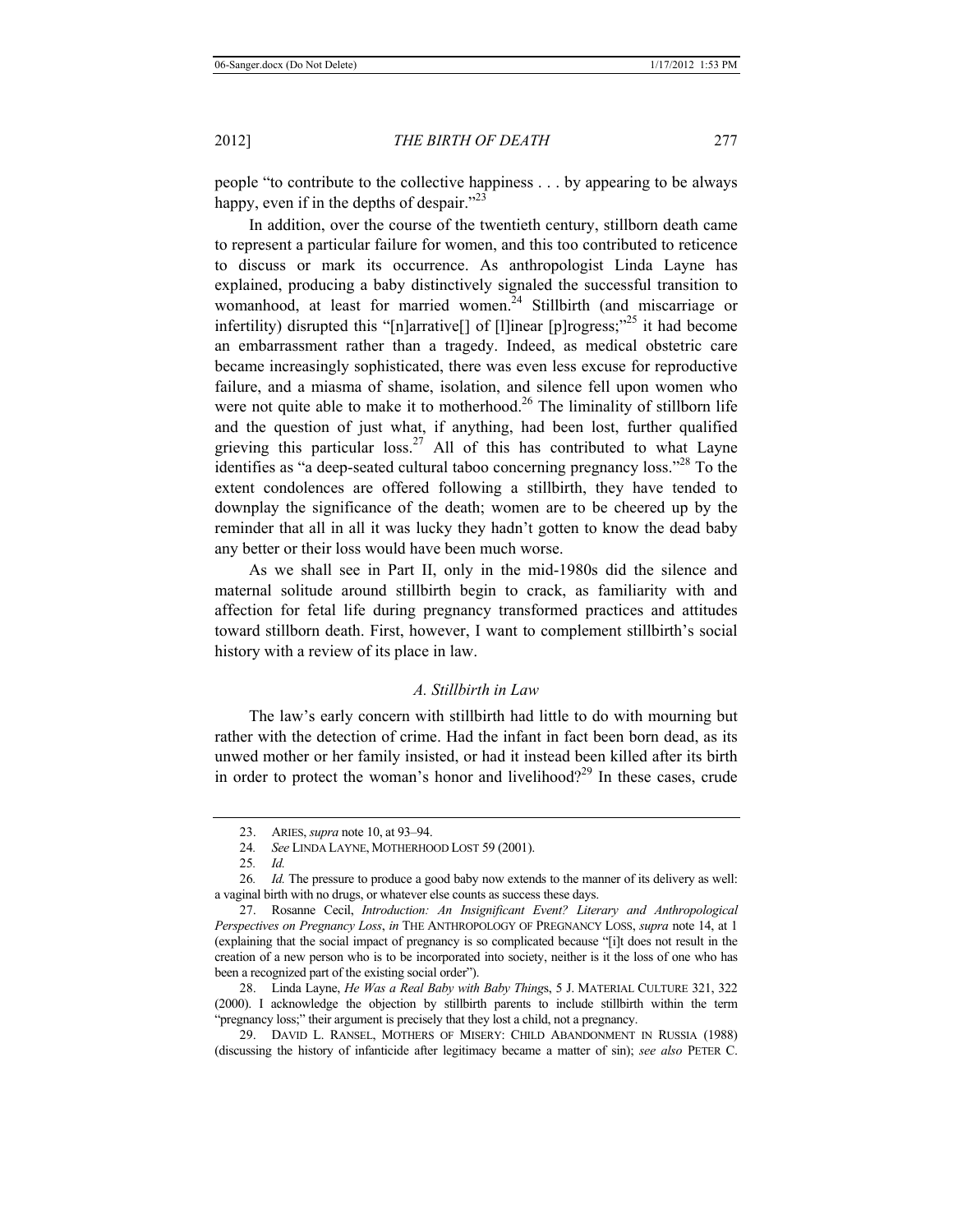tests such as floating a bit of the baby's lung in water were devised to assess whether the infant had ever drawn breath. $30$  Of course, because unwed mothers often concealed their pregnancies and delivered alone and in secret, some illegitimate newborns may well have been born dead;<sup>31</sup> there is still a strong correlation between the incidence of stillbirth and unattended labor, $32$  and medical testimony over whether or not a newborn was born alive remains crucial.<sup>33</sup>

A second legal concern was demographic in nature. As historians of vital statistics have explained, the state has many interests in knowing the size, sex, and location of its population. Planning for armies, constructing schools, and drawing boundaries for political representation all depend on reliable data about births and deaths. $34$  In addition, public health concerns over infant birth and childhood mortality (including knowing which babies were born in order to vaccinate them) led in 1874 to the compulsory registration of all births and deaths in England and Wales.<sup>35</sup>

Yet stillbirths were excluded from these counts. Neither here nor there in terms of life and death, stillborn babies were not legal persons for purposes of recording lines of descent, and were therefore of little interest in the official record.<sup>36</sup> As stated by one opponent of stillbirth registration, "Why encumber either a birth register, a death register, or even a special register with useless detail?"<sup>37</sup>

There were also social considerations. Unlike burial for infants who died after their birth, medical certification of the cause of death was not required in cases of stillbirth.<sup>38</sup> This meant that stillborn infants could be disposed of

30. Elna C. Green, *Infanticide and Infant Abandonment in the New South: Richmond, Virginia, 1865–1915*, 24 J. FAM. HIST. 187, 201 (1999).

31. For example, at least 15 percent of the dead infants autopsied in postbellum Richmond, Virginia were found to have been stillbirths. *Id.*

32. E.M. McClure et al., *Maternal Mortality, Stillbirth and Measures of Obstetric Care in Developing and Developed Countries*, 96 INT'L J. GYNECOLOGY & OBSTETRICS 139 (2007).

33. *See* People v. Ehlert, 811 N.E.2d 620 (Ill. 2004) (reversing mother's conviction because state had not proven unequivocally newborn born alive).

34*. See generally* EDWARD HIGGS, THE INFORMATION STATE IN ENGLAND: THE CENTRAL COLLECTION OF INFORMATION ON CITIZENS SINCE 1500 (2004).

35. Gayle Davis, *Stillbirth Registration and Perceptions of Infant Death, 1900–1960: The Scottish Case in National Context*, 62 ECON. HIST. REV. 629, 633 n.31 (2009). In the United States, the impetus for birth registration was similarly driven by Progressive Era reformists concerned about children's well-being. S. Shapiro, *Development of Birth Registration and Birth Statistics in the United States*, 4 POPULATION STUD. 86, 86 (1950).

36. Higgs, *supra* note 4, at 115–34.

37. Davis, *supra* note 35, at 638.

38. Even when stillbirth registration was required, concerns over the resulting burial costs meant that poorer parents often did not register the stillbirth. Lee W. Thomas, *A Model Reporting Law for Reporting Stillbirth*, 7 AM. J. PUB. HEALTH 46, 52 (1917) ("The expense of proper disposal of the remains of stillbirths is a hardship which comes at a time when the family purse has already been greatly taxed, and this may also be partly responsible for the neglect of parents and doctor to register

HOFFER & N.E.H. HULL, MURDERING MOTHERS: INFANTICIDE IN ENGLAND AND NEW ENGLAND: 1558–1803 (1981); JOSEPHINE MCDONAGH, CHILD MURDER AND BRITISH CULTURE, 1720–1900 (2003).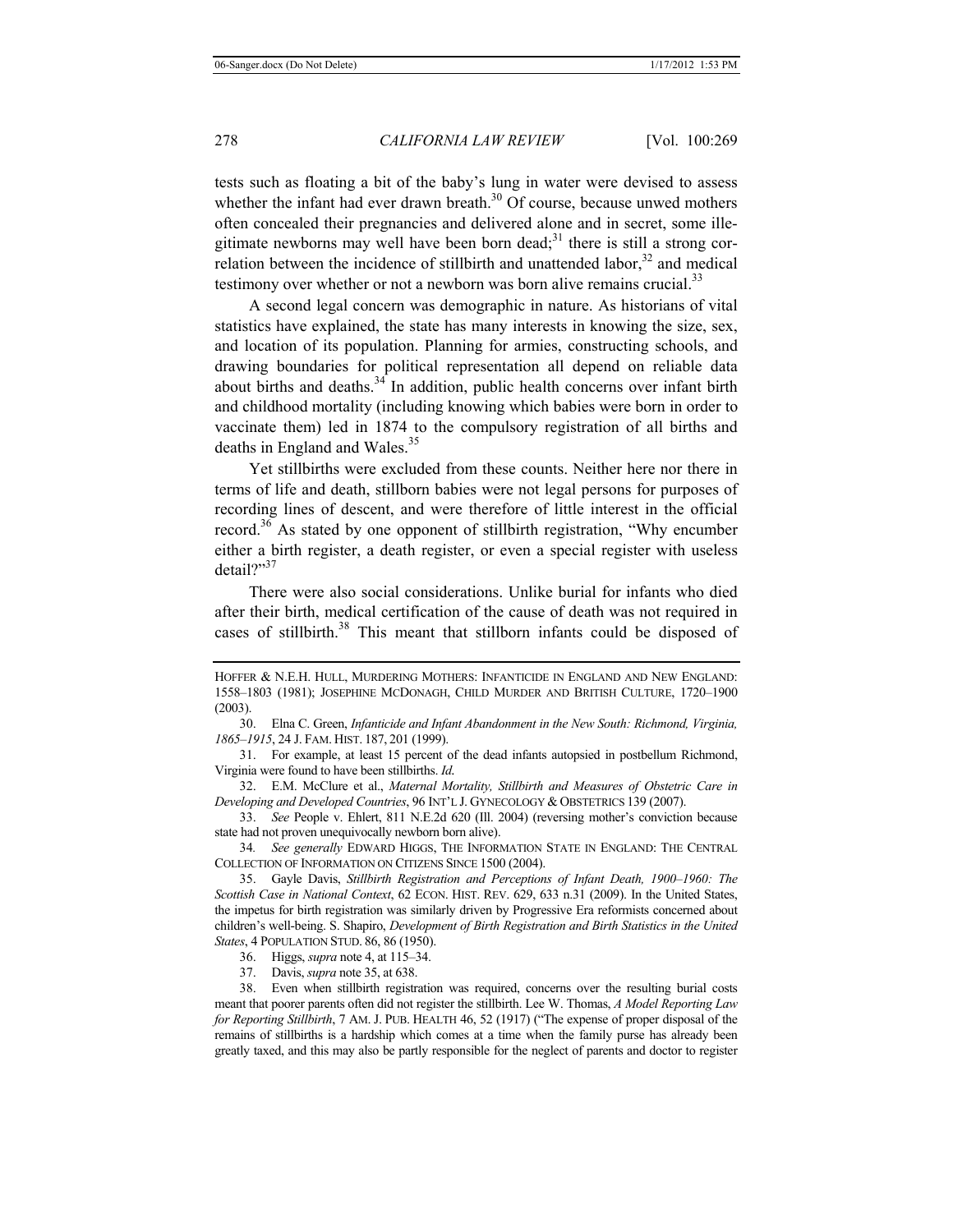cheaply, without fuss, and in secret. This more casual arrangement was thought to protect poor or unwed mothers from unnecessary shame and from accusations of criminality. Indeed, in 1866, the Registrar General in England opposed the compulsory inclusion of stillbirths on the grounds that "to 'investigate every miscarriage and every abortion and the exact time of conception and the precise period of gestation appears to me an indelicate, indecent, nasty inquiry."<sup>39</sup>

Nonetheless, physicians and public health officials in Britain and in the United States continued to insist that the invisibility of stillbirths in the public record compromised the data necessary to understand and to prevent maternal and infant mortality. As one physician argued in the *American Journal of Public Health* in 1915, "[t]he greatest public good derived from the registration of [stillborn] deaths is the accumulation of data."40 In 1926, after decades of dispute, stillbirth registration became compulsory in England and Wales, Scotland followed in  $1938<sub>1</sub><sup>41</sup>$  and by the mid-twentieth century stillbirths were included among the other vital statistics recorded in the United States.<sup>42</sup> As historian Gayle Davis stated, at long last stillbirth registration "created social, statistical, and medical recognition of the [stillborn] infant as a separate and important entity."<sup>43</sup> The collection of detailed data on stillbirths remains an important public health goal, both in developing nations where record keeping is often scant, and in developed states where there is concern over correlations between stillbirth and maternal obesity (with its connection to poverty) and over on-going disparities in the incidence of stillbirth and maternal race.<sup>44</sup>

## *B. Missing Angel Acts*

Recently, a new demand has been made on law's authority. The parents of stillborn babies in the United States have argued that a fetal death certificate the only form of documentation that has traditionally accompanied stillbirth fails to capture the nature of their experience and is an inaccurate, indeed an offensive, bureaucratic response to their circumstances and suffering. The movement developed under the leadership of Joanne Cacciatore, an Arizona mother who started a local support group, Mothers in Sympathy and Support

- 40. Thomas, *supra* note 38, at 46.
- 41. Davis, *supra* note 35, at 629.
- 42. WOODS, *supra* note 1, at 74–76; Shapiro, *supra* note 35, at 86.
- 43. Davis, *supra* note 35, at 630.

the stillbirth.").

<sup>39.</sup> Edward Higgs, *The Linguistic Construction of Social and Medical Categories in the Work of the English General Register Office, 1837–1950*, *in* CATEGORIES AND CONTEXTS: ANTHROPOLOGICAL AND HISTORICAL STUDIES IN CRITICAL DEMOGRAPHY 86, 92 (S. Szreter et al. eds., 2004).

<sup>44.</sup> *See generally* Marian Willinger et al., *Racial Disparities in Stillbirth Risk Across Gestation in the United States*, 201 AM.J. OBSTETRICS & GYNECOLOGY 469 (2009) (discussing variations in the risk of still-births across races).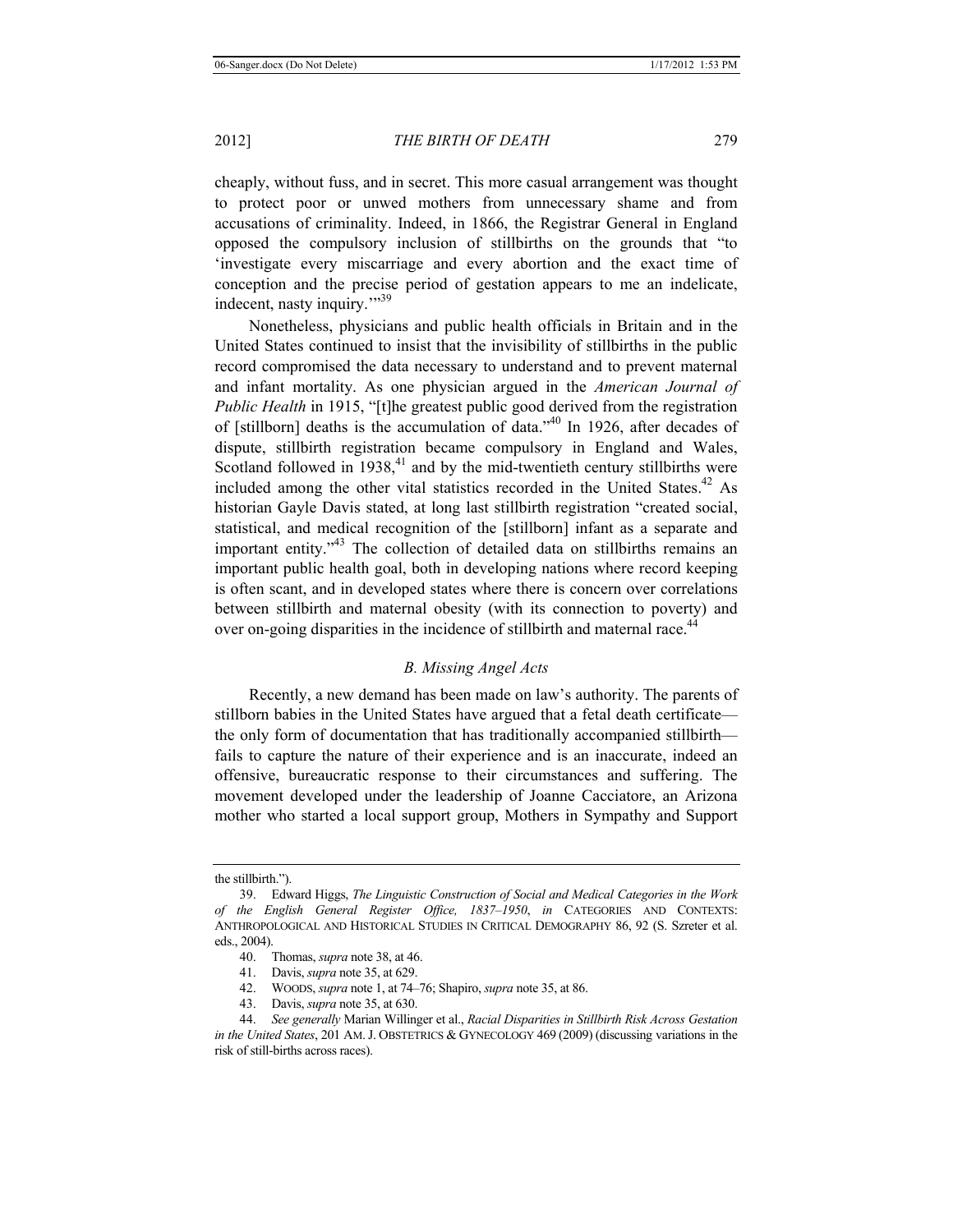("MISS"), following the devastating stillbirth of her daughter in  $1993$ <sup>45</sup> Cacciatore's personal grief was compounded by Arizona's dispiriting bureaucratic response. After receiving a fetal death certificate in the mail, Cacciatore called the official registry to request her daughter's birth certificate, only to be told that she "didn't have a baby, [she] had a fetus" and could not get a birth certificate.46 "[C]hannel[ing] her grief and fury into action," Cacciatore set out to change Arizona's law regarding stillbirth documentation.<sup>47</sup>

While MISS continues to provide a network of emotional support for bereaved parents, following Cacciatore's success in Arizona, it has also developed a sophisticated legislative branch, the MISS Foundation, to assist parents in other states to lobby state governments for Missing Angel Acts.<sup>48</sup> To this end, the MISS Foundation offers parents media packs, suggestions for "Meeting with your Legislators," sample letters and testimony, talking points on how to frame the issue with local legislators, and tips on how to move a bill through to passage.<sup>49</sup> Across the country, newspaper headlines have captured the campaign's efforts and its successes: "Out of Grief Grows Desire for Birth Certificates for Stillborn Babies"; "Acknowledging Angels: Fight for Stillbirth Certificates;" "Parents of Stillborn Babies Push For Recognition."50

Missing Angel advocacy powerfully locates the authority of parental pain—"I [just] want to acknowledge that Emma [or Cheyenne or Alyssa or Hunter or Brady] existed<sup>"51</sup>—within noble appeals to law—"[W]e are the voices of the children who cannot speak for themselves. We do it for them, in their honor and on their behalf. We will not stop until justice has been done." $52$ The response by legislators is not surprising. As former California Senator Abel Maldonado, a bill sponsor, explained in an interview, "I wish you could've sat in on some of the meetings we had with these women . . . [w]hen they bring out

49. *Id.*

50*. See* Lewin, *supra* note 46; *see also* Amanda Palleschi, *Acknowledging Angels: Fight for Stillborn Certificates*, HARRISBURG PATRIOT-NEWS, Mar. 27, 2010, http://www.pennlive.com/ midstate/index.ssf/2010/03/group\_of\_pennsylvania\_women\_ho.html; Chana Joffe-Walt, *Parents of Stillborn Babies Push for Recognition*, NAT'L PUB. RADIO (Feb. 14, 2006), http://www.npr.org/ templates/story/story.php?storyId=7407248.

51*.* Lewin, *supra* note 46.

52. *Meeting With Your Legislators*, M.I.S.S. FOUNDATION, http://www.missingangelsbill.org/ index.php?option=com\_content&view=article&id=50 (last visited Oct. 30, 2011) (quoting Cacciatore); Michael Gardner, *Legislation on Stillbirths Entangled in Abortion Fight*, SAN DIEGO UNION-TRIB.,June 4, 2009, http://www.signonsandiego.com/uniontrib/20070604/news\_1n4still.html.

<sup>45.</sup> M.I.S.S. FOUNDATION, http://www.missingangelsbill.org (last visited Oct. 30, 2011).

<sup>46.</sup> Tamar Lewin, *Out of Grief Grows Desire for Birth Certificates for Stillborn Babies*, N.Y. TIMES, May 22, 2007, at A16. In addition to being the Chief Executive Officer of the M.I.S.S. Foundation, Cacciatore, now Cacciatore-Gerard, is now an assistant professor of Social Work at Arizona State University and runs her own personal bereavement blog. Joanne Cacciatore, BECOMING (Oct. 21, 2011), http://drjoanne.blogspot.com.

<sup>47.</sup> Richard Jerome, *Proof of Life: A Campaign by Parents to Get Birth Certificates for Stillborn Babies Stirs Up a Controversy*, PEOPLE (Dec. 11, 2006), http://www.people.com/people/ archive/article/0,,20059699,00.html.

<sup>48.</sup> M.I.S.S. FOUNDATION, *supra* note 45.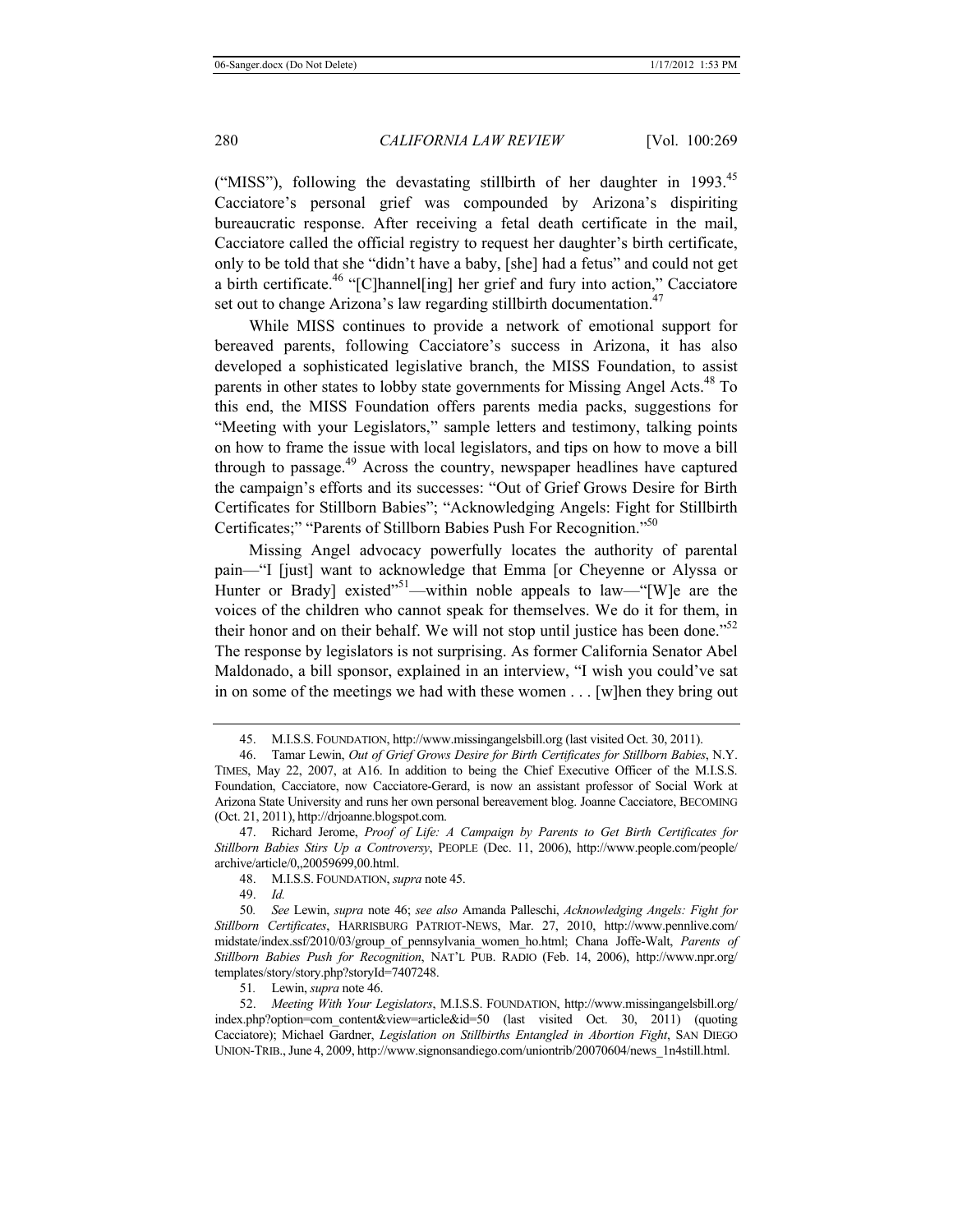their albums of pictures, with their hands holding their baby's tiny hand my Lord. It's just hard." $53$ 

To some, the desire for a stillborn birth certificate may seem like playing with words. But, as supporters in California explained during that state's legislative process, "[w]hat may seem to be semantics provides enormous benefits to the women suffering from the immeasurable guilt and feelings of failure . . . it seems cruel to offer a reminder of the death and yet not of the birth."54 Another mother put it more simply: "To everyone else it's a piece of paper, but to us it's gold."<sup>55</sup> Thus the wording of the certificates matters greatly to supporters. For example, the MISS Foundation has opposed (successfully in some states) legislation authorizing a "Certificate of Stillbirth" on the ground that because the word "stillbirth" connotes death, its inclusion defeats the very purpose of the new document. Several states accept the point; in California, parents are issued a "Certificate of Still Birth" (two words).<sup>56</sup> A second linguistic preference is that the official document should be called a "Certificate of Birth Resulting in Stillbirth" and not a "Certificate of Stillbirth." MISS Foundation materials explain that "there is a subtle, yet immense difference in the two" and that "all states should record births as births ... whether live or still."<sup>57</sup> Statutory language—the use of the phrase "unborn" child," for example—has also mattered to those wary of Missing Angel legislation, as I discuss in Part IV below.

In state after state, Missing Angel legislation has received overwhelming support across party lines. As of July 2011, thirty-one states provide for some form of a stillborn birth certificate.<sup>58</sup> Only one state governor, Bill Richardson of New Mexico, vetoed the legislation on the ground that having two documents for a single event could lead to "confusion and potential fraud" and was "not sound policy."<sup>59</sup> Richardson's 2007 veto was met head-on by Missing

57. *See MISSing Angels Bill (MAB) Legislation—State Chart*, *supra* note 6.

<sup>53.</sup> Anita Creamer, *Honoring a Life and Loss*, SACRAMENTO BEE, Apr. 4, 2007, at E1, *available at* http://www.stillnomore.org/article-honoringlife.htm.

<sup>54.</sup> ASSEMBLY COMM. ON HEALTH, A.B. 1929 ASSEMBLY BILL ANALYSIS, 2001–02 Leg., Reg. Sess. (Cal. Apr. 15, 2002).

<sup>55.</sup> Anya Sosteck, *A Precious Piece of Paper*, PITT. POST-GAZETTE, Mar. 2, 2010, at A1.

<sup>56.</sup> *See Obtaining Certified Copies of Fetal Death & Still Birth Records*, CAL. DEP'T PUB. HEALTH (Sept. 6, 2011), http://www.cdph.ca.gov/certlic/birthdeathmar/Pages/CertifiedCopiesof FetalDeathStillBirth.aspx. New York State similarly has enacted legislation providing for a Certificate of Still Birth.

<sup>58.</sup> *Id.*

<sup>59.</sup> Letter from Bill Richardson, Governor of New Mexico, to Ben D. Altamirano, President Pro Tempore of the New Mexico Senate (Apr. 6, 2007), *available at* www.sos.state.nm.us/ Main/Elections/2007/SEM80.pdf. A similar concern was raised a century ago within the medical community:

There are certain states and cities that report stillbirths, as both births and deaths. When we stop to consider that one of the most important functions of vital statistics is to furnish a source of study for the prevention of disease and death, can we possibly get the desired information to aid us in the prevention of stillbirths if we so register them?

Thomas, *supra* note 38, at 50.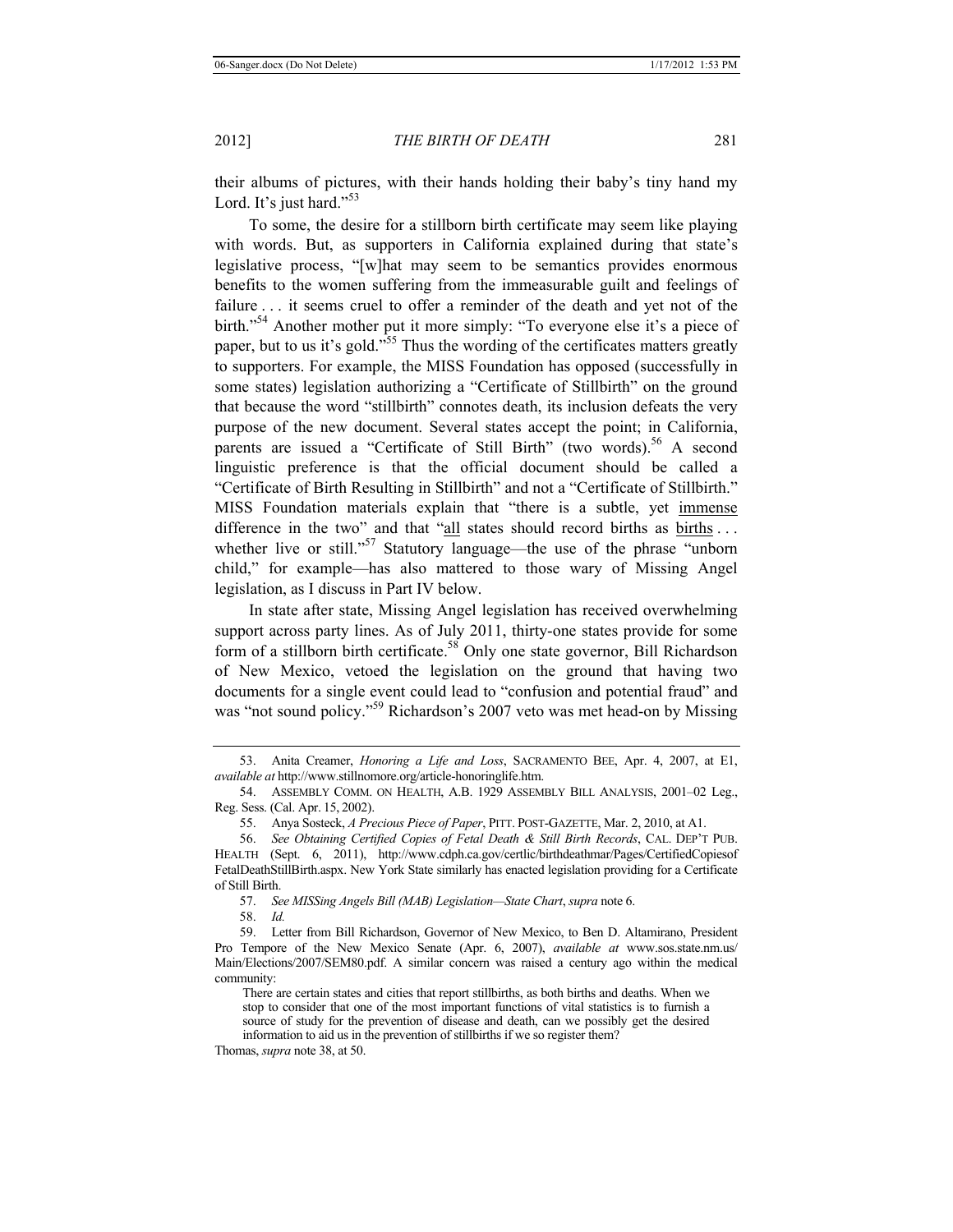Angel proponents. One online headline announced, "[Veto] Stuns Tens-of Thousands [sic] of Bereaved Parents."60 A MISS Foundation spokesman wrote that Richardson had "slapped grieving mothers and fathers in the face."<sup>61</sup> Emphasizing the political consequences of the veto, Cacciatore stated that Richardson, then a candidate for the Democratic presidential nomination, had "flippantly driven a stake through the heart of [the] legislation" and would lose the votes of "grieving parents across the country."62 Revised legislation is now before the New Mexico legislature.<sup>63</sup>

#### $II$ .

## FETAL LIFE AND SOCIAL BIRTH

How has a child who has never taken a breath come to be understood as the proper subject of a birth certificate? Certainly the baby has "issued forth" and so in a literal sense has been born or "delivered of its mother," to use older phrasing. To be sure, birth certificates have traditionally signaled only live births. Yet, for many parents, their stillborn child *has* been alive—a participating member of the family for most of the pregnancy, long before its birth.

This early engagement is due in great part to the common use and visual power of obstetric sonography. The technology has profoundly and permanently altered our relationship to the fetus.<sup>64</sup> Quickening, the physical sensation of fetal movement that formerly concretized pregnancy, now seems pokey and old fashioned as a statement of arrival: "*Of course* there's a baby in there, we saw it weeks ago!" Pregnant women who undergo ultrasound perceive their baby as being "more real, more vivacious, more familiar, stronger and more beautiful." $65$  Having an ultrasound is understood as an aspect of prenatal care and, like other prenatal maternal behavior, the experience further solidifies the idea of a child.<sup>66</sup>

Ultrasound has made fetuses present in ways that once were possible only after the baby was born. The exuberant question once put to new parents in the past tense—"Was it a boy or a girl?"—is now asked early in pregnancy and in the present tense—"*Is* it a boy or a girl?" The identification of fetal sex often leads to the selection of a gender appropriate name, which adds to the

<sup>60.</sup> Press Release, M.I.S.S. Foundation, New Mexico Governor Bill Richardson Stuns Tens-of Thousands [sic] of Bereaved Parents and Vetoes the MISSing Angels Bill (Apr. 7, 2007), *available at*  http://www.missfoundation.org/pressreleases/newmexicogov.pdf.

<sup>61.</sup> *Id*.

<sup>62</sup>*. Id*.

<sup>63.</sup> *See* S.B. 70, 50th Leg., 1st Sess. (N.M. 2011).

<sup>64.</sup> Sanger, *supra* note 7, at 363–73.

<sup>65.</sup> K. Dykes & K. Stjernqvist, *The Importance of Ultrasound to First-time Mothers' Thoughts About Their Unborn Child*, 19 J. REPROD. & INFANT PSYCHOL. 95, 95 (2001).

<sup>66.</sup> As anthropologist Linda Layne explains, for many pregnant women, "[e]ach cup of coffee or glass of wine abstained from . . . add[s] to the 'realness' of the baby they are growing within." LAYNE,*supra* note 24, at 17.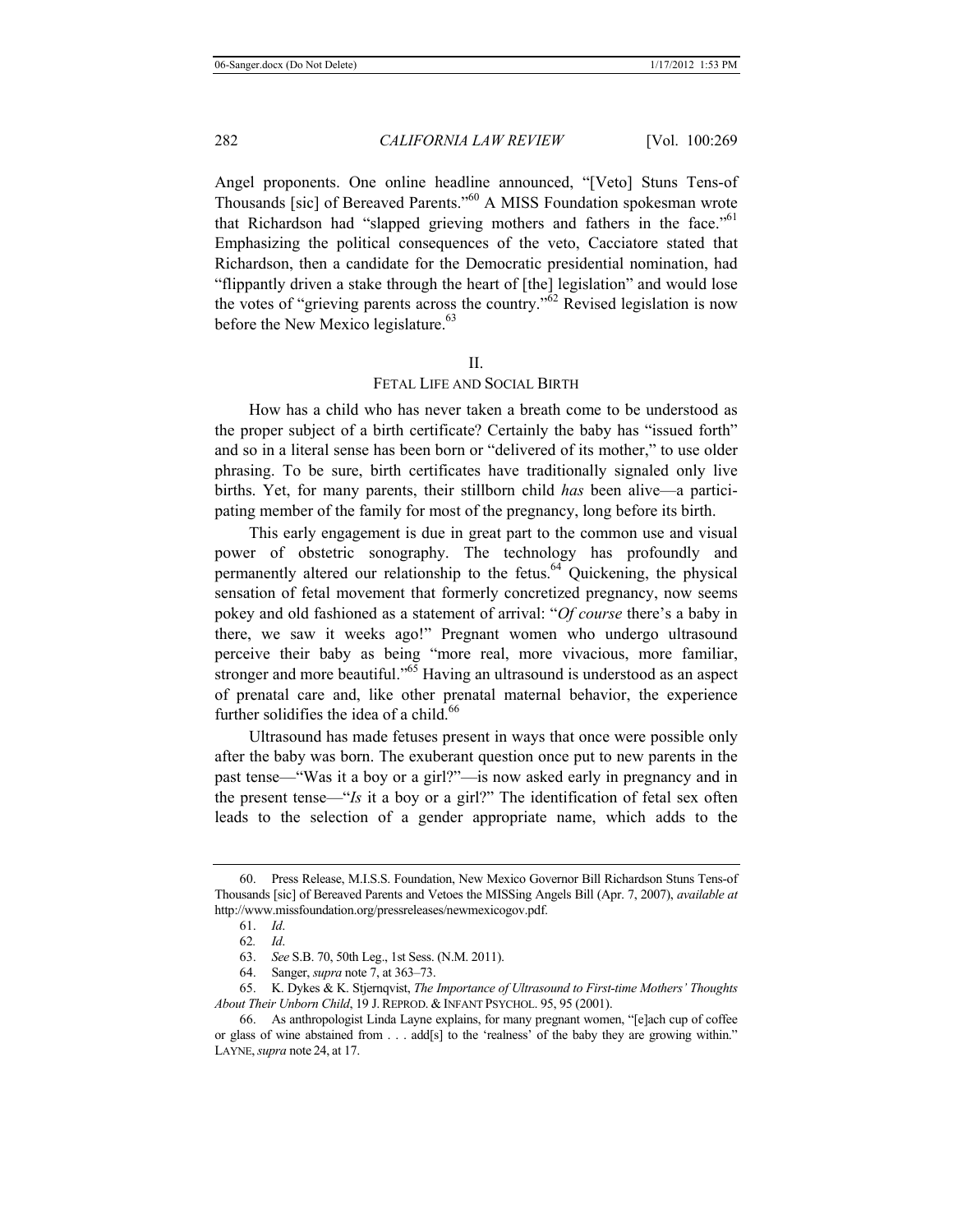transformation of the fetus into a baby. Within months of conception the fetus not only has a sex, a name, and a face, but he or she now owns things, has prenatal preferences (organic food, Mozart, a smoke-free environment), its own page on Facebook, and a registry at Bloomingdales. In short, social birth—the identification and incorporation of a child into its family during pregnancy commonly precedes biological birth.

The fact of social birth, perhaps especially in a late-term pregnancy, complicates any understanding of stillbirth. The baby's death in utero is not "intrauterine demise" or "fetal wastage" as stillbirth is referred to in medical literature: it is a death in the family. The stillborn baby's relatives already knew him; they had seen his image, and happily had shown it to their friends and colleagues. The baby's name is no longer retrieved for re-use with a child who survives, a common enough practice in earlier times; rather, the name is kept and preserved for the stillborn baby alone.<sup>67</sup> This is all to say that the stillborn baby's prenatal life as a social being survives his death.

And, over time, the social practices surrounding stillbirth have begun to accommodate this social reality. In contrast to the awkward silence (and often the shame) that accompanied stillbirth even thirty years ago, stillbirth is no longer something to be endured privately but is now a subject fitting for shared sorrow and ceremony. Organizations such as MISS and Share in the United States and the Stillbirth and Neonatal Death Charity ("SANDS") in the United Kingdom offer a range of rituals and protocols to console parents and to guide medical professionals.<sup>68</sup> The stillborn body no longer disappears, to be disposed of somehow or other. Rather, parents are asked if they want to spend time with their infant to hold and admire it, and to say farewell.<sup>69</sup> Hospitals now provide

<sup>67.</sup> Daniel Scott Smith, *Child-Naming Practices, Kinship Ties, and Change in Family Attitudes in Hingham, Massachusetts, 1641 to 1880*, 18 J. SOC. HIST. 541, 546 (1985).

<sup>68.</sup> *See* JUDITH SCHOTT ET AL., PREGNANCY LOSS AND THE DEATH OF A BABY: GUIDELINES FOR PROFESSIONALS (2007); SHARE: PREGNANCY & INFANT LOSS SUPPORT, INC., http://www.nationalshare.org (last visited Oct. 30, 2011); *Supporting Anyone Affected by the Death of a Baby and Promoting Research to Reduce the Loss of Babies' Lives*, SANDS: STILLBIRTH & NEONATAL DEATH CHARITY, http://www.uk-sands.org/Support/Overview.html (last visited Oct. 30, 2011).

<sup>69.</sup> *See* Elizabeth Heineman, *My Stillborn Child's Life After Death*, SALON (Oct. 6, 2011), http://life.salon.com/2011/10/07/my\_stillborn\_childs\_life\_after\_death. In this brief memoir of the week between the birth and burial of her stillborn son, Heineman describes how the funeral director invited the family to visit the baby as much as they wanted, and even to take him home overnight. Recalling that physical intimacy with dead loved ones—holding a hand or stroking a face—used to be normal, Heineman asks, "Why should the body that was Thor transmogrify from a beloved member of the family, from a familiar part of my own body, into a repellent object just because it had died? This was my child." *See also* Ingela Rådestad et al., *Long-Term Outcomes for Mothers Who Have or Have Not Held Their Stillborn Baby*, 25 MIDWIFERY 422, 422–29 (2009) (reporting a Swedish study in which mothers who held stillborn babies of at least thirty-seven weeks gestation had better outcomes than those who did not). *But see* P. Hughes et al., *Assessment of Guidelines for Good Practice in Psychosocial Care of Mothers After Stillbirth: A Cohort Study*, 360 LANCET 114, 114–18 (2007) (concluding that parents who were urged to hold stillborn children were more depressed over time than those who did not).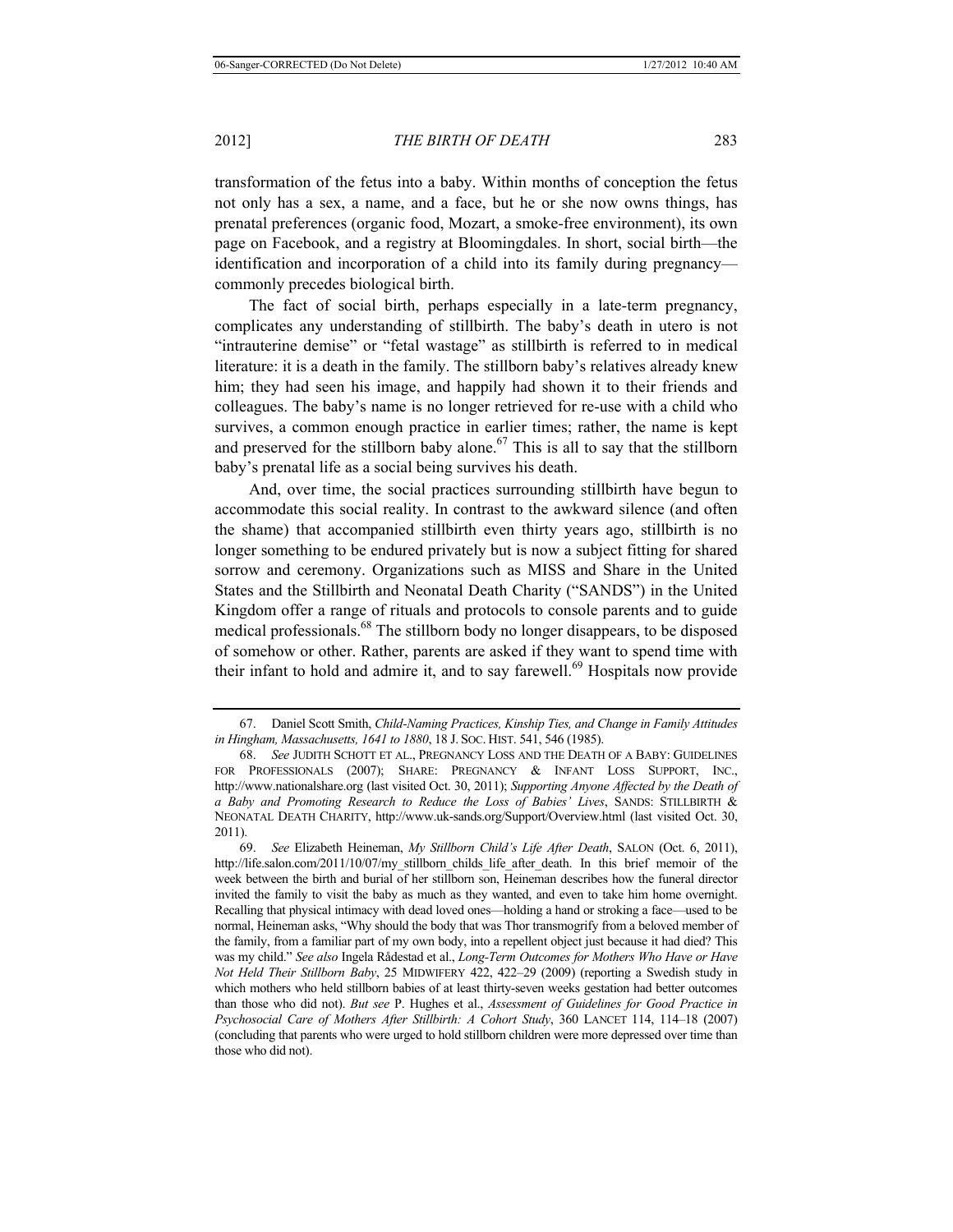"memory boxes" in which mementos such as the baby's blanket, footprints, scraps from fetal heartbeat monitors, and baby gifts can be placed.<sup>70</sup> Funerals are now common, and the industry offers special stillborn caskets and other paraphernalia such as stillborn lockets and picture frames. The technological manifestations of modern mourning—webcams at ceremonies, online guestbooks, and memorial websites—now attach to stillborn deaths.<sup>71</sup>

In addition, postmortem photography, a tradition thought to have faded in the late nineteenth century, has reemerged.<sup>72</sup> The term refers to portrait-like photographs taken only after death to provide the living with a keepsake.<sup>73</sup> The practice began in the 1850s when, despite the emergence of itinerant daguerreotypists and commercial photography studios, the likelihood of possessing a photograph of a family member was far from certain. Photography was a relatively new medium and the cameras and chemicals required were not household items. Yet for those who could never afford a painted portrait, the new medium offered the chance to capture the image of a loved one. The practice took on special meaning when early death was not unexpected, as during the Civil War, or simply because of high childhood mortality rates.<sup>74</sup> An advertising broadside from the period alerted parents that "[t]he ruddy cheek

71. In his study of memorial practices for children in contemporary Denmark, Tim Sørensen discusses the special attraction of websites for stillborn children, whose lives have few tangible points of reference. Tim Flohr Sørensen, *Sweet Dreams: Biographical Blanks and the Commemoration of Children*, 16 MORTALITY 161, 161–75 (2011). Sørensen explains that unlike traditional headstones, memorial websites offer "a platform for writing some of the narratives the grave plot cannot harbour and for displaying images prohibited by cemetery regulations or norms." *Id.* at 167. He describes one such website that provided not only detailed textual accounts of

the course of events that lead up to the death of the child, but many subtle comments [that] state what exactly was lost: the anticipation of the girl's smiles [and] her chubby arms around the parents' necks. . . . In this regard, the memorial is not so much directed to the deceased child as to the demise of anticipations of what were to be.

*Id.*

72. For example, the nonprofit organization Now I Lay Me Down to Sleep trains photographers to light, stage, and retouch photographs of stillborn babies. The organization defines stillbirth as death after at least twenty-five weeks gestation, so that the babies are quite developed and baby-like in appearance. *See* NOW I LAY ME DOWN TO SLEEP, http://www.nowilaymedowntosleep.org/home (last visited Oct. 30, 2011); *see also* TOUCHING SOULS: HEALING WITH BEREAVEMENT PHOTOGRAPHY, http://www.toddhochberg.com/about.html (last visited Oct. 30, 2011) (Touching Souls charges approximately \$750 for its services).

73*. See* RUBY, *supra* note 22. Ruby explains that the bereaved were urged, in the words of an early photographic studio advertisement, to "Secure the Shadow, Ere the Substance Fade." *Id.* at 1.

74*. See* Keith F. Davis, *"A Terrible Distinctiveness": Photographs of the Civil War Era*, *in* PHOTOGRAPHY IN NINETEENTH CENTURY AMERICA 130, 142–47 (Martha A. Sandweiss et al. eds., 1991). Davis notes that "with death an unignorable reality," soldiers sat for portraits "to ensure the longevity of at least their image and memory." *Id.* at 143; *see also* BEAUMONT NEWHALL, THE HISTORY OF PHOTOGRAPHY 32 (1982) (noting the demand for pictures was due in part to nineteenth century's "sensitivity to mortality").

<sup>70.</sup> Margaret Godel, *Images of Stillbirth: Memory, Mourning and Memorial*, 22 VISUAL STUD. 253, 257 (2007).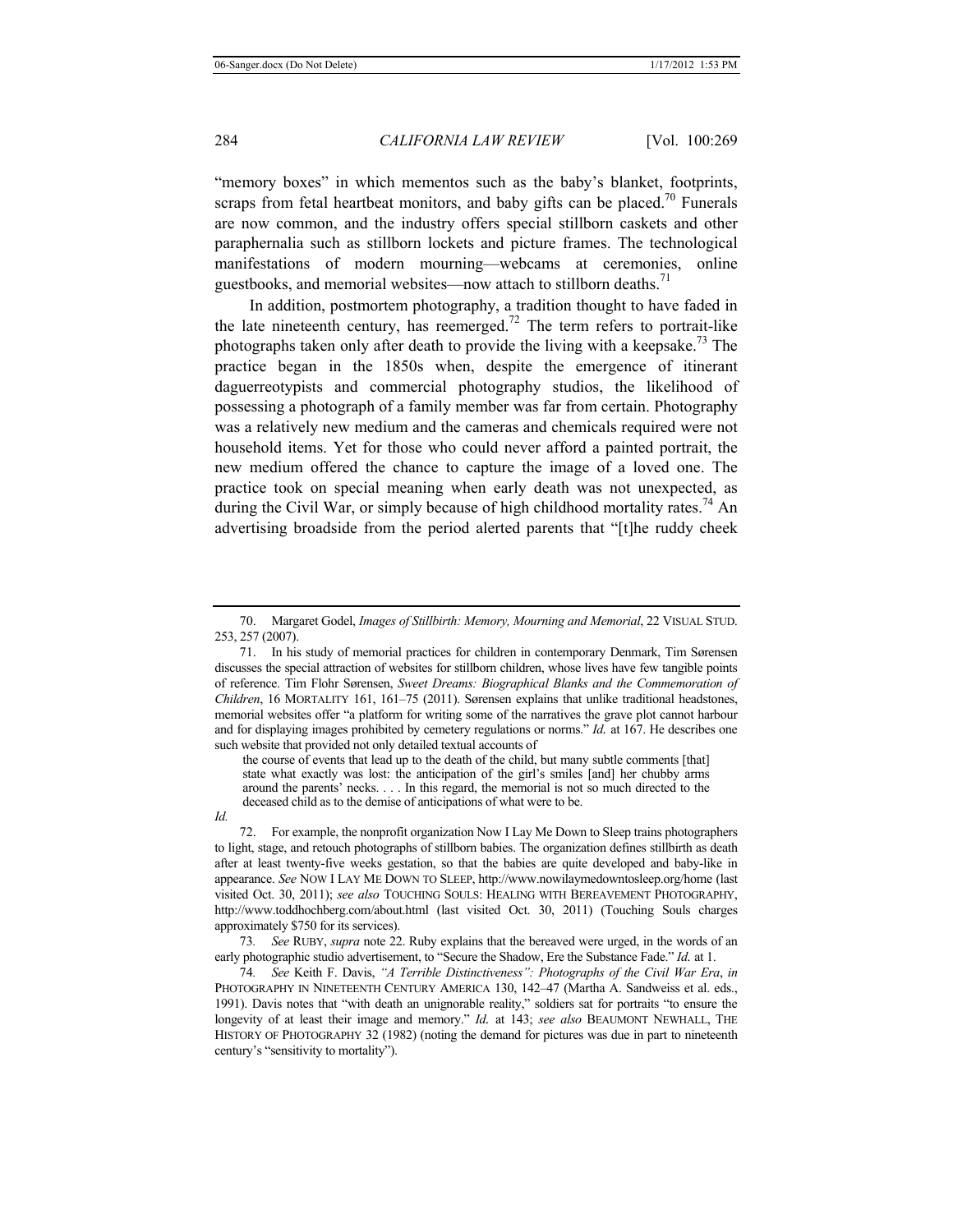and loved features upon which you are now fondly gazing, ere tomorrow may be pallid in death . . . ."75

To modern ears, the practice may sound strange, even ghoulish. But if a bereaved relative was to have any visual remembrance of a loved one particularly a child—a post-mortem photo was often the only chance.<sup>76</sup> Dead children were dressed up in their finest and posed in life-like positions, such as sitting on a chair, peacefully asleep on a bed, or cradled in their mother's arms.<sup>77</sup> Such pictures were treasured memento mori, as parents paid to have their children's images and their physical connection to their children captured and preserved.

As cameras became more commonplace toward the end of the nineteenth century, the formal practice of post-mortem photography largely disappeared.<sup>78</sup> Parents were more likely to possess a picture taken during the child's life, and *this* became the treasured image in the event of death. In addition to technological advances, there also were cultural shifts in attitudes toward death and bereavement. Displaying a photograph of one's deceased wife or child may once have been a normal, respectful thing to do, but as historian Jay Ruby has noted, over time, taking and displaying pictures of the dead was seen as unseemly rather than respectful.<sup>79</sup> New theories of good and bad mourning took hold, and concepts such as "closure" made clinging to the dead, particularly through a photograph taken after death, seem creepy, if not pathological. Postmortem photography became a strange practice of the past.

Yet in the last few decades, postmortem photography has made something of a comeback, at least with regard to stillborn infants. Cold clinical photographs taken as pathology specimens by morgue technicians following a stillbirth have been replaced by carefully lit and staged portraits taken by

<sup>75.</sup> Matthew R. Isenburg, *The Wonder of the American Daguerreotype*, *in* AMERICAN DAGUERREOTYPES: FROM THE MATTHEW R. ISENBURG COLLECTION 9, 10 (Richard S. Field ed., 1989).

<sup>76.</sup> Not only were children unlikely to have had a sufficiently celebratory moment, but, practically speaking, children were poor photographic subjects. Sitters had to remain perfectly still for several minutes, often with their heads held in place by a neck brace, for the plate to develop clearly. *See* Reese V. Jenkins, *Technology and the Market: George Eastman and the Origins of Mass Amateur Photography*, 16 TECH. & CULTURE 1 (1975).

<sup>77.</sup> Collections of these poignant photographs are found in RUBY, *supra* note 22; STANLEY BURNS, SLEEPING BEAUTY I: MEMORIAL PHOTOGRAPHY IN AMERICA (1990); STANLEY BURNS, SLEEPING BEAUTY II: GRIEF, BEREAVEMENT IN MEMORIAL PHOTOGRAPHY AMERICAN AND EUROPEAN TRADITIONS (2002).

<sup>78.</sup> To be sure, in some poorer communities, the practice continued well into the 1940s. The renowned Harlem studio photographer James Van Der Zee took elaborate commissioned photographs of dead babies often in the arms of parents. As Van Der Zee observed in a later interview regarding a portrait of a baby held by the father alone because the mother was still hospitalized, "If it wasn't for the picture, the mother wouldn't have seen the child for the last time." JAMES VAN DER ZEE, HARLEM BOOK OF THE DEAD 83 (1978).

<sup>79.</sup> RUBY, *supra* note 22, at 7 (noting that in the nineteenth century, death was "a common topic of polite discussion," and mourning "a normal part of the public life of most adults.").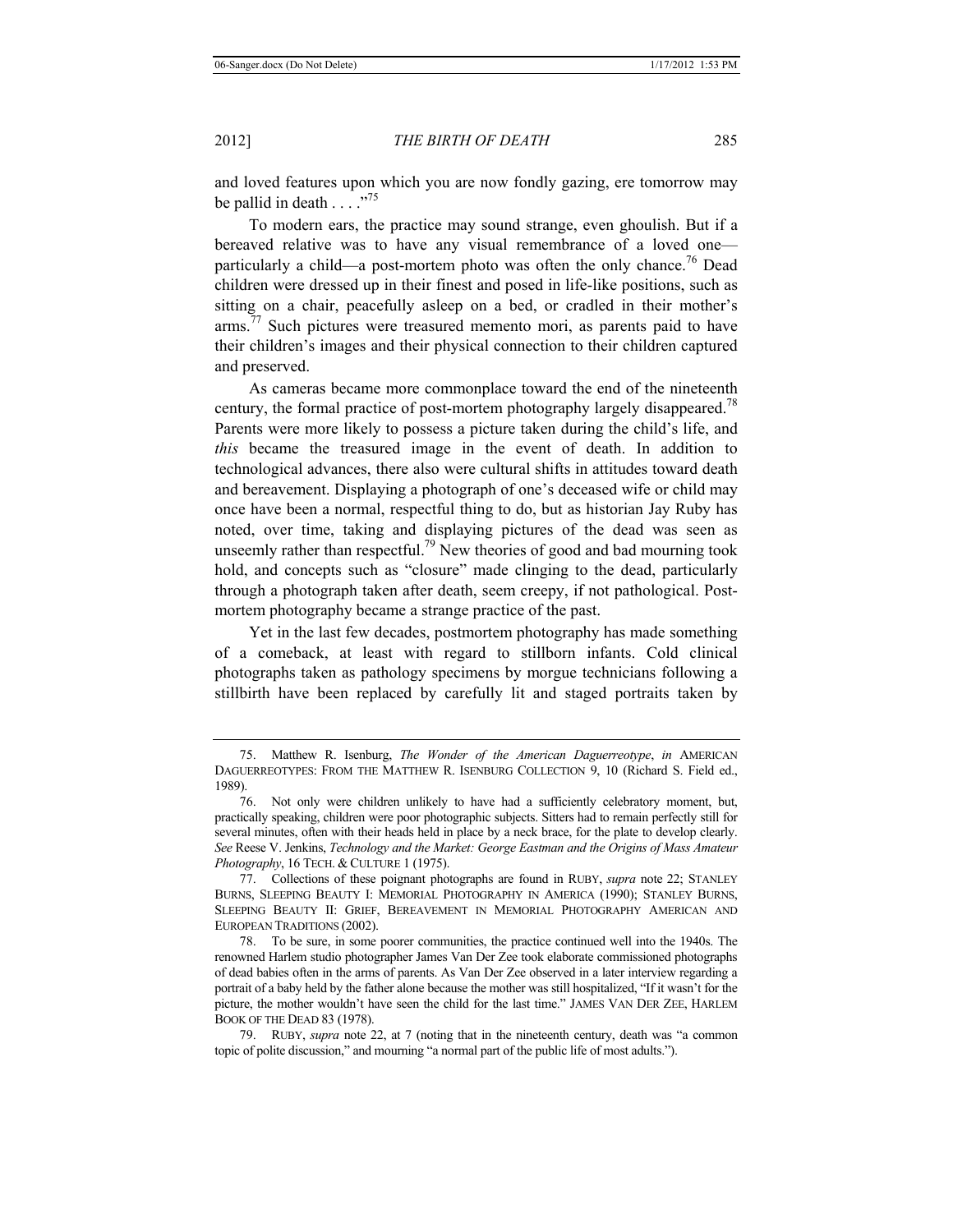photographers sensitive to the baby's physical condition and the parents' distressed state.<sup>80</sup> As in nineteenth-century photographs, the dead infant is carefully dressed and posed, often in the arms of its parents or holding a toy. And as in the nineteenth century, the photographs are displayed, now not only on mantels or in private albums but on public websites devoted to the images.<sup>81</sup>

To be sure, not all parents want photographs. Elizabeth McCracken explained her husband's decision to decline a postmortem photograph of their stillborn son: "[H]e was afraid we'd make a fetish of it, and he was right. The photo would not have been of our child, just his body."<sup>82</sup>

#### III.

## STILLBORN BIRTH CERTIFICATES

#### *A. Artifacts of Mourning*

In addition to the private artifacts and rituals that now surround stillbirth, the birth certificate itself is increasingly regarded as an artifact of mourning. The certificate has value in part because of its physicality. As McCracken explains: "A still born child is really only ever his death. He didn't live: that's how he's defined. Once he fades from memory, there's little evidence at all, nothing that could turn up, for instance, at a . . . flea market, or be handed down through the family."83 The birth certificate provides such evidence. Like a lock of hair or a photograph, it can be touched, gazed upon, and handed down. State legislatures are aware of the certificate's presentation value.<sup>84</sup> Oregon identifies its certificate as a "Commemorative Certificate of Stillbirth" and requires that it "shall be suitable for display and shall feature an attractive design with calligraphy-like font, high quality paper, [and] a State of Oregon seal."<sup>85</sup> Parents may order multiple certificates—one for the baby book, another for the grandparents.

<sup>80.</sup> *See* Rachel Meredith, *The Photography of Neonatal Bereavement at Wythenshawe Hospital*, 23 J. AUDIOVISUAL MEDIA MED. 161, 162–64 (2000); *see also* NOW I LAY ME DOWN TO SLEEP, *supra* note 72; TOUCHING SOULS: HEALING WITH BEREAVEMENT PHOTOGRAPHY, *supra* note 72.

<sup>81.</sup> For a gallery of hundreds of such photographs, see OUR MISSING ANGELS, http://www.missingangel.org/beautifulbabies.php (last visited Oct. 30, 2011).

<sup>82.</sup> MCCRACKEN, *supra* note 8, at 14. Linda Layne concedes that "baby things"—photographs, gifts, and other objects saved after pregnancy loss—may indeed function as fetishes for bereaved parents. She suggests, however, that the traditional social disregard of pregnancy loss has itself created the need for fetishization: "[I]f the 'realness' of their 'baby' and their loss were not disavowed in the first place, bereaved parents might not have such a need to use things in these ways." LAYNE, *supra*  note 24, at 142.

<sup>83.</sup> MCCRACKEN, *supra* note 8, at 14.

<sup>84.</sup> *See*, *e.g.*, SANTA CLARA CNTY. PUB. HEALTH DEP'T, ANSWERS TO YOUR QUESTIONS ABOUT THE CERTIFICATE OF STILL BIRTH, 1 (2008), *available at* http://www.sccgov.org/ sites/sccphd/en-us/Residents/BirthDeath/Documents/QACertificatofStillBirthREV1-08.doc.pdf (providing that the certificate "will be issued on banknote security paper").

<sup>85.</sup> Commemorative Certificate of Stillbirth, OR. ADMIN. R. 333-011-0200 (2006), *available at*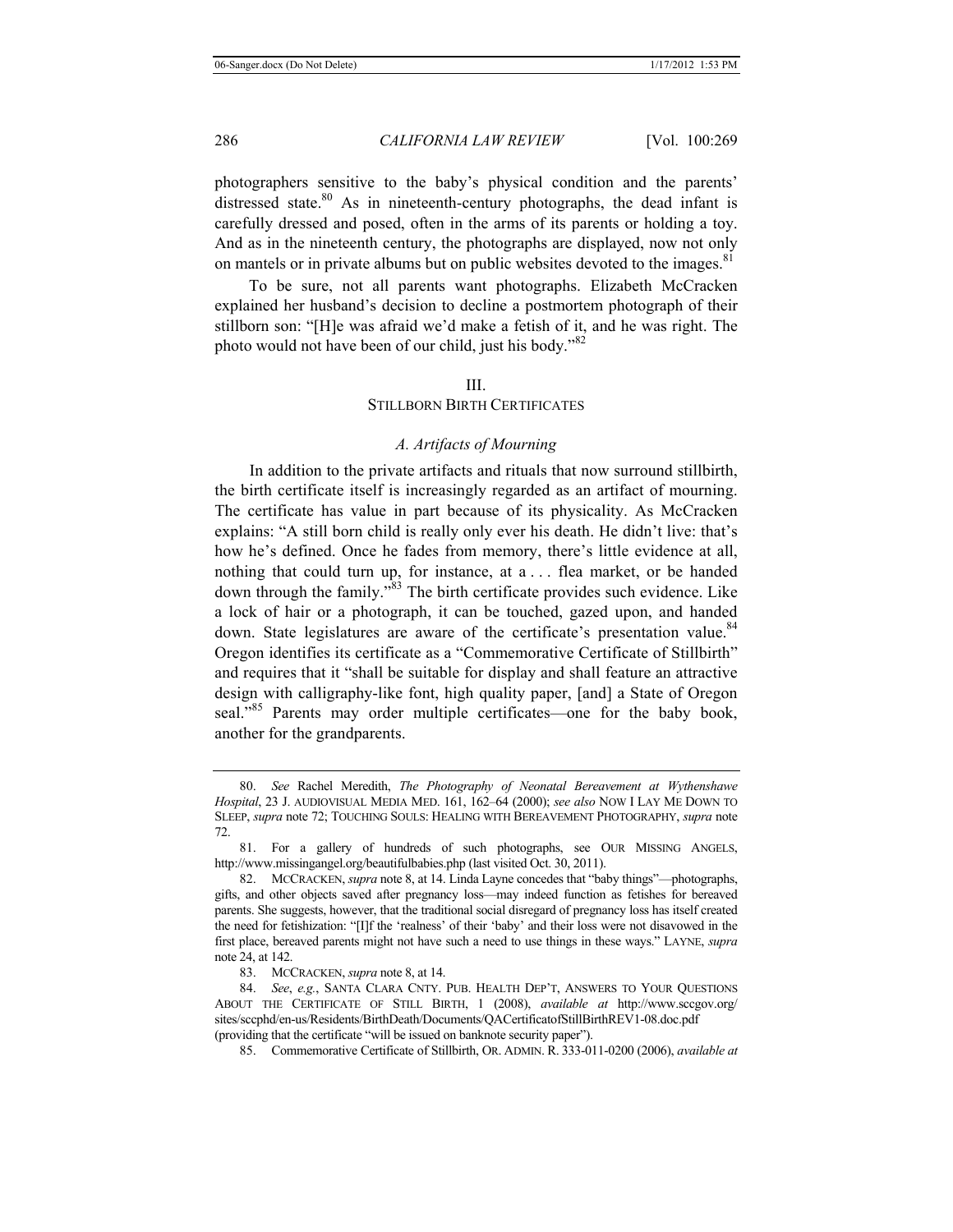# *B. A Public Record*

Perhaps more important than its significance as an artifact of mourning, a birth certificate is official, which is crucial to how it conveys meaning to parents. Why is this? When a baby is born alive, the issuance of a birth certificate is not particularly celebratory. It is the baby's arrival, not documenttation of arrival that matters. When the actual certificate arrives in the post, one hopes that the parents file it away safely, to be used as needed in the future as proof of eligibility for school starting, for example. But with a stillborn child there will be no school. The certificate is perhaps the only connection between the state and the child available to the parents. It operates as a kind of objective proof that a child was born, and that his or her existence is not just a matter of familial memory but the subject of a *public* record as well. As Cacciatore has stated, "It's dignity and validation . . . It's the same reason why [people] want things like marriage licenses and baptismal certificates."<sup>86</sup>

Should the stillborn birth certificate be regarded as a harmless gesture of official generosity? Might it be viewed simply as the adaptation of a birth ritual that has little significance when a baby is born alive, but that becomes singularly important in the context of stillbirth? As one California mother mused, "The first day of school, prom, seeing her get married. She'll never get those opportunities. I don't get to see my daughter do that, so I want to get whatever I can, you know."<sup>87</sup> In this sense, the birth certificate is transformed from an ordinary "document of passage" to what anthropologist Francoise Freedman has called a "ritual of misfortune."<sup>88</sup>

On the other hand, however profound the parent's loss, is there something fundamentally illogical or fictive about issuing a birth certificate to someone who has never lived? Is it a case of the law acting humanely in response to suffering, or is it more like the Wizard of Oz giving the much beloved scarecrow a diploma?

## *C. Establishing Parental Identity*

Here it may be useful to consider the function of birth certificates more generally. Certainly they are of great practical importance for the individual, crucial to how one negotiates the administrative state—produced throughout one's life to get a driver's license, a passport, a ration book.<sup>89</sup> But, in addition

http://arcweb.sos.state.or.us/pages/rules/oars\_300/oar\_333/333\_011.html.

<sup>86.</sup> Lewin, *supra* note 46. To be sure, marriage licenses and baptismal certificates are *not* the same; the status created by the first is public and legal; the second is private and religious.

<sup>87.</sup> Jofee-Walt, *supra* note 50.

<sup>88.</sup> Françoise Barbira Freedman, *Changing Medical Birth Rights in Britain 1970–2010*, *in* BIRTH RITES & RIGHTS 29, 29 (Fatemeh Ebtehaj et al. eds., 2011).

<sup>89.</sup> Shapiro, *supra* note 35. In the United States, the importance of a birth certificate as a predicate for state benefits became particularly clear during the 1940s, for example to obtain a ration book for a new child, or to prove citizenship to obtain a defense industry job.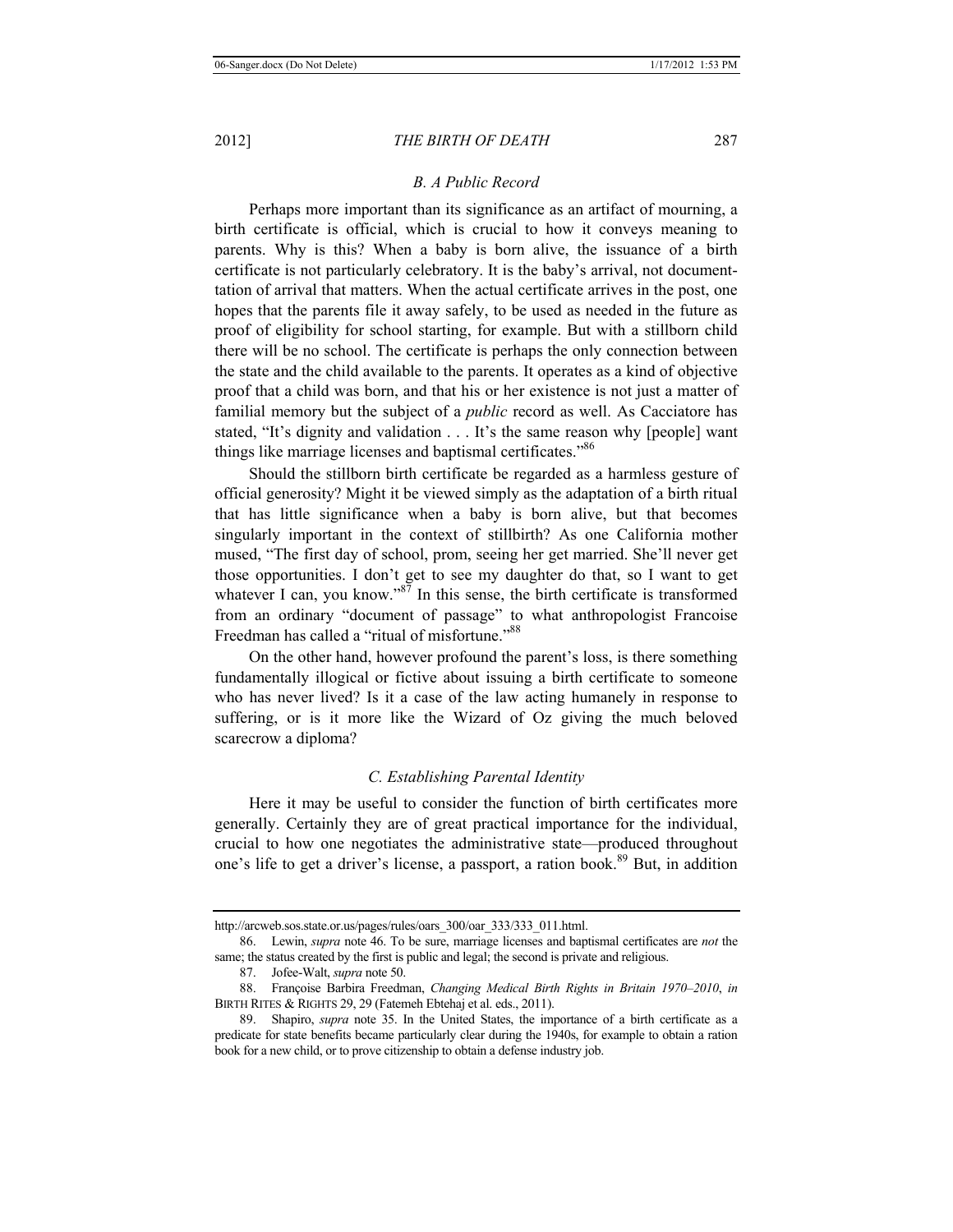to their use in making official claims upon the state, birth certificates have subjective significance for the person. They tell a great deal about who we are, at least according to certain traditional conceits, and thus are constitutive of identity. They organize the facts that define how we hold ourselves out to the world: a public record of one's parents, sex, name, race, and legitimacy. When a person wants to marry, for example, the birth certificate is evidence that one is the right age, the right sex, and, in the days of anti-miscegenation laws, that one was the right race.

But how does any of this apply in the case of a being who is not (and never was) alive? One possibility is that in the case of stillbirth, the certificate is not simply a marker of the child's status as a born person, but also of the parents' status as mother and father.<sup>90</sup> Certainly in the case of live births, birth certificates are important declarations of parentage. Just as modern postmortem photographs of mothers and fathers cradling their dead infant enable them literally to identify themselves as parents, the stillborn birth certificate similarly—and officially—confirms a parent-child relationship, however brief its span. Unlike "widow" or "widower"—words that signal the end of a marriage by death—we have no single word that captures or awards a status to the parent of a stillborn baby.<sup>91</sup> The certificate fills in where vocabulary fails.

A stillborn birth certificate may also honor not only parental status but also the process of birth. Proponents of New York's Missing Angel Act emphasized that "[s]tillbirth mothers carry a fetus to term, endure the pain of delivery and produce mother's milk, yet the state does not recognize them for having given birth."<sup>92</sup> As one New York mother stated, "I was in labor. I pushed . . . [a]nd [I] deserved more than a death certificate.<sup>"93</sup> Not only has the mother labored, but she has also experienced the physical aftermath of childbirth, such as fatigue and stretch marks.

But whether the stillborn birth certificate marks a process or a status, we see that its subject is not only the child but also the parent's relation to the child. The certificate is proof that a real child—real enough to have its birth recorded—was born to a woman now registered as its mother. This helps resolve

<sup>90.</sup> This point is made forcefully in a short M.I.S.S. Foundation video featuring stillborn parents and siblings who directly state, "I *am* a mother," "I *am* a father," "I *am* a brother," and so on. *See* M.I.S.S. Foundation, *MISS Foundation—Missing Angels Bill PSA*, YOUTUBE (Apr. 27, 2007), http://www.youtube.com/watch?v=ZNvTDTK-0Jk.

<sup>91.</sup> In this regard, Columbia Law School LL.M. student Jamie Abrams (2011) has suggested the evocative term "stillmother." There has been an exception to mothers whose sons or daughters have died in combat: they are designated as "Gold Star Mothers" and their losses are sometimes officially acknowledged. *See* JOHN W. GRAHAM, THE GOLD STAR MOTHER PILGRIMAGES OF THE 1930S: OVERSEAS GRAVE VISITATION BY MOTHERS AND WIDOWS OF FALLEN WORLD WAR I SOLDIERS (2005) (describing government sponsored trips to European cemeteries in France and England for the Gold Star Mothers of doughboys).

<sup>92.</sup> William J. Larkin, Jr., New York State Senate Introducer's Apr. 12, 2005, Memorandum in Support, *reproduced in* N.Y. LEGIS. SERV., LEGISLATIVE HISTORY, S. 3111-B (2011).

<sup>93.</sup> Lewin, *supra* note 46.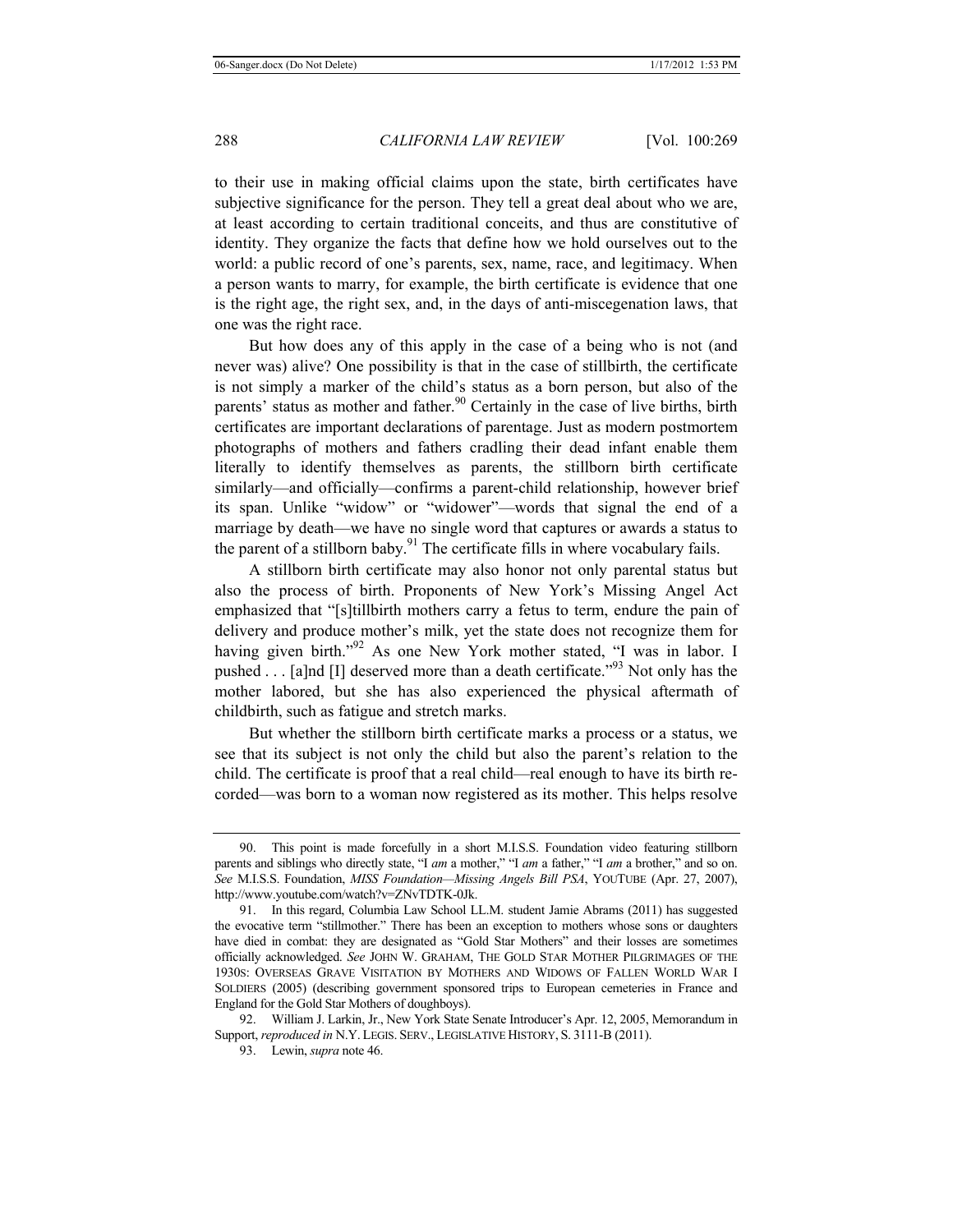the question often put to stillbirth mothers when they later have a second baby and are innocently asked by cheerful well-wishers, "Is this your first?"

# *D. A Posthumous Change in Status*

Another way to think about stillborn birth certificates is as something like a posthumous change in the infant's status. The idea is that, although the infant was born dead, by acknowledging the fact of birth (rather than the fact of live birth), the certificate elevates the stillbirth to the same status of the birth of a child born alive. Characterizing the certificate as a form of posthumous recognition may clarify the nature of the benefit sought, the identity of the beneficiary, and what special intervention the law might provide. I therefore want to consider other instances where the law confers a ceremonial status on someone after death.

One example is the posthumous award of citizenship to noncitizen soldiers killed during "periods of . . . hostilities."<sup>94</sup> In such cases, the next-ofkin applies on behalf of the soldier; if successful, they receive a certificate postdating the soldier's citizenship to the time of death.<sup>95</sup> The original legislation made clear that citizenship acquired under these circumstances was expressly and solely "an honorary status commemorating the bravery and sacrifices of" veterans, and not meant to "convey any benefits under the Immigration and Nationality Act to any relative of the decedent."<sup>96</sup>

Who benefits from the honorary status of posthumous citizenship? The solider receives no tangible benefits, such as the right to be buried in a military cemetery; soldiers are entitled to such burial by virtue of their service alone.<sup>97</sup> Still, the award of citizenship is not automatic; it must be applied for by the next-of-kin who, by virtue of applying, are understood to benefit. Posthumous citizenship would seem to recognize the sacrifice of the soldier *and* of the family in familiar patriotic terms, and in the familiar form of an official certificate. The family may also find solace in achieving for their soldier what he or she had not accomplished in life.

The stillborn birth certificate hints at something like this, though here it is life itself that could not be achieved. In a sense, stillborn infants, like "greencard soldiers," have come close to the goal: they have at least made it to twenty or twenty-four weeks, and some to the very moment of full-term birth.

<sup>94.</sup> Posthumous Citizenship for Active Duty Service Act of 1989, Pub. L. No. 101-249, 104 Stat. 94 (1990). Congress has declared that since 2001, *all* military service has been during periods of hostility.

<sup>95.</sup> *Id.*

<sup>96</sup>*. N-644, Application for Posthumous Citizenship*, U.S. CITIZENSHIP & IMMIGR. SERVS. (Sept. 27, 2011), http://www.uscis.gov/n-644.

<sup>97.</sup> *Eligibility—Burial and Memorial Benefits*, U.S. DEP'T OF VETERANS AFF. (May 20, 2011), http://www.cem.va.gov/cem/bbene/eligible.asp.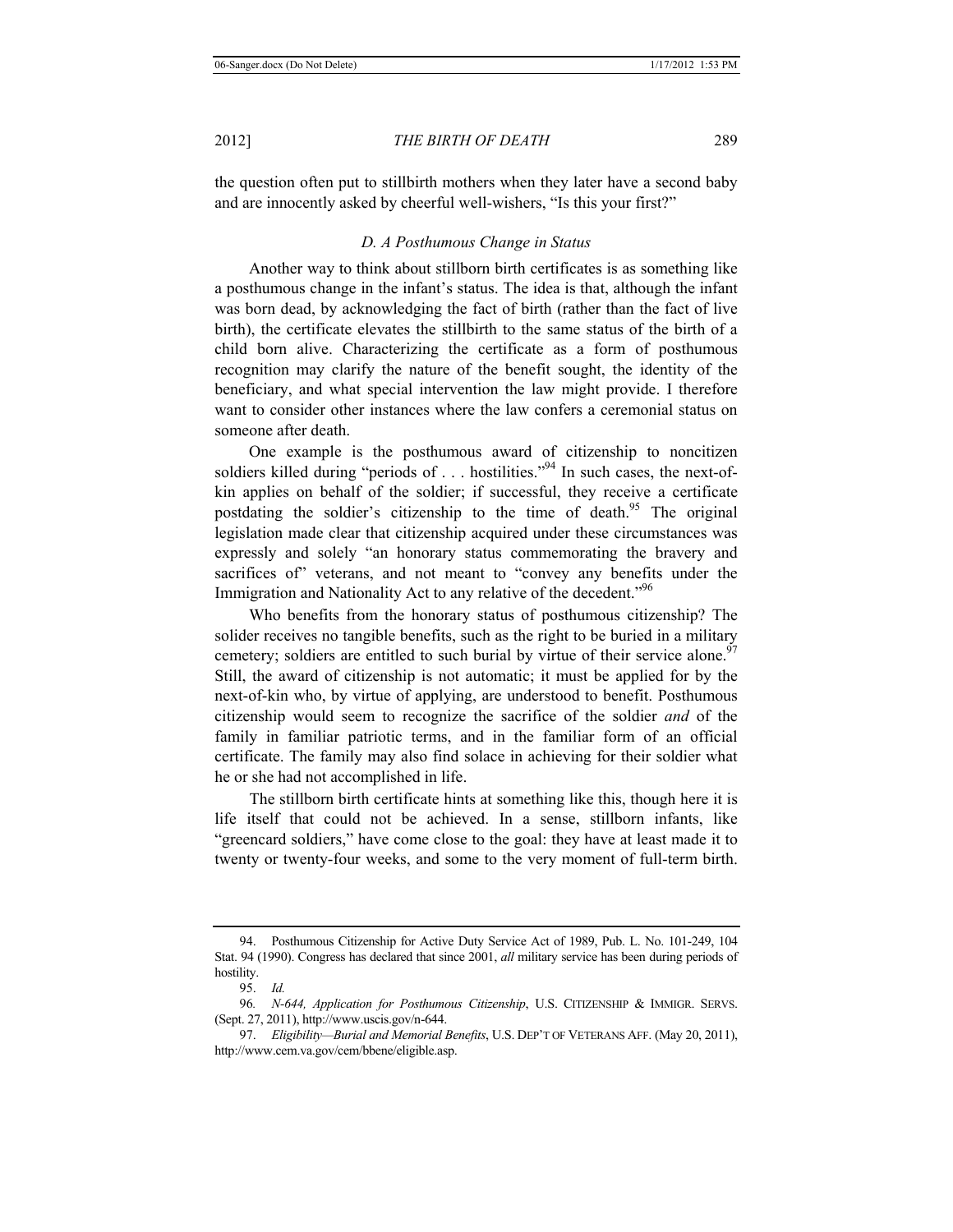In this sense, the birth certificate, like the certificate of citizenship, commemorates both promise and its tragic unfulfillment.

As noted earlier, posthumous citizenship for soldiers was initially a purely honorary status; kin were barred from receiving any derivative immigration or citizenship benefits for themselves.<sup>98</sup> In 2003, however, the law changed. In response to publicity involving noncitizen family members, whose hopes for improved immigration status were dashed by virtue of their soldier's death in Iraq, Congress amended the law to provide for naturalization of surviving kin in certain cases.<sup>99</sup> Thus a posthumous status that was originally and emphatically symbolic has, over a short period of time, acquired more substantive content, a point I will return to shortly.

Military promotion is another example of a posthumous change in status. Here too, surviving kin receive a certificate, and the higher rank can be inscribed on the gravestone.<sup>100</sup> The soldier's enhanced status produces visible, public recognition to be enjoyed by his family, and perhaps his unit. The soldier himself is not the direct beneficiary of the change in status; he or she is dead. Nonetheless, his *memory* is enhanced by the posthumous action.<sup>101</sup> On this account, the stillborn baby's status (though not the baby himself) is benefitted by the posthumous action. Indeed, a stillborn birth certificate might also be viewed as a kind of promotion. It moves the baby from the status of a fetal death to the accomplishment of having been born, even if born dead. Even in the context of desolation, the certificate offers survivors a celebratory moment, however constrained.

This celebratory potential is further illustrated by the case of posthumous pardons and exonerations for wrongful criminal convictions. Consider criminal defendants exonerated by DNA evidence brought to light only after their deaths. Certainly the state may have an interest in correcting a particular injustice out of principled concern for the integrity of the legal system.<sup>102</sup> More

<sup>98</sup>*. N-644, Application for Posthumous Citizenship*, *supra* note 96.

 <sup>99.</sup> National Defense Authorization Act for Fiscal Year 2004, Pub. L. No. 108-136, § 1703, 117 Stat. 1392, 1691 (2003) ("Requirements for Naturalization through Service in the Armed Forces of the United States").

<sup>100.</sup> DEP'T OF THE ARMY, ARMY REGULATION 600-8-29: OFFICER PROMOTIONS 15 (2005), *available at* http://www.apd.army.mil/pdffiles/r600\_8\_29.pdf.

<sup>101.</sup> Here we might consider Thomas Nagel's notion of "posthumous harms," the idea that posthumous events may harm not only survivors, but also and more importantly the people who have died. THOMAS NAGEL, MORTAL QUESTIONS (1979). Under Nagel's "post mortem thesis," law can be used to help correct events following death that can be bad for us, such as leaving behind a poor widow, an illegitimate child or, in the case of stillbirth, not being considered as having ever lived. *See id.* at ch. 1. In contrast, under the "mortem thesis," defended by Epicurus, people who die cannot suffer from whatever happens after death. On this view, death leaves its victims immune from posthumous harms and the law has no business in trying to protect dead people's interests. Consequently, posthumous awards can only redress harms suffered by those who have survived, such as the surviving fiancé or the parents of a stillborn child. I thank Mathilde Cohen for this discussion.

<sup>102.</sup> *"Injustice Anywhere Is a Threat to Justice Everywhere:" Lt. Henry O. Flipper Receives the First Posthumous Presidential Pardon in U.S. History*, ARNOLD & PORTER LLP,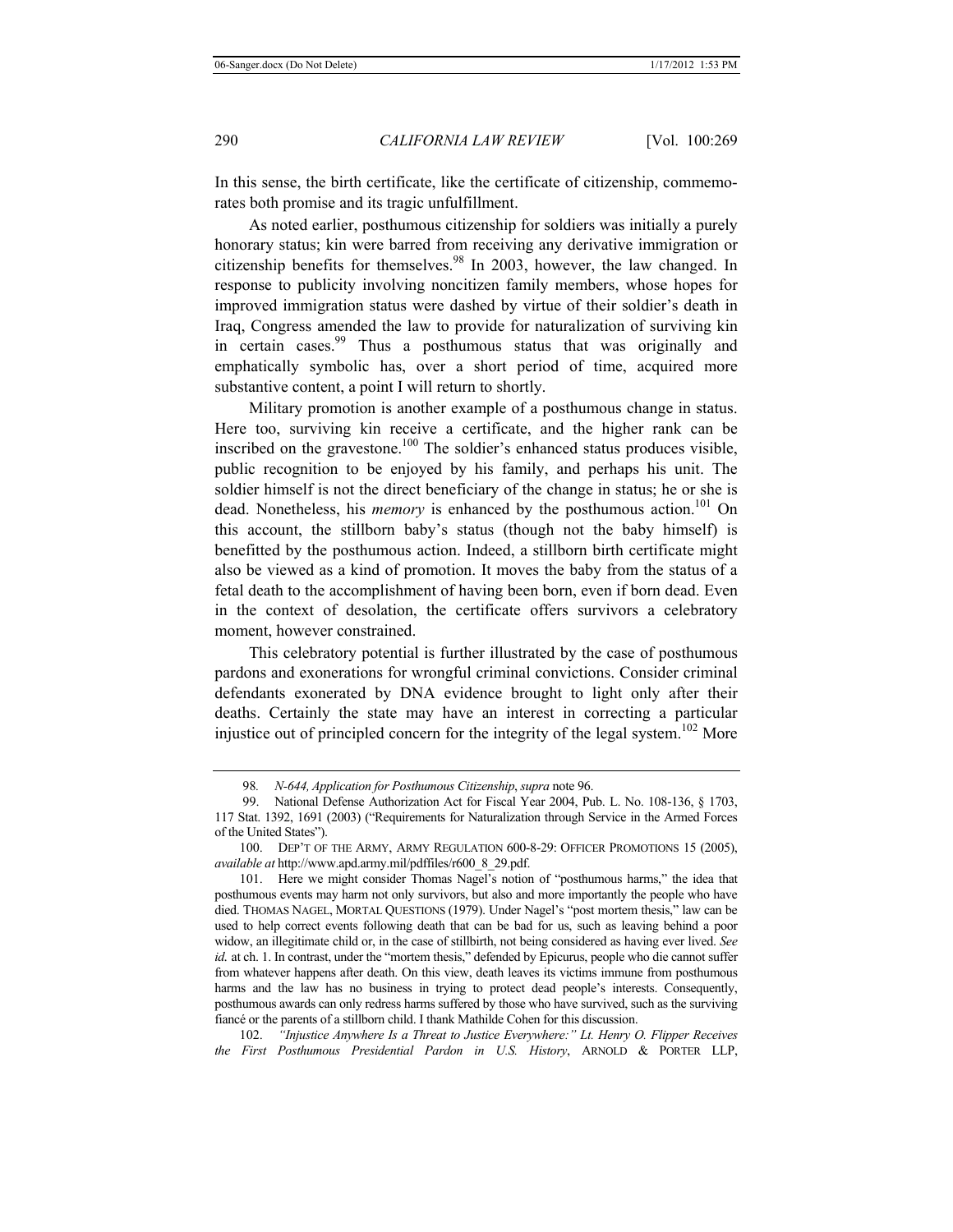often, however, surviving family members press the case in order to set the record straight.<sup>103</sup> In 2006, for example, the British government pardoned three hundred soldiers shot for cowardice during the First World War, some of whom now are thought to have been suffering from shellshock.<sup>104</sup> As the grandchildren of one executed soldier explained, "We were determined for my mother['s] sake because she always said . . . he died fighting for his country."105 The stillborn birth certificate may in spirit be most like a posthumous exoneration in that it seeks to offset a sort of cosmic injustice: the child's death before birth.

As these examples show, posthumous changes in status appear to benefit surviving relatives significantly. On this account, the question of whether or not states should provide stillborn birth certificates to parents who want them seems easy to resolve. The infant itself cannot be harmed, its parents may benefit, and so why object? To use an economic conceit, no one is made worse off and the parents are better off—a Pareto improvement. This may, however, be too quick and too comforting a conclusion. Before concluding on something like humanitarian grounds that an infant who is born dead should be treated in law—even ceremonially—like an infant who was born alive, it is worth considering a set of philosophical, practical, and political concerns about Missing Angel Acts.

#### IV.

## FIVE CONCERNS

## *A. The Logic of the Thing: Stillborn Birth Certificates as a Legal Fiction*

There may be a sense of uneasiness upon first hearing about birth certificates for children who have never lived. For many, there is something

http://www.arnoldporter.com/publications.cfm?action=view&id=263 (last visited Oct. 30, 2011); *see also* Darryl W. Jackson et al., *Bending Toward Justice: The Posthumous Pardon of Lieutenant Henry Ossian Flipper*, 74 IND. L.J. 1251, 1255–92 (1999). Although the dead (in contrast to their memory) cannot in fact benefit, pardons have been expressed in terms of benefit to the deceased: "This good man has now completely recovered his good name." *See Ex parte* Grossman, 267 U.S. 87, 120 (1925) ("Executive clemency exists to afford relief from undue harshness or evident mistake in the operation or enforcement of the criminal law.").

<sup>103.</sup> *See*, *e.g.*, Robert Mackey, *Texas Mother 'Ecstatic' About Posthumous Pardon for Wrongfully Convicted Son*, THE LEDE BLOG (Mar. 2, 2010, 12:36 PM), http://thelede.blogs. nytimes.com/2010/03/02/texas-mother-ecstatic-about-posthumous-pardon-for-wrongfully-convictedson (quoting the mother of a wrongly convicted suspect as saying: "I just know that Tim is up there smiling"). Indeed, the state often strenuously opposes efforts to adduce evidence that an innocent person was executed in part because of the implications of such a finding for systemic reform. KATHLEEN M. RIDOLFI & MAURICE POSSLEY, PREVENTABLE ERROR: A REPORT ON PROSECUTORIAL MISCONDUCT IN CALIFORNIA, 1997–2009 (2010), http://www.veritasinitiative.org/ downloads/ProsecutorialMisconduct\_Exec\_Sum.pdf.

<sup>104.</sup> *More Than 300 WWI Soldiers Receive Pardons*, BBC NEWS (Aug. 16, 2006, 11:14 GMT), http://news.bbc.co.uk/2/hi/uk\_news/4796579.stm.

<sup>105.</sup> *Id.*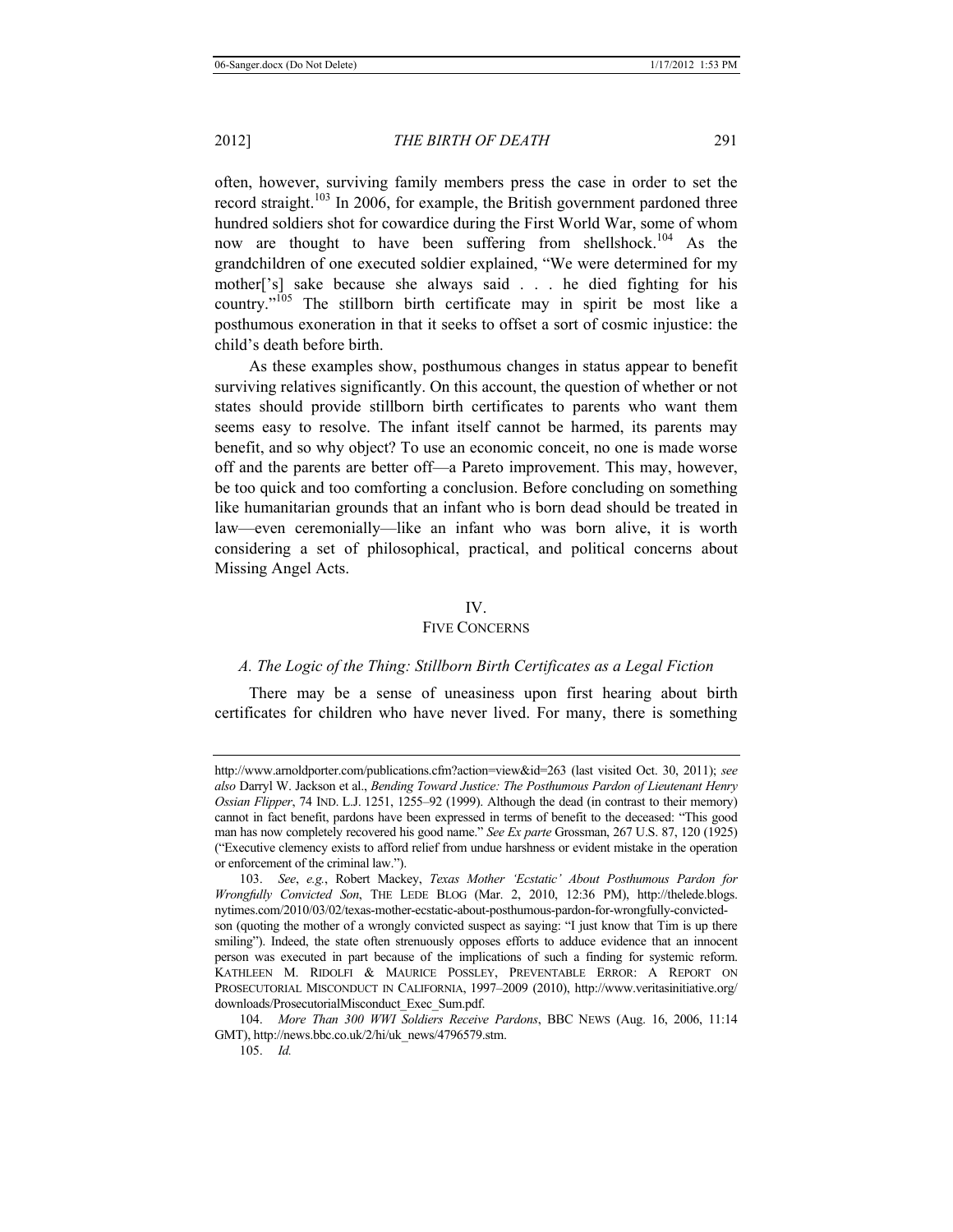inherently illogical about the proposition. Birth certificates have traditionally, and uncontroversially, signified a live birth.<sup>106</sup> Of course, one could argue that the word "birth" on a birth certificate does not have to mean live birth. Certainly a stillborn baby has "issued forth," and so in a sense was born.<sup>107</sup> This is the parental argument: "I held her, I touched her, I gave birth to a child, a baby, and because she didn't take one breath outside my womb, they don't consider her a baby."<sup>108</sup>

Still, the law*'*s concern is with the objective meaning of words in a legal document, not the subjective meaning of the document itself. The intensity of the desire of some parents for this form of recognition is immediately granted. At the same time, a birth certificate is the official record of when and where a person is born and to whom. We might find it unsettling, for example, if parents could petition to change the actual date of a child's birth to one more meaningful to the family.

Or is this insistence on accuracy and the integrity of birth certificates a bit too fastidious? As things stand now, other inventions on birth certificates are tolerated. Consider the practice of issuing a new birth certificate following a child's adoption.<sup>109</sup> In traditional closed adoptions, the name of the adoptive mother is substituted for that of the birth mother, and a new birth certificate issued. The original certificate is sealed and the new one, with its intentionally inaccurate information about who was the child's mother on the day of birth, accompanies the child through life. The practice developed in the midtwentieth century to protect the reputation of unwed mothers at a time when illegitimate birth was highly stigmatized.<sup>110</sup> "Clean start" birth certificates were also thought to normalize the adoptive family by mimicking the documentation provided to a biological family. By treating the adoption just like a birth, the new certificate kept the fact of adoption a secret not only in the public record,

<sup>106.</sup> Live birth is defined as

the complete expulsion or extraction from its mother of a product of human conception, irrespective of the duration of pregnancy, which, after such expulsion or extraction, breathes, or shows any other evidence of life such as beating of the heart, pulsation of the umbilical cord, or definite movement of voluntary muscles, whether or not the umbilical cord has been cut or the placenta is attached. Heartbeats are to be distinguished from transient cardiac contractions; respirations are to be distinguished from fleeting respiratory efforts or gasps.

NAT'L CTR. FOR HEALTH STATS. U.S. DEP'T HEALTH & HUMAN SERVS., STATE DEFINITIONS AND REPORTING REQUIREMENTS FOR LIVE BIRTHS, FETAL DEATHS, AND INDUCED TERMINATION OF PREGNANCY 2 (1997), *available at* www.cdc.gov/nchs/ data/misc/itop97.pdf.

<sup>107.</sup> Recall also that Queen Victoria of Spain "was *delivered* of a stillborn son," a common historical formulation for the process of birthing, though I think we would not call her son a "newborn." *Victoria's Son Stillborn*, *supra* note 20 (emphasis added).

<sup>108.</sup> Veronica Torrejón, *Advocates Fight to Get Birth Certificates for Stillborn Babies in Pennsylvania*, MORNING CALL (Mar. 29, 2010), http://articles.mcall.com/2010-03-29/news/allquote.7220711mar29\_1\_birth-certificates-stillborn-planned-parenthood.

<sup>109</sup>*. See, e*.*g*., Adar v. Smith, 597 F.3d 697 (5th Cir. 2010).

<sup>110.</sup> E. WAYNE CARP, FAMILY MATTERS: SECRECY AND DISCLOSURE IN THE HISTORY OF ADOPTION (1998).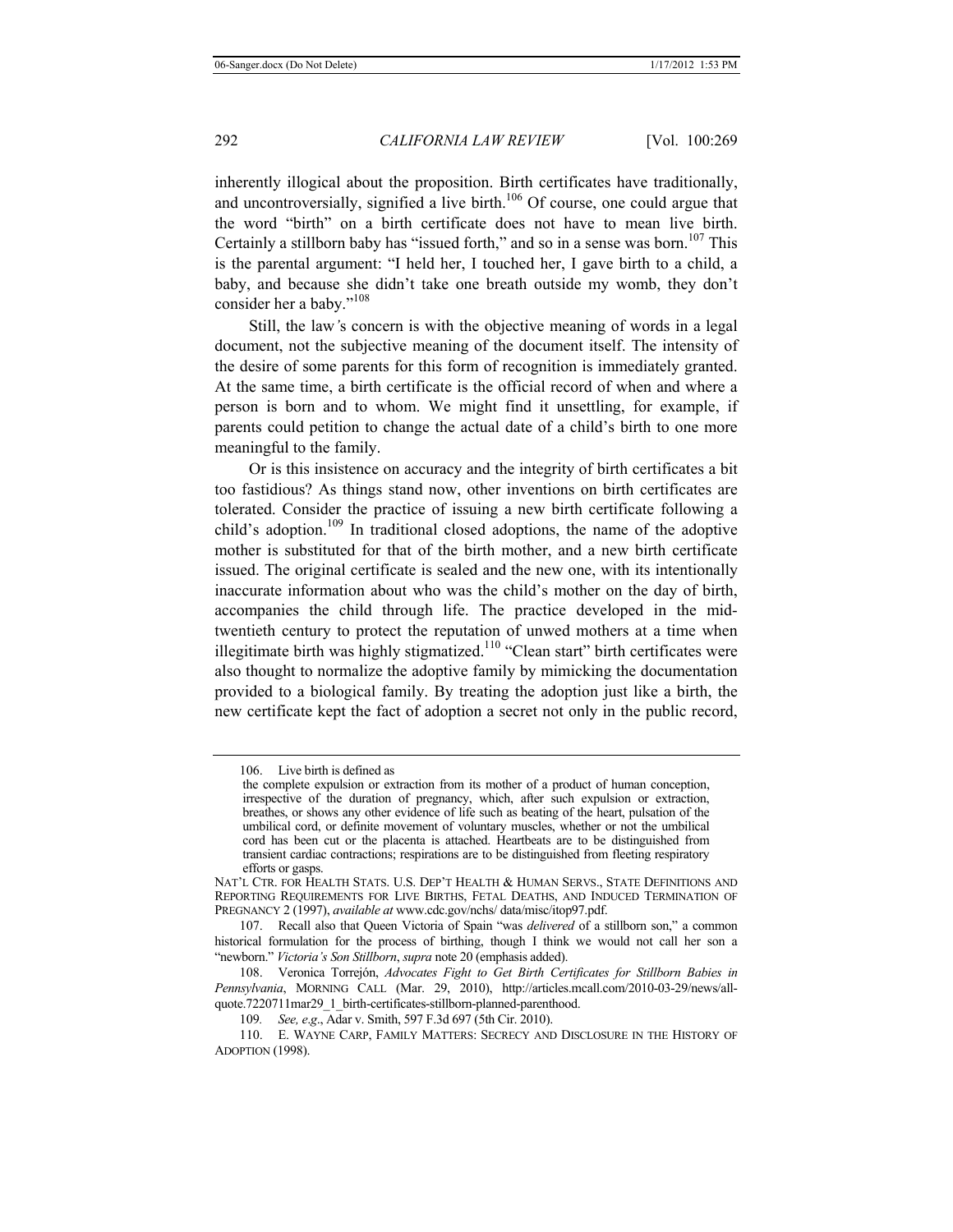but also in the community and in the family.<sup>111</sup> In short, to further prevailing theories about child development and family well-being in mid-twentiethcentury America, the law tolerated—indeed, insisted upon—certain fictions on the official second birth certificate.

More recently, the law has authorized the amendment of birth certificates to record a different sort of change in personal identity: a person's sex.<sup>112</sup> Indeed, in a few American states, a new certificate is issued so that the sex change is recorded back to the date of birth.<sup>113</sup> It is this "reverting back" that creates a fiction, at least in cases where a person's sex has been changed rather than misidentified. The amended certificate does not reflect the person's status at birth. Rather, the amended certificate recognizes the social significance of a birth certificate. The person is entitled by virtue of the new certificate to align one's history with the present; he or she may, for example, marry someone of the (now) opposite sex.<sup>114</sup> The birth certificate is something like a passport for life; it tells the world who the law says you may rightfully represent yourself as being—your particulars—and in this regard the amendments are not fictional, but accurate.

States permit the amendment of birth certificates with regard to other changes often considered fundamental to identity, with differing requirements of proof depending on the nature of the change.<sup>115</sup> These include changes in one's name, legitimacy status, and race or ethnicity.<sup>116</sup> In addition, some states, such as Hawaii, permit amending a birth certificate to reflect "a legal determination of the *nonexistence* of a parent and child relationship" for a person identified as a parent on the certificate.<sup>117</sup> Such provisions deal

114. *In re* Lovo-Lara, 23 I. & N. Dec. 746 (B.I.A. 2005).

115*. See, e*.*g*., *Correcting a Vital Record*, N.J. DEP'T HEALTH & SENIOR SERVS. (Jan. 3, 2011, 7:58 AM), http://www.state.nj.us/health/vital/amend.shtml. New Jersey categorizes corrections to birth certificates as ancillary items, nonancillary items, and typographical errors.

116*. See, e*.*g*., Toledano v. Drake, 161 So. 2d 339 (La. Ct. App. 1964) (ordering a change in birth records to reflect that the plaintiff was white rather than "colored").

<sup>111.</sup> JUDITH S. MODELL, A SEALED AND SECRET KINSHIP: THE CULTURE OF POLICIES AND PRACTICES IN AMERICAN ADOPTION (2002).

<sup>112</sup>*. See, e*.*g*., Somers v. Superior Court, 92 Cal. Rptr. 3d 116 (Ct. App. 2009) (allowing for the issuance of a new California birth certificate to reflect the gender reassignment of a nonresident born in California).

<sup>113</sup>*. See, e*.*g*., *Who Is Allowed to Apply for an Amended Certificate of Birth?*, HAW. DEP'T HEALTH, http://hawaii.gov/health/vital-records/vital-records/newbirthcert.html (last visited Oct. 30, 2011); Stephanie Markowitz, *Change of Sex Designation on Transsexuals' Birth Certificates: Public Policy and Equal Protection*, 14 CARDOZO J.L. & GENDER 705, 715 n.87 (2007). *See generally* Dean Spade, *Documenting Gender: Incoherence and Rulemaking*, 59 HASTINGS L.J. 731 (2008). The U.K. Gender Recognition Act approaches the problem differently in that there is no requirement of surgical change, as is the case generally in the United States with regard to amending one's birth certificate on account of a sex re-identification. Rather, in the United Kingdom, a certificate of gender recognition can be obtained on evidence that the person has lived for two years in his or her preferred gender.

<sup>117.</sup> *Who Is Eligible to Apply for an Amended Birth Certificate?*, HAW. DEP'T HEALTH, http://hawaii.gov/health/vital-records/vital-records/newbirthcert.html (last visited Oct. 30, 2011) (emphasis added).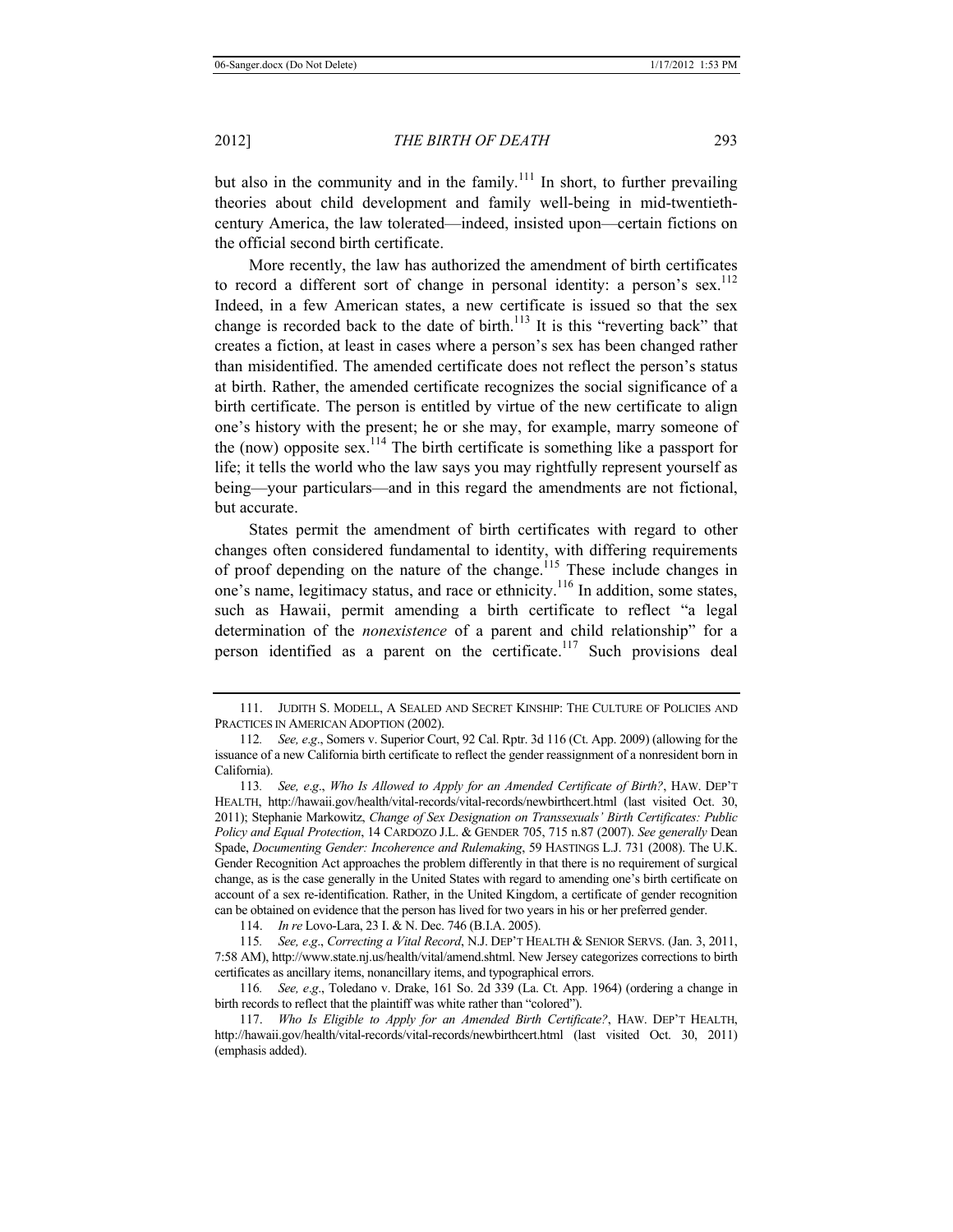primarily with cases where paternity has been legally established in a man not designated as the father on the original birth certificate.<sup>118</sup> As in the case of adoption, the nature of this change involves not only an identifying feature about the person but about her relation to another. This is especially illumineting in the context of stillbirth, where a core parental claim is that the certificate publically affirms a *relationship*. The argument is not that their child was born alive (a fiction) but rather that they are the parents of a baby who was born and who they regard as dear a child as if she had been born alive (a social reality).

On occasion the law has acknowledged the existence of a prenatal social relationship in determining aspects of a stillborn's legal status. An interesting case arose in the European Court of Human Rights. In 2001, a Russian mother, Natalya Znamenskaya, sought to establish the paternity of her stillborn baby so that the correct patronymic could be inscribed on the infant's tombstone.<sup>119</sup> (Because Znamenskaya was married at the time of conception, her legal husband and not the baby's biological father was presumed to be the father.)<sup>120</sup> The Russian court rejected Znamenskaya's petition on the grounds that the statute establishing paternity applied only to children who were born alive.<sup>121</sup>

Znamenskaya then brought an action before the European Court of Human Rights (the "ECHR"), arguing that Russia's refusal to establish her child's proper paternity violated Article 8 of the European Convention for the Protection of Human Rights and Fundamental Freedoms.<sup>122</sup> Article 8 provides that "[e]veryone has the right to respect for his private and family life."<sup>123</sup> The ECHR agreed, noting that because "the applicant must have developed a strong bond with the embryo whom she had almost brought to full term and that she expressed the desire to give him a name and bury him, the establishment of his descent undoubtedly affected her 'private life.'<sup>"124</sup> Under these circumstances, to allow "a legal presumption . . . to prevail over biological and social reality, without regard to both established facts and the wishes of those concerned and without actually benefiting anyone, is not compatible . . . with the [State's] obligation to secure effective 'respect' for private and family life."125 In *Znamenskaya*, the ECHR granted the mother's request in part because to do otherwise benefitted no one; because both men had died, neither incurred a support obligation.<sup>126</sup> Thus the case highlights the importance of considering

<sup>118</sup>*. See, e*.*g*., CAL. DEP'T OF PUB. HEALTH, ACKNOWLEDGEMENT OF PATERNITY/ PARENTAGE (2008), *available at* http://www.sonoma-county.org/health/services/pdf/ paternity.pdf.

<sup>119.</sup> Znamenskaya v. Russia, 44 Eur. Ct. H.R. 15 (2005).

<sup>120.</sup> *Id.* at para. 11.

<sup>121.</sup> *Id.* at paras. 16–17.

<sup>122.</sup> *Id.* at para. 3.

<sup>123.</sup> Convention for the Protection of Human Rights and Fundamental Freedoms art. 8, June 1, 2010, Eur. Ct. H.R, *available at* http://conventions.coe.int/treaty/en/treaties/html/005.htm.

<sup>124.</sup> *Znamenskaya*, 44 Eur. Ct. H.R. at para. 27.

<sup>125</sup>*. Id.* at para. 31.

<sup>126.</sup> *Id.* at para. 29.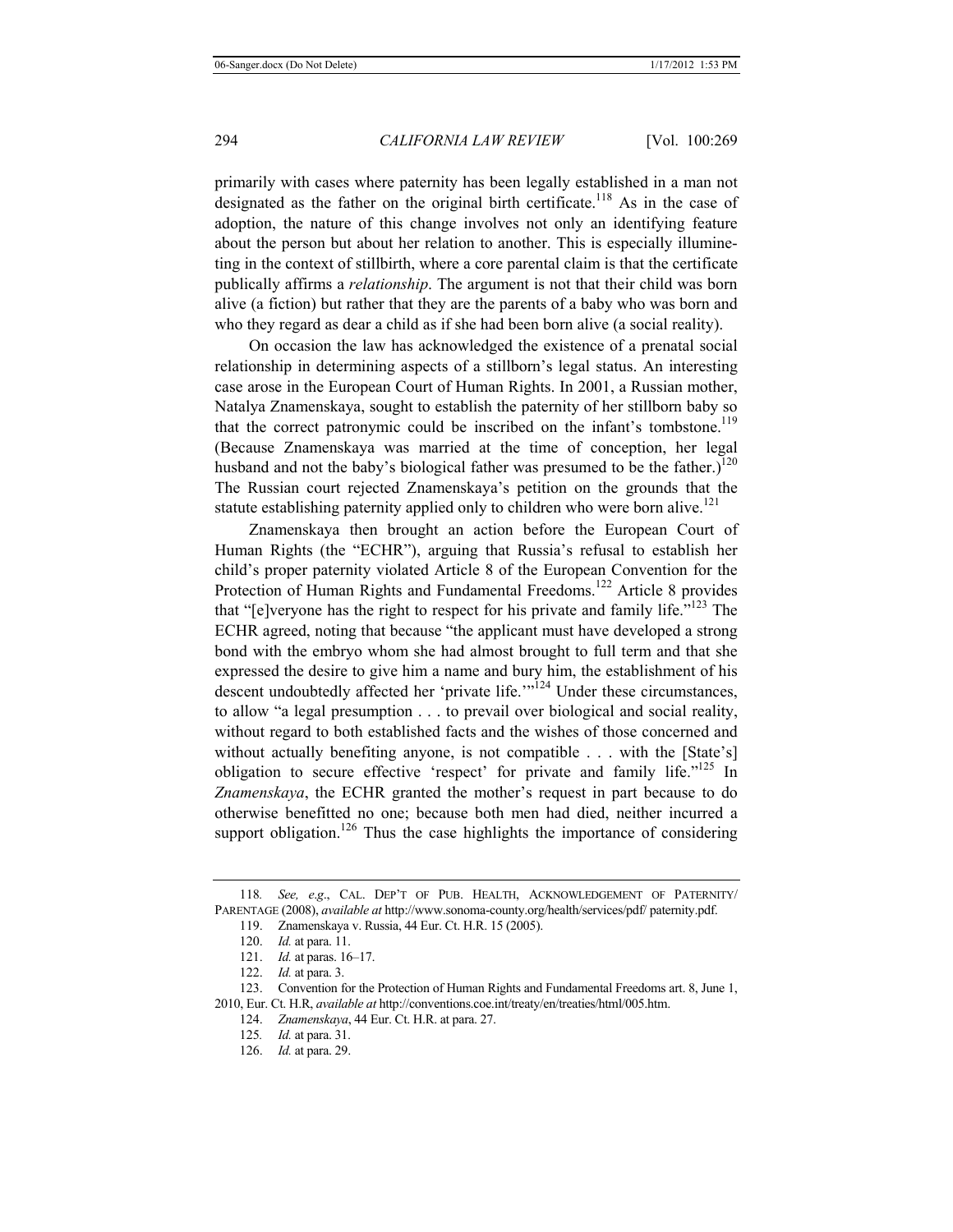social reality within a framework of legal harm and benefit. I take up the question of whether stillborn birth certificates are similarly harmless in the section on abortion regulation below.

There are, of course, limits on the law's engagement with social realities. I offer two simple examples as a way of locating uncontroversial boundaries between private and public recognition of cherished relationships. The first concerns marriage. The Church of Jesus Christ of Latter Day Saints provides a ceremony for the remarriage of deceased persons to one another.<sup>127</sup> While this form of marriage, like posthumous baptism, may satisfy the spiritual dictates of believers, I suspect there would be serious hesitation to have states issue marriage licenses in such cases, to be recorded among other vital statistics, were such a request made. (It hasn't been.)

Similarly, parents have been known to disinherit children who, among other failings, marry outside the family faith. The refrain often is something like, "My son is dead to me." Yet while courts will uphold the parent's devise and disinherit the disobliging child, they surely would not issue the parent a death certificate for their child, however "dead" to them their child might be. Again we see that, with few exceptions, the law refuses the use of marriage and death certificates for expressive purposes.<sup>128</sup>

#### *B. The Therapeutic Use of Law*

The term "therapeutic jurisprudence" refers to the proposition that official interactions with law can benefit people psychologically. The concept developed in the context of involuntary civil commitment hearings, where advocates for the mentally ill argued that respectful treatment of their clients was not only a matter of procedural fairness but had therapeutic value as well.<sup>129</sup> The idea of therapeutic jurisprudence has since developed to include the general proposition that "law should value psychological health . . . and when consistent with other values  $\dots$  should attempt to bring about healing and wellness."<sup>130</sup>

<sup>127.</sup> *LDS Temple Marriage and Sealing Ceremony*, MORMON TEMPLE ENDOWMENT, http://www.lds-mormon.com/veilworker/marriage.shtml (last visited Oct. 30, 2011).

<sup>128.</sup> There is the case of statutory posthumous marriage from France. In 1959, in response to a tragic dam disaster, President de Gaulle authorized posthumous marriages, or *mariage posthume*, in cases where there was unequivocal proof that the dead person had intended to marry his or her fiancé. C. CIV. art. 171 (Fr.). The law extended the tradition of proxy marriages that had developed in the First World War. Loi No. 59-1583 du 31 décembre 1959, relative aux measures d'aide immediate prises par l'Etat à l'occasion de la rupture du barrage de Malpasset [Law No. 59-1583 of Dec. 31, 1959, Relating to Immediate Relief Measures Taken by the State on the Occasion of the Dam Failure at Malpasset], JOURNAL OFFICEL DE LA RÉPUBLIQUE FRANÇAISE [J.O.], Jan. 8, 1960, p. 259. In a *mariage posthume* the new spouse receives no inheritance rights, but the marriage legitimates the couple's children. Here several sorts of benefits accrue posthumously: the emotional satisfaction of having been married, the (perhaps) enhanced social status to the widow or widower, and the benefits of legitimacy to any children. Thus the marriage is not only expressive, but also has practical implications.

<sup>129.</sup> DAVID B. WEXLER & BRUCE J. WINICK, ESSAYS IN THERAPEUTIC JURISPRUDENCE (1991).

<sup>130.</sup> Bruce J. Winick, *A Therapeutic Jurisprudence Model for Civil Commitment*, *in*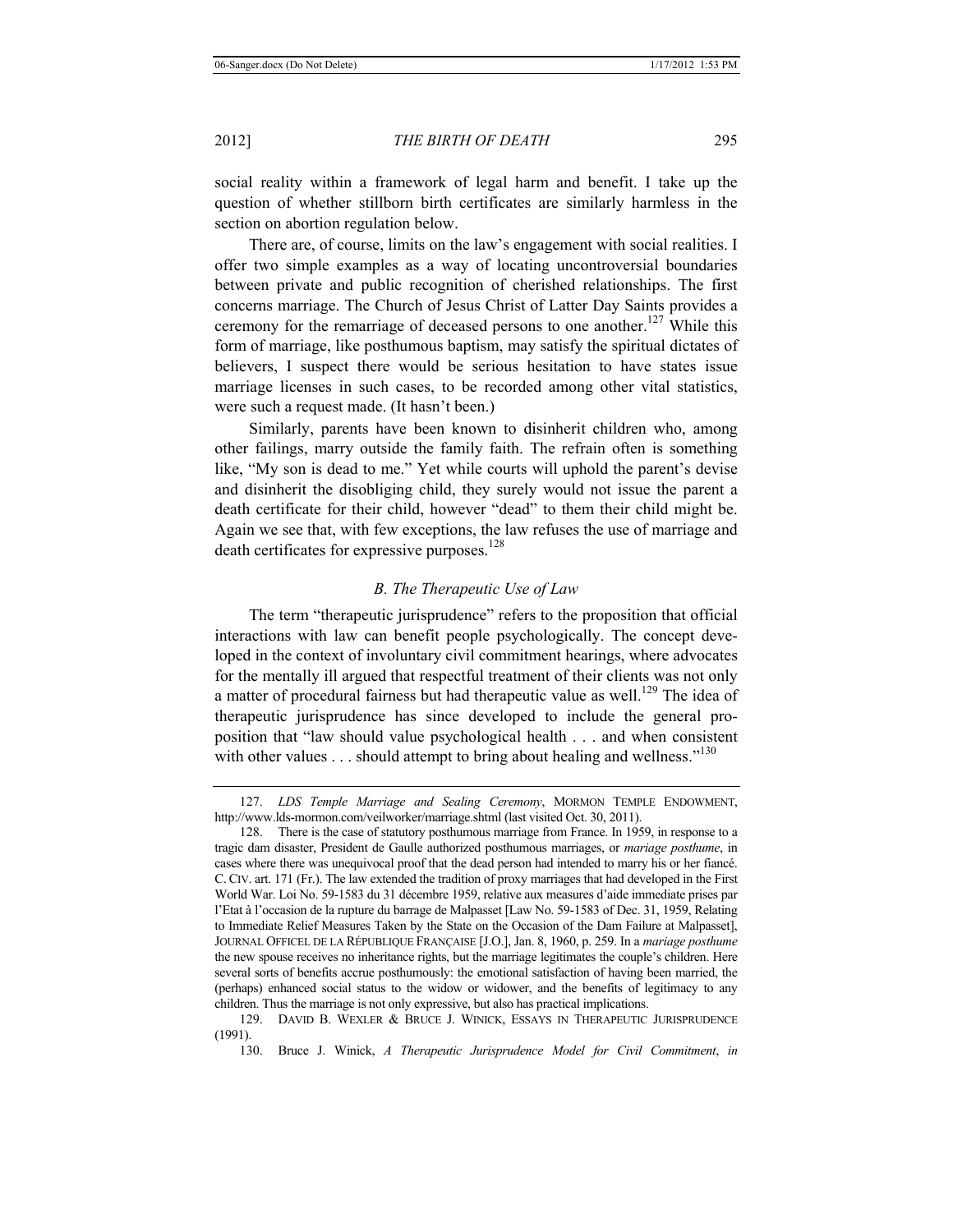The movement for stillborn birth certificates is similarly premised on the proposition that law has therapeutic potential and can soothe the emotional needs of a distressed constituency.131 Missing Angel Acts mean to alleviate the terrible pain that follows a stillbirth. In a sense, the birth certificate offers a form of administrative solace. As the legislative sponsor of the California Missing Angels Bill stated, the certificate "is a hug from California for grieving mothers."<sup>132</sup>

Are there other instances where legislatures have responded to demands that legislation attend to the emotional needs of the polity? One example is victim impact evidence in capital trials. These are presentations in court by the bereft families of murder victims in which family members testify about how special the victim was and how much he or she meant to them. In 1991, the Supreme Court held that victim impact evidence in capital murder cases, even before sentencing, was not prejudicial to the defendant, but rather could help the jury assess his moral culpability.<sup>133</sup> While victim impact evidence has traditionally consisted of oral statements, some courts now permit victim impact videos that offer a photo montage of the victim's life, sometimes set to music, much like the video tributes played at weddings or funerals.<sup>134</sup>

Victims' rights groups have argued that addressing the court is necessary for relatives to achieve "closure," though, as Susan Bandes has pointed out, the term is not an accepted psychological concept; "closure" has no established definition and means different things to different people.135 Even so, it may be that some surviving relatives will feel better if, in the halls of justice, they can tell the defendant to his face what the personal costs of the crime have been for them. But, as Bandes has also observed, not all relatives choose to make statements, or to make vengeful statements: some find consolation in silence or in forgiveness.136 Because of the inherent complexity of the category of

132. Gardner, *supra* note 52.

INVOLUNTARY DETENTION AND THERAPEUTIC JURISPRUDENCE 26 (Kate Diesfeld & Ian Freckleton 2003); *see* David B. Wexler, *International Network on Therapeutic Jurisprudence*, INT'L NETWORK ON THERAPEUTIC JURISPRUDENCE, http://www.law.arizona.edu/depts/upr-intj (last visited Oct. 30, 2011).

<sup>131.</sup> It is useful to distinguish the concept of therapeutic jurisprudence from monetary compensation for pain and suffering, including the pain and suffering of bereavement. The tort system remains in place in most states to award damages to parents for stillbirths caused by medical or other forms of negligence. *See, e.g.*, Broadnax v. Gonzalez, 809 N.E.2d 645 (N.Y. 2004); Tanner v. Hartog, 696 So. 2d 705 (Fla. 1997); Giardina v. Bennett, 545 A.2d 139 (N.J. 1988). Missing Angel Acts are aimed at a different aspect of grief: not its monetary value, but rather its assuagement through an expressive or therapeutic use of law. As one stillbirth mother put it, the birth certificate operates as "a sort of terrible consolation prize." *See also* William Glaberson, *After Stillbirth, Courts Try to Put a Price on a Mother's Anguish*, N.Y. TIMES, Aug. 23, 2001, at A1.

<sup>133</sup>*.* Payne v. Tennessee, 501 U.S. 808 (1991).

<sup>134.</sup> Christine M. Kennedy, *Victim Impact Videos: The New Wave of Evidence in Capital Sentencing Hearings*, 26 QUINNIPIAC L. REV. 1029 (2008).

<sup>135.</sup> Susan A. Bandes, *Victims, "Closure," and the Sociology of Emotion*, LAW & CONTEMP. PROBS., Spring 2009, at 1.

<sup>136.</sup> Susan Bandes, *When Victims Seek Closure: Forgiveness, Vengeance and the Role of*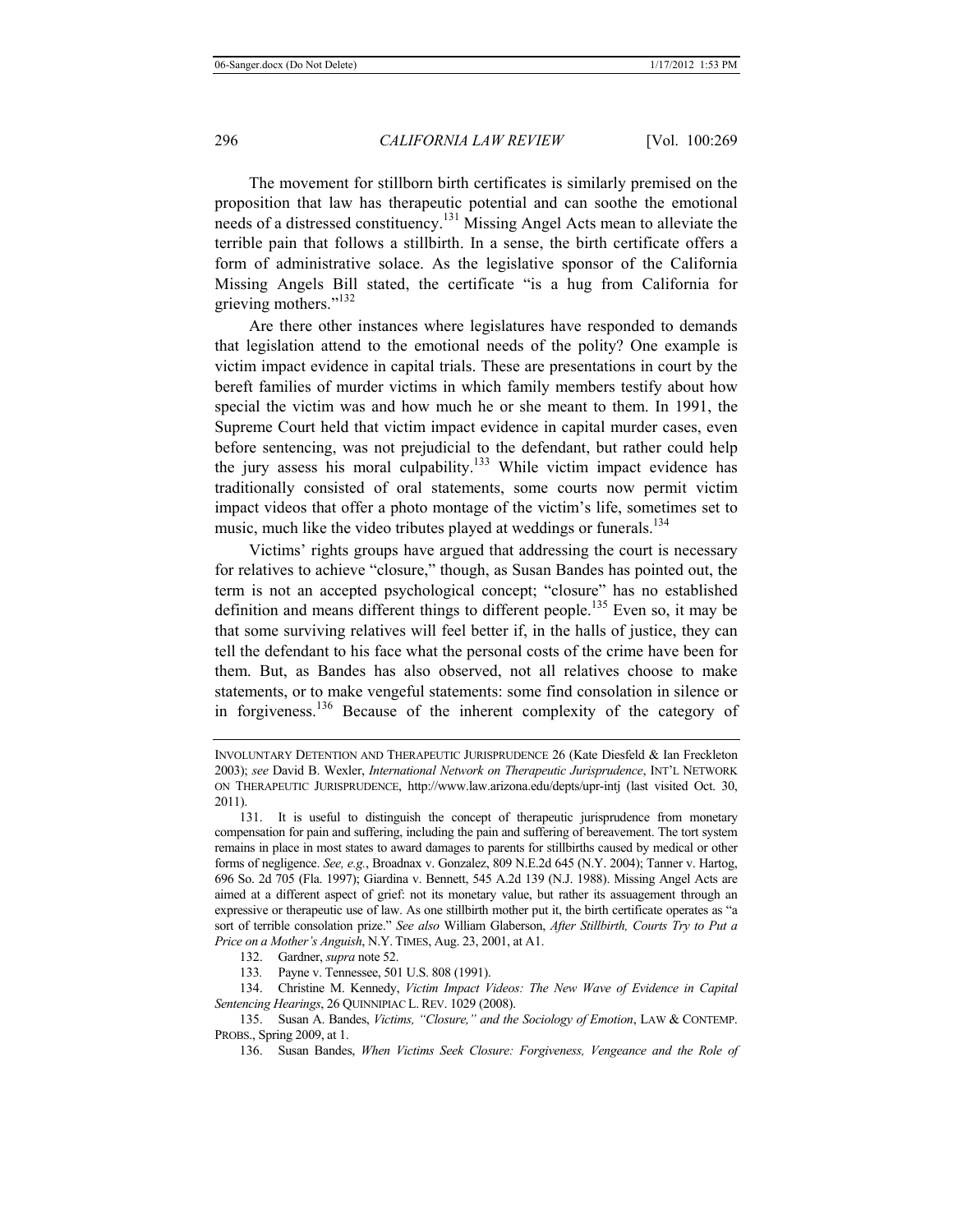"emotional needs," it may be that law should proceed cautiously in such areas. In the case of victim impact evidence, Bandes argues that it is important at least to try to "untangle what one's religion might urge, from what psychiatry might try to achieve, from what politics might dictate, and all of those from what the law can, should or even attempt to accomplish."<sup>137</sup>

Should there be constraints on law's compassionate instincts when grieving parents press lawmakers?<sup>138</sup> One reason for concern is the difficulty of determining the appropriate scope of legal compassion. At present U.S. birth certificate legislation is limited only to stillbirths (fetal death after twenty weeks). But many women experience grief following a miscarriage (pregnancy loss before twenty weeks) and some engage in mourning rituals similar to those that accompany stillbirth: naming the child, cherishing its possessions, and giving a place of honor to sonograms taken earlier in pregnancy.

If some women's responses to miscarriage are not qualitatively different from responses to stillbirth, should birth certificates be issued here too?<sup>139</sup> There is already some suggestion of this kind of expansion. A Santa Clara County informational brochure on California's Certificate of Stillbirth lists among its frequently asked questions, "If I had a miscarriage (under 20 weeks gestation) what are my options?"140 The answer provided is simple and striking: "The disposition of a fetus of less than 20 weeks uterogestation does not require a fetal death/stillbirth certificate."<sup>141</sup> But will a certificate be issued if the parents apply for one in the case of miscarriage? Indeed, some couples undergoing in vitro fertilization now express a preference for "disposal ceremonies" when thawing and discarding unused frozen embryos.<sup>142</sup> Should

139. The question of how late miscarriages should be treated with regard to burial, for example, has also arisen in Australia. *See, e.g.*, Anne Barker, *Couple Demands Hospital Miscarriage Policy Changes*, ABC (June 14, 2007, 6:10 PM), http://www.abc.net.au/pm/content/2007/s1951683.htm (explaining that a seventeen-week miscarried fetus was given to parents in a plastic container to take home).

141*. Id.*

*Government*, 27 FORDHAM URB. L.J. 1599, 1601–02 (2000).

<sup>137</sup>*. Id.*

<sup>138.</sup> We might want to distinguish legal responses to grieving from other forms of emotional distress, where in certain instances, the law has withdrawn mechanisms of redress. I have in mind the abolition of causes of action for wounded feelings occasioned by the break-up of a romantic relationship. Once vibrant, by the mid-twentieth century, suits for breach of promise to marry or seduction were abolished by "anti-heartbalm statutes." *See* Nathan P. Feinsinger, *Legislative Attack on "Heart Balm*,*"* 33 MICH. L. REV. 979, 986–96 (1935); *see also* MICHAEL GROSSBERG, GOVERNING THE HEARTH: LAW AND THE FAMILY IN NINETEENTH-CENTURY AMERICA 33–38 (1985); SASKIA LETTAMAIER, BROKEN ENGAGEMENTS: THE ACTION FOR BREACH OF PROMISE OF MARRIAGE AND THE FEMININE IDEAL, 1800–1940 (2010); Lea VanderVelde, *The Legal Ways of Seduction*, 48 STAN. L. REV. 817 (1996). One reason for the abolition was that discerning fault in the break-up of a romantic relationship was not really possible; in addition, women who brought such causes of action came to be regarded over time as gold-diggers rather than helpless victims.

<sup>140.</sup> SANTA CLARA CNTY. PUB. HEALTH DEP'T, *supra* note 84.

<sup>142.</sup> Anne Drapkin Lyerly et al., *Fertility Patients' Views About Frozen Embryo Disposition: Results of a Multi-institutional U*.*S*. *Survey*, 93 FERTILITY & STERILITY 499 (2010); *see also* Denise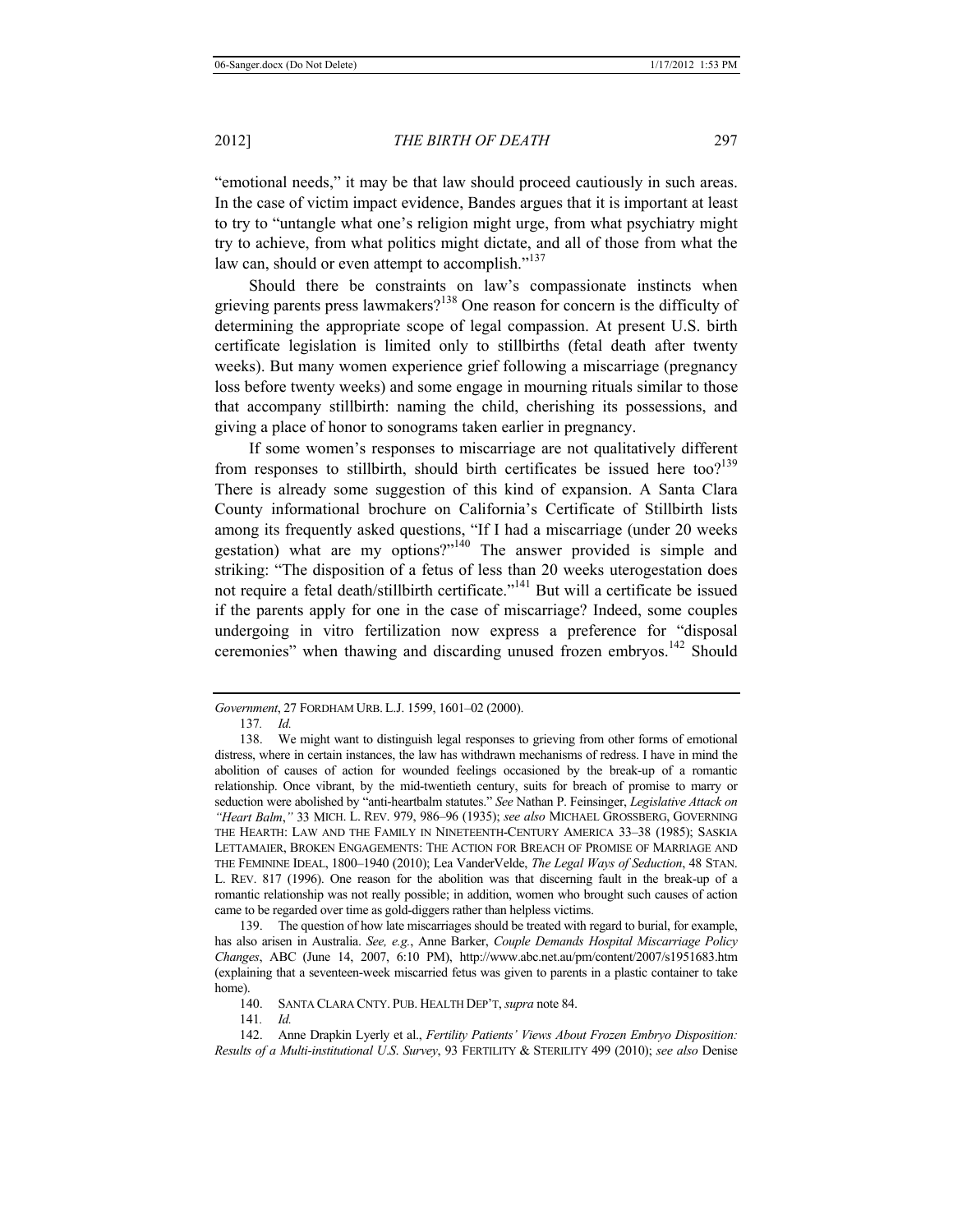the law recognize or in some way certify the existence of these earlier forms of prenatal life?

Here I reintroduce the distinction between private mourning and legal recognition of that mourning, or what might be characterized as the distinction between rites and rights. Some couples may want to bury their embryos, or to have them blessed, or to otherwise commemorate lives that did not come into being.<sup>143</sup> Different cultures offer still other rituals; certain Japanese sects, for example, provide shrine gardens where small effigies representing the soul of a stillborn, miscarried, or aborted fetus can be placed and honored.<sup>144</sup>

All these practices offer solace to those who have suffered a stillbirth or pregnancy loss. Yet they remain *private* rites and *private* responses. It is the demand that law participate in these practices that causes uneasiness, because at that point a delicate but important line has been crossed regarding official complicity with private feelings, spiritual needs, and personal rituals.

This uneasy juxtaposition of public and private reveals itself in the simple matter of vocabulary: what are "angels" doing in the title of public legislation? Certainly one understands the many levels of comfort that angel imagery may provide to grieving parents. As Layne discusses in her study of stillborn parent support groups, the angel-infant locates the infant in heaven, perhaps being cared for by other relatives; it suggests an eventual reunion in heaven; and, in an inverted form of nurturance, it continues the family relationship as the angel watches over its parents.<sup>145</sup>

Angels also suggest "an ongoing life which is taking place elsewhere" so that the stillborn child's absence "is not the absence of non-existence but the absence of non-presence."146 The "missing" part of Missing Angels adds to this aura of presence; like soldiers missing in action or like missing children on

143. For example, the Jewish rite of male circumcision, normally "an intimate and reinvigorating view of life's beginning," has been performed for a newborn who died shortly after birth. *See* Mark S. Litwin, *A Young Life Passes, and a Ritual of Birth Begins*, N.Y. TIMES, Jan. 24, 2011, at D5. As the physician/mohel who performed a posthumous circumcision poignantly explained, "This was [the parents'] only unsullied moment with [their son], all they might remember. With no life ahead to pin dreams on, [the infant] had paused for one intense and ephemeral instant before being wrapped in the ancient tradition of his ancestors."

144. HELEN HARDACRE, MARKETING THE MENACING FETUS IN JAPAN (1997).

145. Linda Layne, *Of Fetuses and Angels: Fragmentation and Integration in Narratives of Pregnancy Loss*, 9 KNOWLEDGE & SOC'Y 29, 42–46 (1992).

146. Keane, *supra* note 142, at 160. Keane further suggests that the prominence of angel imagery in pregnancy loss culture draws from the "high levels of religiosity . . . and belief in God and the afterlife found in the United States." *Id.* at 161.

Grady, *Parents Torn Over Fate of Frozen Embryos*, N.Y. TIMES, Dec. 4, 2008, at A26 (describing how some IVF couples choose to have unused embryos "placed in the woman's body at a time in her cycle when she would probably not become pregnant, so that they would die naturally"). The issue of grieving pregnancy loss becomes even more complicated in cases of blighted ova where there is an amniotic sac but no fetus. As Helen Keane has pointed out, "babies lost due to blighted ova are memorialized on pregnancy loss sites in the same way as other early miscarriages," even though what is being mourned never existed biologically. Helen Keane, *Foetal Personhood and Representations of the Absent Child in Pregnancy Loss Memorialization*, 10 FEMINIST THEORY 153, 169 n.15 (2009).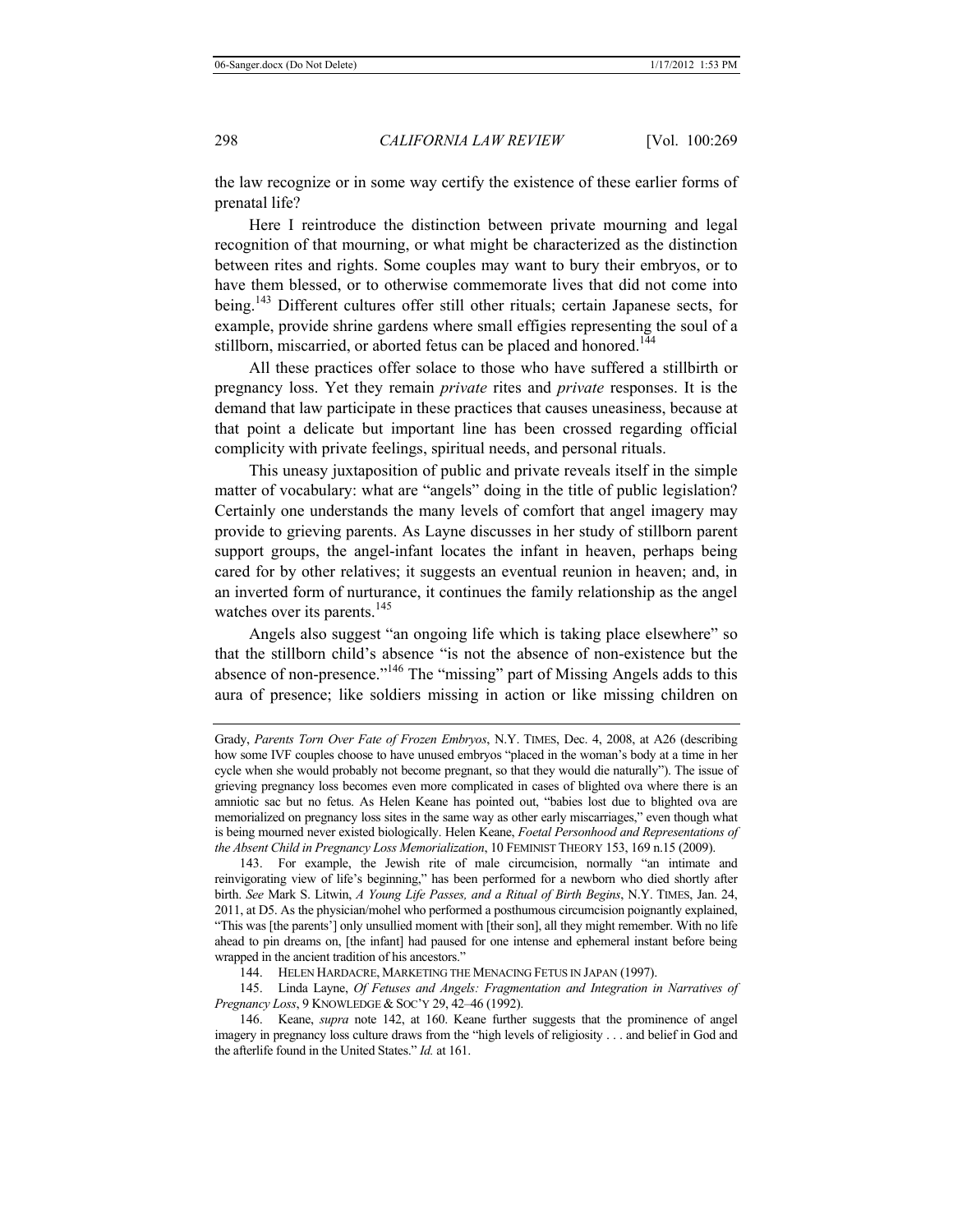milk cartons, the word suggests that the loved one is not gone, but out there somewhere. Finally, there is the consoling conceit, found also among poor mothers in Brazilian shantytowns, that God specially needed *this* infant and called it back—its death part of a larger heavenly scheme.<sup>147</sup> A favored saying within the stillborn community is "God must have needed another angel." It is not hard to appreciate the comfort provided by this sort of religious and spiritual imagery. Yet states might pause before inscribing angels *in law* under a constitutional structure that separates civic from religious sentiment.<sup>148</sup>

Finally, there is the question of law's competence to provide solace in these circumstances. As a the spokesperson for a state representative who voted against California's first iteration of Missing Angels Legislation explained, "While [the representative's] heart went out to anyone who lost a child to stillbirth, you can't really vote legislation for grief and closure."<sup>149</sup> In contrast, Missing Angel supporters believe that legislators *can* vote for closure. As the National Stillborn Society explains on its website, to deny a woman a stillborn birth certificate "is to tell her she is a failure. It is an open wound upon her soul that will never heal unless and until her sacrifice is recognized; just as live birth mothers are recognized."<sup>150</sup> The prediction may be true for some women; consolation in grief would seem a deeply subjective and unassailable matter.<sup>151</sup>

149. Sara Cardine, *Helping Ease the Pain: New State Law Gives Grieving Parents a Record of Their Stillborn Child's Birth*, STOCKTON REC., Feb. 8, 2008, http://www.recordnet.com/apps/pbcs.dll/ article?AID=/20080208/A\_LIFE/802080313/-1/A\_NEWS.

<sup>147.</sup> Layne, *supra* note 145, at 43 ("How exactly this life fits into God's 'special plan" is usually left unexamined, simply taken on faith."). *See also* NANCY SCHEPER-HUGHES, DEATH WITHOUT WEEPING: THE VIOLENCE OF EVERYDAY LIFE IN BRAZIL 416 (1998) (discussing the comfort to mothers "angel-babies").

<sup>148.</sup> This is not to say that Missing Angel Acts are necessarily unconstitutional. Courts would be likely to hold that their primary purpose is not to advance religion but to provide solace to bereaved parents. Angels might be looked upon, like "In God We Trust" on coins or the Ten Commandments on courthouse walls, as conveying an essentially secular message. *See, e*.*g*., Van Orden v. Perry, 545 U.S. 677 (2005) (finding that the Ten Commandments merely acknowledge the role of religion in the Nation's heritage); *see also* Caroline Mala Corbin, *Ceremonial Deism and the Reasonable Religious Outsider*, 57 UCLA L.REV. 1545 (2010).

<sup>150.</sup> *Why We Need a Certificate of Still Birth*, NAT'L STILLBIRTH SOC'Y, http://www. stillnomore.org/goal2.htm (last visited Oct. 30, 2011). Attaining closure for stillbirth is also used in marketing by malpractice attorneys. *See* Joseph Hernandez, *Can Pursuing a Medical Malpractice Claim for Stillbirth of a Baby Bring Closure to the Parents?*, ARTICLESNATCH.COM, http://www.articlesnatch.com/Article/Can-Pursuing-A-Medical-Malpractice-Claim-For-The-Stillbirth-Of-A-Baby-Bring-Closure-To-The-Parents-/893543 (last visited Oct. 11, 2011) ("A monetary recovery can never make up for the loss families suffer under such circumstances but perhaps it can help them achieve a certain amount of closure."). There are also Elizabeth McCracken's observations after she and her husband eventually scattered the ashes of their stillborn son into the sea: "Finally we drove away. We had to get on the road; it was time for the rest of our lives. . . . But if you ask me whether this felt like closure, I'll tell you what I have come to believe: Closure is bullshit." MCCRACKEN, *supra* note 8, at 103.

<sup>151.</sup> Another issue arises with regard to law's competence to provide solace—the accuracy of the claim about what is at stake, what the law is meant to address. Missing Angel Acts are characterized as a legislative response to grief, yet parents of stillborn children may have other emotional responses, such as shame or anger or guilt that may motivate the desire for birth certificates.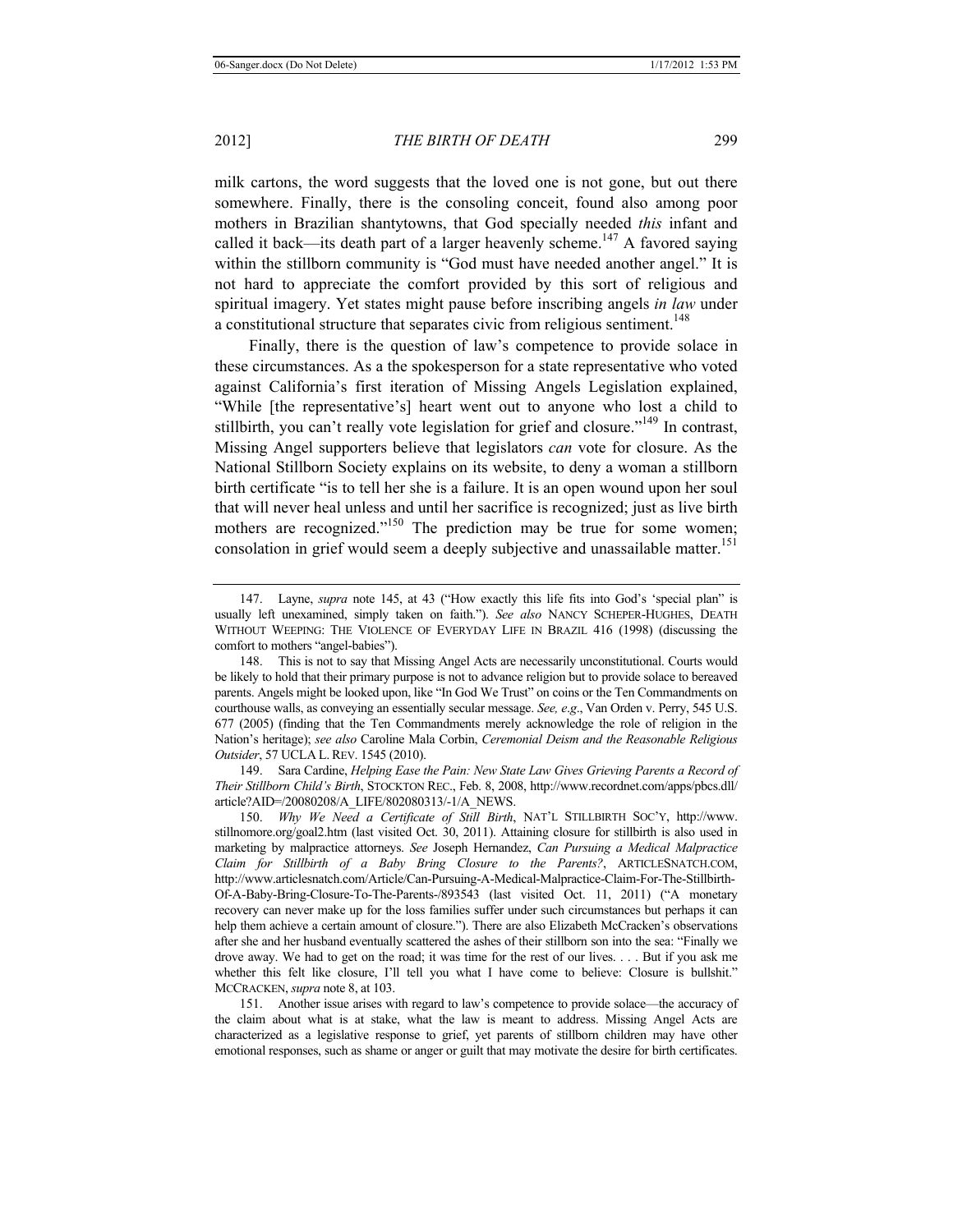But it is important to consider how providing *this* form of consolation may have costs, not to those who claim a direct benefit from stillborn birth certificates, but for those who may be harmed indirectly. In Section IV.E, I take up the implications of Missing Angel Acts for one such category, women seeking abortions.<sup>152</sup>

# *C. Compulsory Reproductive Mourning*

I move now from the influence of social practices on law to the influence of law on social practices, and here too a set of concerns emerges. The first concern is that as bereavement practices become officially entrenched, they may take on a prescriptive quality, providing a template for how one is supposed to respond to death. Consider, for example, the description of stillbirth in the Santa Clara County pamphlet informing women about California's Certificate of Still Birth: "This is not an early loss or abortion; rather, this is a baby who is born dead."<sup>153</sup> Quoting from the MISS Foundation, the publication then explains that the Certificate "extends much needed dignity and compassion to women who endure the death of the birth of their baby."<sup>154</sup>

This publication goes beyond informing women how to download the proper form or where to send their twenty-dollar fee. The statements define stillbirth as a particular kind of event and suggest what suffering mothers of stillborn children need (or are supposed to need) and how they can get it. Other practices may push in this same direction, as when hospitals send patients letters of condolence or provide them with mourning materials or with referrals to support groups. Yet these are private gestures, not official ones, and that distinction—the place of law in all of this—remains crucial to the concerns expressed here.

153. SANTA CLARA CNTY. PUB. HEALTH DEP'T, *supra* note 84. The pamphlet explains further that the baby "could even be a post-term baby [sic] who went to 42 gestational weeks and who might weigh more than ten lbs, but, who dies one minute prior to birth is considered 'stillborn.'"

*See* LAYNE, *supra* note 24, at 146 (discussing the common phenomenon of guilt and self-blame by stillbirth mothers). Legislators must take at face value the characterization of need as asserted by their constituents, but law may indeed be working above its pay grade in attempting to provide solace. I do not know how stillborn birth certificates issued in response to parental grief might work in relation to other affective states, such as anger or guilt. I note simply that legislative attempts to attend to emotional needs under these circumstances may be more complicated than they first appear.

<sup>152.</sup> In that regard, there is a final consideration regarding law's ability to provide solace. Dana Delger has powerfully argued that the law is incompetent to do what Missing Angel supporters want most and that is "to raise the dead." Dana Delger, Pudding, Rocketship, Violence and the Word: Examining the Relationship Between Stillbirth Birth Certificates and Abortion Through the Lens of Memoir (Dec. 18, 2009) (unpublished manuscript) (on file with author). Historically, parents believed that dead and unbaptized infants were sometimes raised from the dead: in certain regions of France, parents made pilgrimages to special shrines where they would lay their dead infant on an altar and pray for resuscitation. People would gather round to watch and as soon as a sign of life—a twitch or a breath—was spotted, priests would baptize the child, who would then immediately die again, now saved. *See* Jacqueline Simpson, *The Folklore of Infant Deaths: Burials, Ghosts, and Changelings*, *in* REPRESENTATIONS OF CHILDHOOD DEATH 12 (Gillian Avery & Kimberley Reynolds eds., 2000).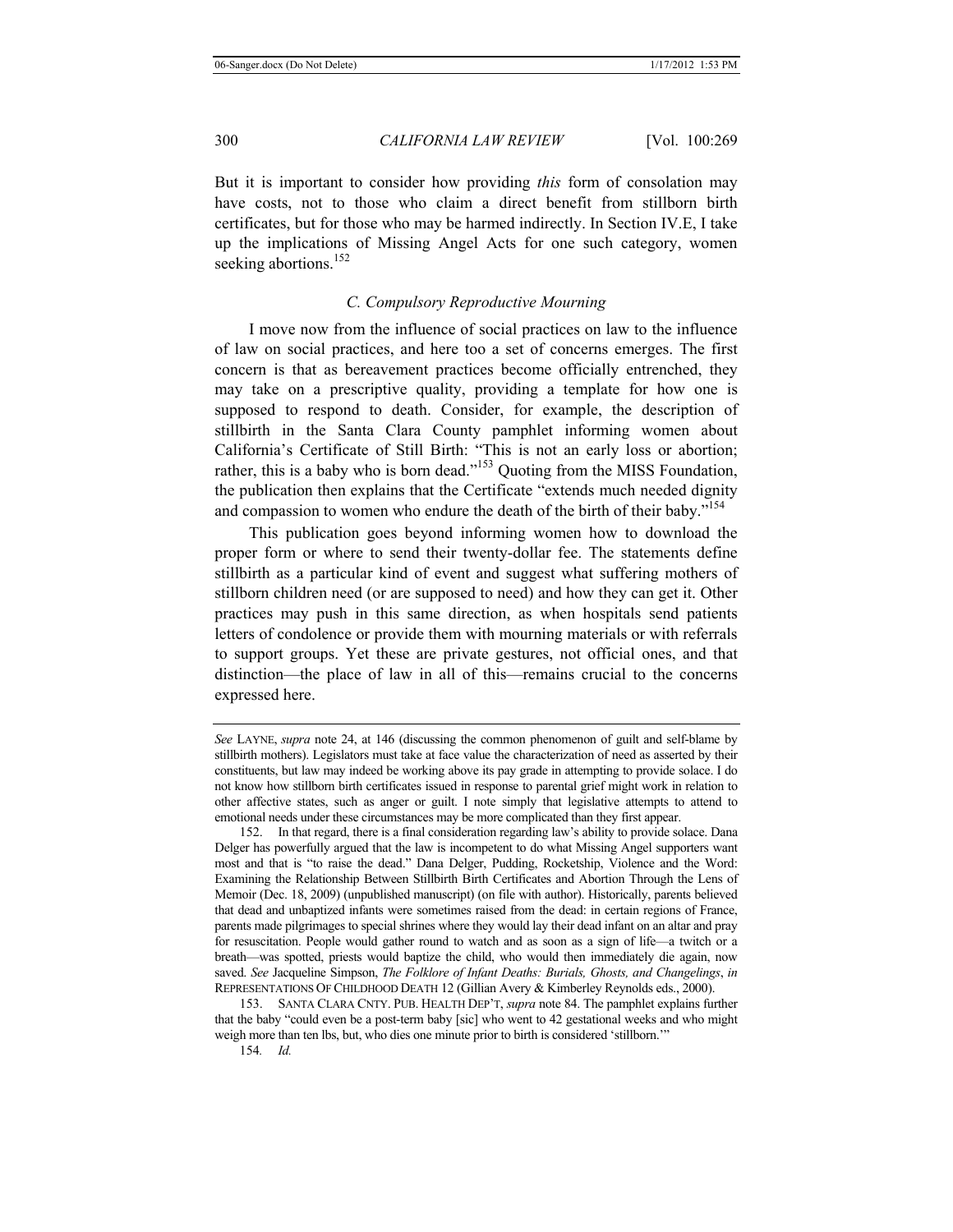This is not to suggest that parental grief following stillbirth is inauthentic, but rather that emotions may be shaped by formal expectations of a particular response. That is, one can be guided to expressions of grief and expectations of solace, just as one can be guided to expressions and expectations of vengeance and closure in the case of victim impact statements: "this must be what a loving survivor does at trial because the law has provided for it."

We are certainly familiar with the normative force of cultural practices with regard to nonlegal procreative rites. Consider the parental display of sonograms. As one pregnant woman explained about showing her baby's ultrasound scan to friends and co-workers, "I wouldn't be a good mommy if I didn't."<sup>155</sup> But surely there is no single manner of good motherhood with regard to either pregnancy or to stillbirth. Many, perhaps most, women regard a stillbirth at twenty or more weeks as the death of their precious baby. But it is worth considering whether the source for that characterization properly belongs to law.156 In this regard, we might locate Missing Angel Acts within the emerging field of "law and emotion," the multi-disciplinary attempt to understand how "law reflects or furthers conceptions of how humans *are*, or *ought to be*, as emotional creatures."<sup>157</sup>

A final consideration regarding guided expressions of grief concerns its sphere of influence. Historian Leslie Reagan has argued in the context of miscarriage that legitimating a movement that demands sorrow in response to involuntary pregnancy loss reinforces the view that voluntarily terminations should be treated similarly.<sup>158</sup> In the United States, various legal mechanisms

<sup>155.</sup> Sallie Han, *Seeing the Baby in the Belly: Family and Kinship at the Ultrasound Scan*, *in* THE CHANGING LANDSCAPE OF WORK AND FAMILY IN THE AMERICAN MIDDLE CLASS 243 (Elizabeth Rudd & Lara Descartes eds., 2008). Indeed, as I discuss below, prenatal ultrasound images —their significance as proof of a real baby—may both deepen the grief that parents of a stillborn experience and help assuage it by providing a memento.

<sup>156.</sup> To some extent, the law has already introduced the idea of grief as an inevitable consequence of pregnancy loss, although it has done so in the context of intentional rather than involuntary pregnancy loss. In upholding Nebraska's ban on late term abortions performed by intact D&E (dilation and extraction), the Supreme Court in *Gonzales v. Carhart* noted that:

Respect for human life finds an ultimate expression in the bond of love the mother has for her child. . . . The State has an interest in ensuring so grave a choice is well informed. It is self-evident that a mother who comes to regret her choice to abort must struggle with grief more anguished and sorrow more profound when she learns, only after the event, what she once did not know: that she allowed a doctor to pierce the skull and vacuum the fastdeveloping brain of her unborn child, a child assuming the human form.

<sup>550</sup> U.S. 124, 159–60 (2007).

<sup>157.</sup> Terry A. Maroney, *Law and Emotion: A Proposed Taxonomy on an Emerging Field*, 30 LAW & HUM. BEHAV. 119, 119, 131 (2006). *See generally* THE PASSIONS OF LAW (Susan Bandes ed., 2001). Missing Angel Acts are particularly interesting in that unlike statutes that attempt to *cultivate*  specific emotions in people as a legislative goal—hope in the case of certain social welfare programs, or guilt in the case of mandatory ultrasound statutes—Missing Angel Acts are constituent driven and attempt to respond to the existing emotional state of grief. *See generally* Kathryn Abrams & Hila Keren, *Law in the Cultivation of Hope*, 95 CALIF. L. REV. 319 (2007) (on hope); *see* Sanger, *supra* note 7 (on guilt).

<sup>158.</sup> Leslie J. Reagan, *From Hazard to Blessing to Tragedy: Representations of Miscarriage in*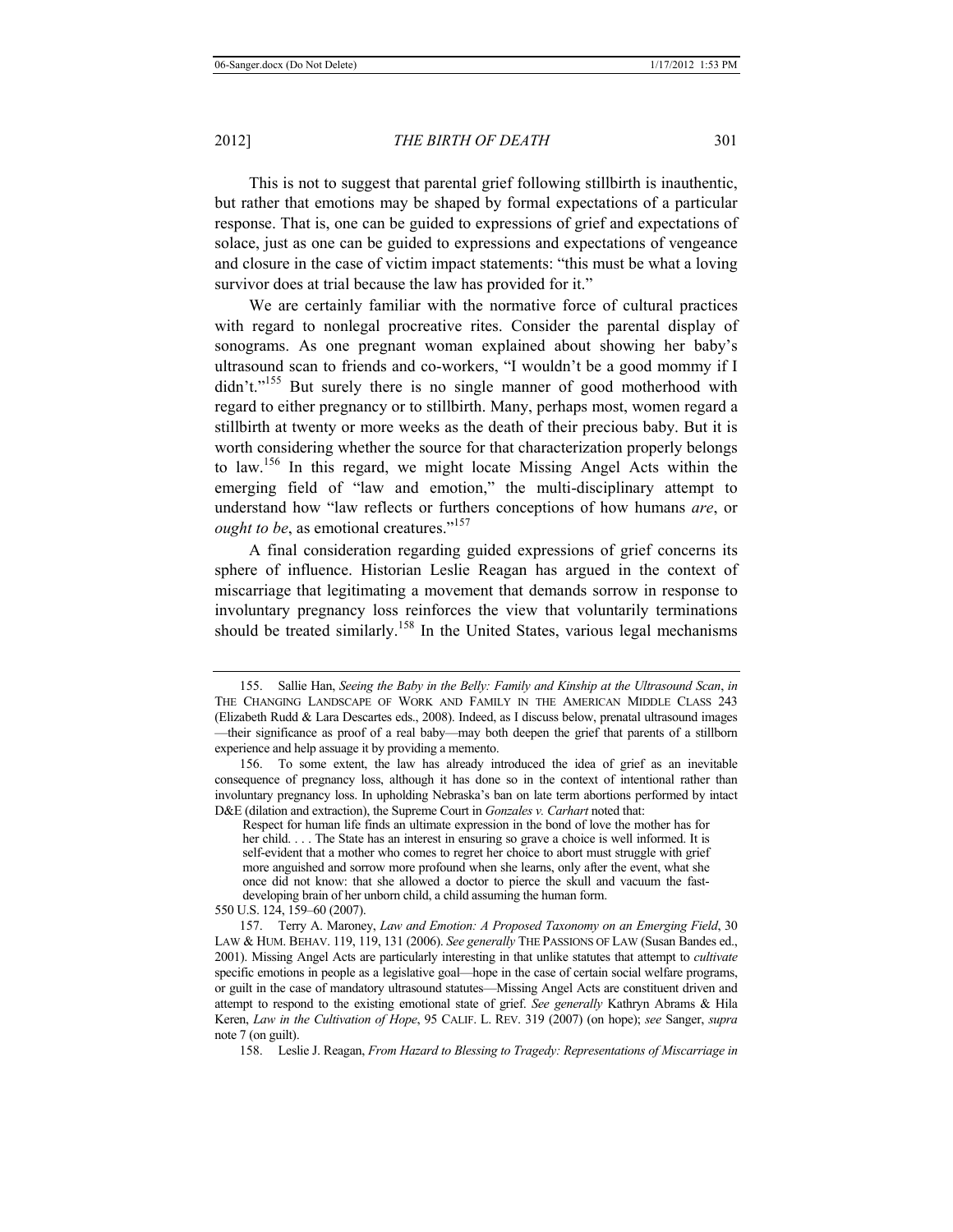have been put in place to make sure pregnant women grasp this point. For example, a growing number of states require women seeking an abortion to undergo ultrasound and be offered a look at the image of their fetus before they can legally consent to the procedure.<sup>159</sup> Mandatory ultrasound is intended as a sort of "preview" of grief, although there are almost no acceptable expressions of loss for the millions of women yearly<sup>160</sup> who voluntarily terminate a pregnancy. The contrast with the United Kingdom on this point—what counts as permissible grief—is striking. In explaining the scope of their services to grieving parents, guidelines from the British organization Stillborn and Neonatal Death Charity ("SANDS") explain:

Your baby may have been stillborn or died during or soon after birth. He or she might have spent some time in a special care baby unit. It may be that your baby died at an earlier gestation or that you had to make the difficult decision to end your pregnancy. We offer support whenever a baby dies. $^{161}$ 

Under this protocol, feelings of maternal loss upon the death of a baby or fetus from any cause, including abortion, are recognized and accepted as a matter of social practice, rather than intensified and politicized as a matter of  $law$ .<sup>162</sup>

#### *D. Demographic Integrity*

In 2007, New Mexico Governor Bill Richardson vetoed his state's Missing Angel Legislation stating that "[h]aving two documents for a single vital event can lead to confusion and potential fraud, and is not sound policy."163 A similar concern was raised by the American College of Obstetrics and Gynecology in response to a 2002 version of California's Missing Angel legislation: "Requiring a new type of vital record which collects the same information required by the fetal death certificate . . . creates more difficulty in attempting to accurately determine the number and causes of these types of fetal death."<sup>164</sup> Such concerns about the integrity of public records are familiar; recall the nineteenth-century arguments that the absence of compulsory stillbirth registration compromised data collection and thwarted efforts to improve background social conditions.<sup>165</sup>

*Twentieth-Century America*, 29 FEMINIST STUD. 356 (2003).

<sup>159.</sup> Sanger, *supra* note 7, at 375–79.

<sup>160.</sup> Lawrence B. Finer et al., *Reasons U.S. Women Have Abortions: Quantitative and Qualitative Perspectives*, 37 PERSP. ON SEXUAL & REPROD. HEALTH 110 (2005).

<sup>161.</sup> *Welcome to Sands*, SANDS: STILLBIRTH AND NEONATAL DEATH CHARITY, http://www.uk-sands.org/About-Sands.html (last visited Oct. 30, 2011).

<sup>162.</sup> One U.S. exception is A Heartbreaking Choice, an online support group for women who abort following a serious prenatal diagnosis. A HEARTBREAKING CHOICE, http://www. aheartbreakingchoice.com (last visited Oct. 30, 2011).

<sup>163.</sup> Letter from Bill Richardson, *supra* note 59.

<sup>164.</sup> ASSEMBLY COMM. ON HEALTH, *supra* note 54.

<sup>165.</sup> Thomas, *supra* note 38, at 50.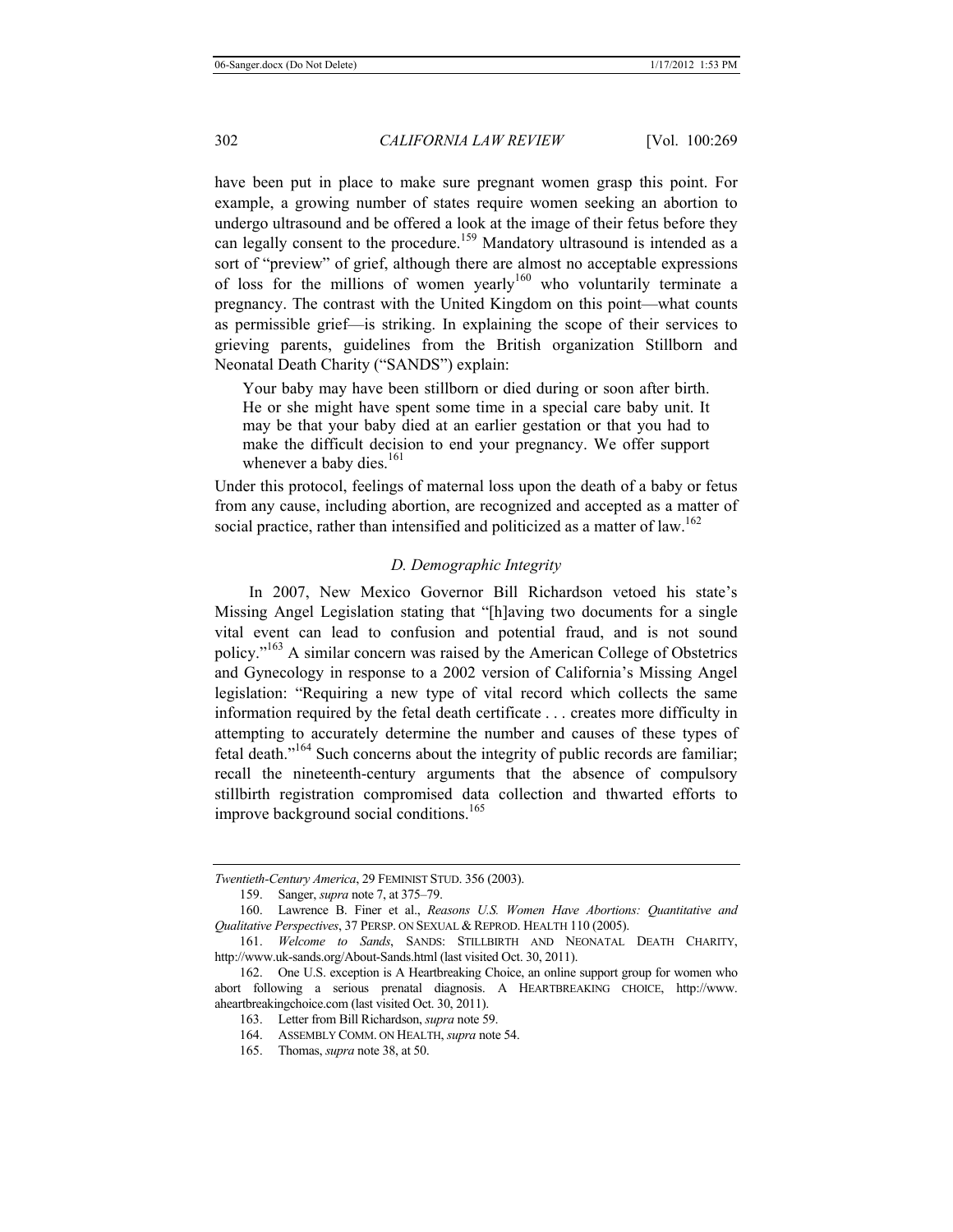To be sure, the registration of stillbirths has always been complicated, in part because even the fact of a stillbirth was not always clear. To secure an infant's salvation, baptisms were sometimes rushed so that a questionable birth was counted as a live one.<sup>166</sup> Medical evidence on when death occurred was often contested. Moreover, there has never been uniformity in what gestational period defines stillbirth.<sup>167</sup> This has been especially problematic in the United States where each state determines the definition of stillbirth. Most recently, the World Health Organization has created a new category called "perinatal death" to include deaths from twenty weeks gestation to one week after birth.<sup>168</sup> From a public health perspective, this muddling is troublesome. As demographer Robert Woods explains:

When the distinction between fetal death and infant death is blurred it will be difficult to ascertain the true level of mortality and, since the broad picture of morbidity is often judged via the absence of death, the health of a society, its improvement, and comparative position cannot be assessed with any certainty.<sup>169</sup>

There may be more subtle public health implications of collapsing the categories of prenatal death, or of homogenizing responses to different forms of prenatal death. Leslie Reagan has argued that, in the context of miscarriages, while the emphasis on maternal grief may seem empathic and apolitical, the story is more complicated: "Public fixation on miscarriage as a personal tragedy rather than a public-health problem . . . deflects attention from . . . inequities in health care, education, and income that produce particularly high infant-mortality rates among African Americans."170 Similar correlations appear in modern stillbirth statistics,  $1/1$  and perhaps public awareness of stillbirth through Missing Angel Acts will encourage research on its underlying causes. Indeed, the MISS Foundation has expanded its mission to include providing support for research and education on stillbirth.<sup>172</sup>

Of course, even in Missing Angel Act states, stillbirths must also be recorded for purposes of vital statistics as fetal deaths, whatever other certificate the state may choose to issue. Perhaps then, there is little risk of

<sup>166.</sup> WOODS, *supra* note 3, at 43 (noting that in nineteenth-century France, "emergency baptisms" by midwives and doctors on fetuses in utero or during parturition may have led to the overcounting of live births).

<sup>167</sup>*. See, e*.*g*., INT'L COMM'N ON CIVIL STATUS, CIVIL STATUS AND PERINATAL DEATH IN ICCS MEMBER STATES, (1999), *available at* http://www.ciec1.org/Etudes/DecesPerinatal/ CIECDecesTraductionAngl.pdf (comparing definitions among member states).

<sup>168.</sup> Robert M. Silver et al., *Work-up of Stillbirth: A Review of the Evidence*, AM. J. OBSTETRICS & GYNECOLOGY 434 (2007).

<sup>169.</sup> WOODS,*supra* note 1, at 1.

<sup>170.</sup> Reagan, *supra* note 158, at 370.

<sup>171.</sup> Willinger et al., *supra* note 44, at 1 (reporting that African American women have 2.2-fold increased risk of stillbirth compared to white women).

<sup>172.</sup> *Prevention and Research*, M.I.S.S. FOUNDATION, http://www.missfoundation.org/family/ research/prevention.html (last visited Oct. 30, 2011).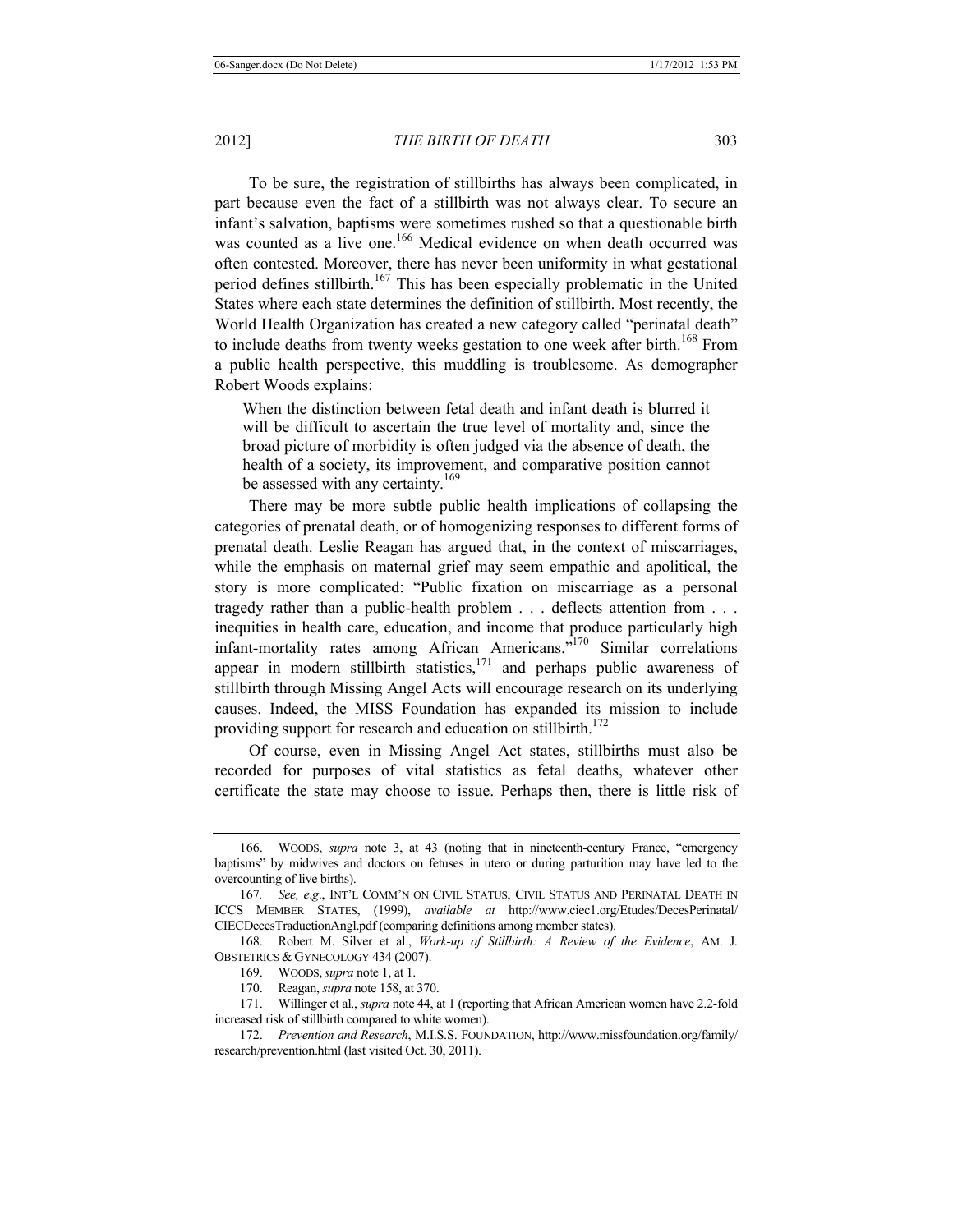statistical confusion. Stillborn children will not be mistaken for children who were born alive for administrative or actuarial purposes. Oregon, for example, requires the number from the fetal death certificate to be included on the Commemorative Certificate of Stillbirth.<sup>173</sup>

Yet, as anthropologist Susan Greenhalgh has observed, "the process of making up persons often brings surprises, for the forms and politics of personhood that emerge may be quite different from those intended by the bureaucrats in the state."174 One such surprise, from China, may be useful in thinking about the consequences of official categories attached to birth. In the late 1970s, China instituted a "one-couple, one child policy" under which having only one child was encouraged, two the strictly enforced upper limit, and three "resolutely prohibited."<sup>175</sup> Compliance was largely enforced in the cities, but in rural areas peasants resisted and had surplus children. These children now make up China's "black population," a cohort of at least one million persons whose births were illegal and so were not registered with the state.<sup>176</sup> Demographically, the black population is "uncounted and uncountable;"<sup>177</sup> practically, its members, because illegal persons, are entitled to no state services.<sup>178</sup>

The two cases—the black population and the Missing Angels—are uncanny mirror images of one another. The black population exists in fact but their births go unrecorded. In contrast, stillbirths are officially recorded but the babies themselves do not exist as living persons. Greenhalgh concludes that, although some of the demographic effects of China's family planning program have been carefully studied, by taking the state's classifications of persons as "givens," population specialists "may have missed important categories of personhood that are rendered invisible by (even as they are simultaneously produced by) the state discourse."179

As with the "black population," it may be possible to miss the work that Missing Angel Acts do, not so much by skewing demographic accuracy but rather by establishing and defining basic categories of being, categories which then acquire social meaning. Compulsory registration of stillbirths in the early twentieth century established stillborn infants "as a separate and important entity," largely in the interest of public health.<sup>180</sup> Yet critical demographers

<sup>173.</sup> Commemorative Certificate of Stillbirth, OR. ADMIN. R. 333-011-0200 (2006), *available at* http://arcweb.sos.state.or.us/pages/rules/oars\_300/oar\_333/333\_011.html.

<sup>174.</sup> Susan Greenhalgh, *Making Up China's "Black Population*," *in* CATEGORIES AND CONTEXTS,*supra* note 39, at 148, 149.

<sup>175</sup>*. Id.* at 160.

<sup>176</sup>*. Id.* at 165. Greenhalgh observes that although China's one-family, one-child policy was "[c]reated to modernize the population, [it] has had the perverse effect of creating a substantial, albeit unenumerated, class of unplanned, distinctly 'unmodern' persons." *Id.*

<sup>177</sup>*. Id.* at 161.

<sup>178</sup>*. Id.*

<sup>179</sup>*. Id.* at 166.

<sup>180.</sup> Davis, *supra* note 35, at 630.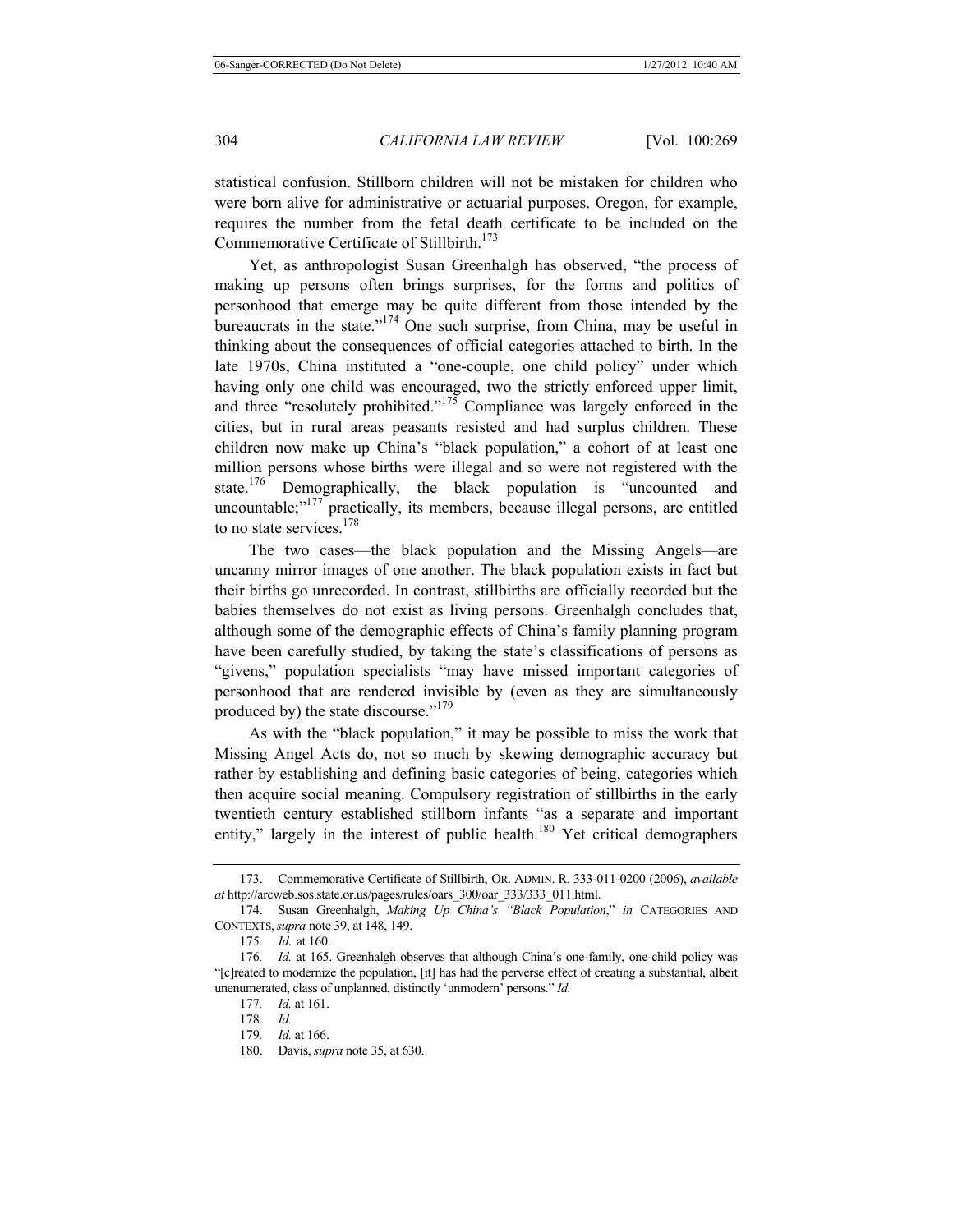now recognize "the immanence of change in the content and meaning of even the most basic categories."<sup>181</sup> Stillborn birth certificates cannot help but influence how stillborn infants are understood, and what the categories of birth, viable fetal life, and prenatal death mean. With this in mind, it is time to turn to the relationship between Missing Angel Acts and other laws pertaining to the life and death of unborn children.

#### *E. Stillbirth and Abortion: Commemorating Life Before Birth*

Might stillborn birth certificates have consequences for the subsequent regulation of abortion? Supporters of legal abortion have been concerned that issuing certificates to children who have never lived may serve as yet another legal marker equating fetal life with that of born persons and that this will, sooner or later, play its part in the recriminalization of abortion.<sup>182</sup> The concern is that Missing Angel legislation, however compassionately conceived, deepens cultural familiarity with the idea of prenatal death as the loss of a *child*. The certificate demonstrates that the stillborn child is loved, mourned, and should be recognized in the same ways as any other child.

Wariness about stillborn birth certificates arises against the background of a comprehensive set of federal, state, and municipal laws aimed at regulating abortion out of existence.<sup>183</sup> Part of the strategy to make abortion hard to get and hard to choose has been to define fetuses and embryos as infants, children, persons, and victims throughout the law. Examples include the Unborn Victims of Violence Act,<sup>184</sup> the Born-Alive Infants Protection Act,<sup>185</sup> and federal regulations designating fetuses as children as the means of providing pregnant women with prenatal care.<sup>186</sup> South Dakota pulls no punches in this regard: it requires doctors to inform patients that an abortion "will terminate the life of a whole, separate, unique, living human being"<sup>187</sup> and defines a "human being" as "an individual living member of the species of Homo sapiens, including the unborn human being during the entire embryonic and fetal ages from

184. Unborn Victims of Violence Act, 18 U.S.C. § 1841 (2006).

185. Born-Alive Infants Protection Act, 1 U.S.C. § 8 (2006).

<sup>181.</sup> Simon Szreter et al., *Contextualizing Categories: Towards a Critical Reflexive Demography*, *in* CATEGORIES AND CONTEXTS,*supra* note 39, at 3, 7.

<sup>182.</sup> *See* Allison Stevens, *The Politics of Stillbirth*, AM. PROSPECT (July 16, 2007), http://prospect.org/cs/articles?article=the\_politics\_of\_stillbirth.

<sup>183.</sup> As one federal appellate judge put it, "[I]n many places, burdensome regulations have made abortions effectively unavailable, if not technically illegal. It is this type of regulation micromanaging everything from elevator safety to countertop varnish to the location of the janitors' closets—that is challenged in this case." Greenville Women's Clinic v. Comm'r, S.C. Dep't of Health & Envtl. Control, 317 F.3d 357, 371–72 (4th Cir. 2002) (King, J., dissenting) (upholding various state abortion regulations).

<sup>186.</sup> State Children's Health Insurance Program, 67 Fed. Reg. 61,955, 61,974 (Oct. 2, 2002) (revising the definition of *child* to mean "an individual under the age of 19 including the period from conception to birth").

<sup>187.</sup> S.D.CODIFIED LAWS § 34-23A-10.1(1)(b) (2010).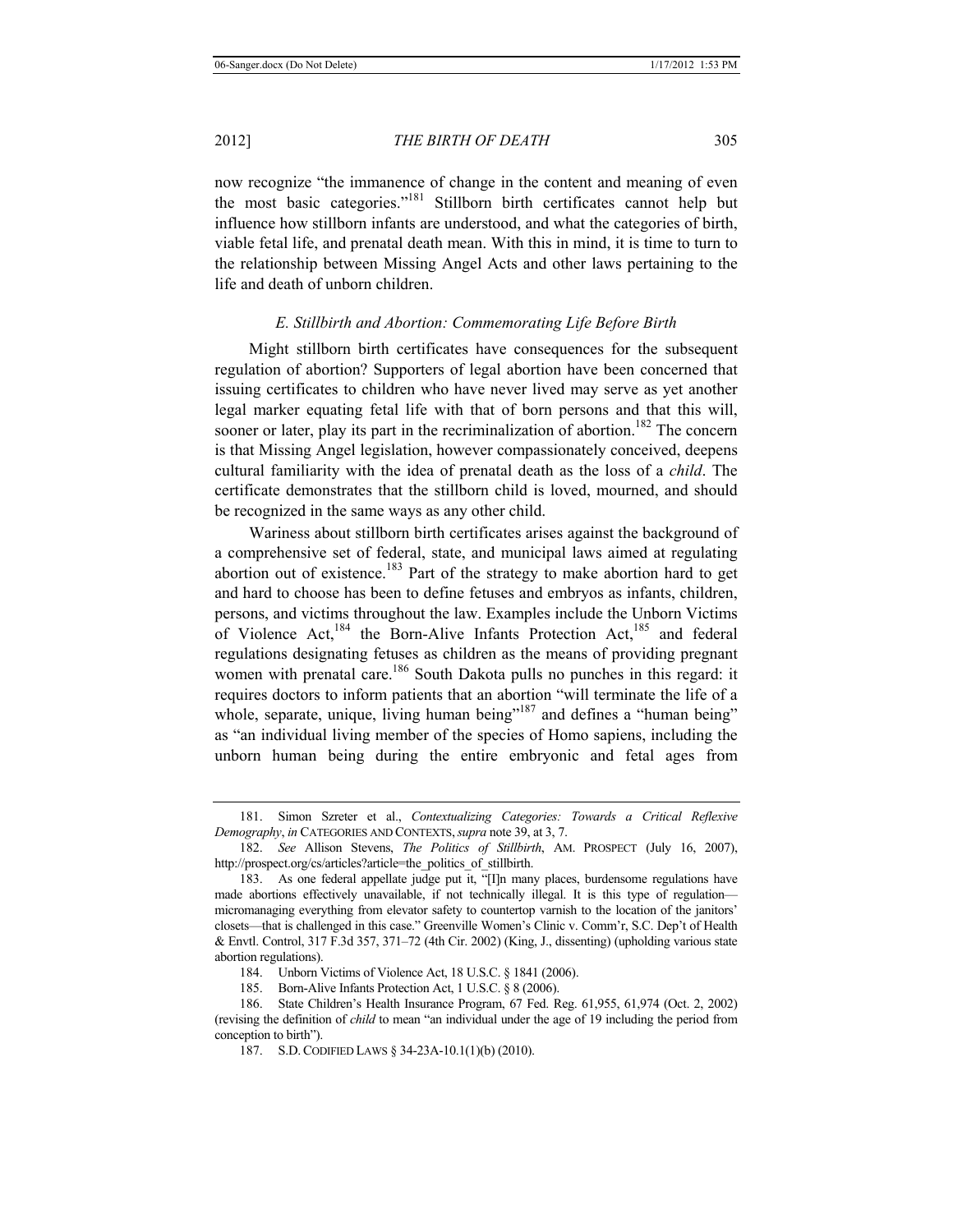fertilization to full gestation."188 *Roe v. Wade* may have removed the language of homicide or murder as a matter of constitutional law, but the statutory identification of all prenatal life as human beings is meant to come as close to that characterization as possible. This poses a direct challenge to a premise of the decision in *Roe* that "the unborn have never been recognized in the law as persons in the whole sense."<sup>189</sup>

With stillborn birth certificates, the rhetorical work is done not by equating the word "child" or "person" with "fetus" but rather by focusing on the concept of birth. It is the fact of birth—issuing forth dead or alive—that elevates the stillborn child and compels his recognition in terms that are socially familiar. The power of the word "birth" in the context of fetal death has been seen in the case of abortion late in pregnancy—deliberately called by the invented term "partial birth abortion" by pro-life groups in the United States and subsequently banned by Congress by the Partial Birth Abortion Ban Act in  $2004$ <sup>190</sup>

My point is not that Missing Angel supporters are fronting for a pro-life agenda.<sup>191</sup> The MISS Foundation adamantly distances itself from the debate and urges supporters not to

use any language about "fetal rights" or other vernacular which may stir up discussion. . . . Our agenda is not one that challenges reproductive freedom. . . . We recommend that you do not state your personal opinion in any meeting and that you refrain from using any type of abortion rhetoric, either for or against, in your meetings and letters.<sup>192</sup>

Indeed, recently the MISS Foundation has argued for Missing Angel Acts in pro-choice terms: "Recognizing the birth of [stillborn] babies . . . is what is right; it *is* pro-woman; it *is* pro-choice."193

191. When pro-life organizations such as the National Right to Life want to get involved in a legislation that may on first glance seem distant from the concerns of abortion, they know how to do so and are direct about taking appropriate credit. A good example is the passage nationwide a decade ago of "safe haven laws" designed to prevent incidents of "dumpster babies." *See* Carol Sanger, *Infant Safe Haven Laws: Legislating in the Culture of Life*, 106 COLUM. L. REV. 753 (2006).

192. M.I.S.S. FOUNDATION, *supra* note 45. To be sure, there may be some link between prolife sentiments and a history of reproductive difficulty. *See* KRISTIN LUKER, ABORTION AND THE POLITICS OF MOTHERHOOD 151 (1984) (reporting that one-third of pro-life activists interviewed came to the issue after experiencing their own "problem of parenthood: an inability to conceive, a miscarriage, a newborn child lost to congenital disease or defect, or an older child lost to childhood illness").

193. *See MISS Foundation—Missing Angels Bill PSA*, *supra* note 90. I take the use of "prochoice" here to mean that a woman may apply for a stillborn birth certificate if she so desires; the certificates are not issued automatically under the authorizing legislation.

<sup>188.</sup> Planned Parenthood v. Rounds, 530 F.3d 724 (8th Cir. 2008).

<sup>189.</sup> Roe v. Wade, 410 U.S. 113, 162 (1973).

<sup>190.</sup> Partial Birth Abortion Ban Act, 18 U.S.C. § 1531 (2003). For a chronology of how the nonmedical term "partial birth abortion" came into strategic being and use during the 1990s, see Anne W. Esacove, *Dialogic Framing: The Framing/Counterframing of "Partial-Birth" Abortion*, 74 SOC. INQUIRY 70, 74–92 (2004).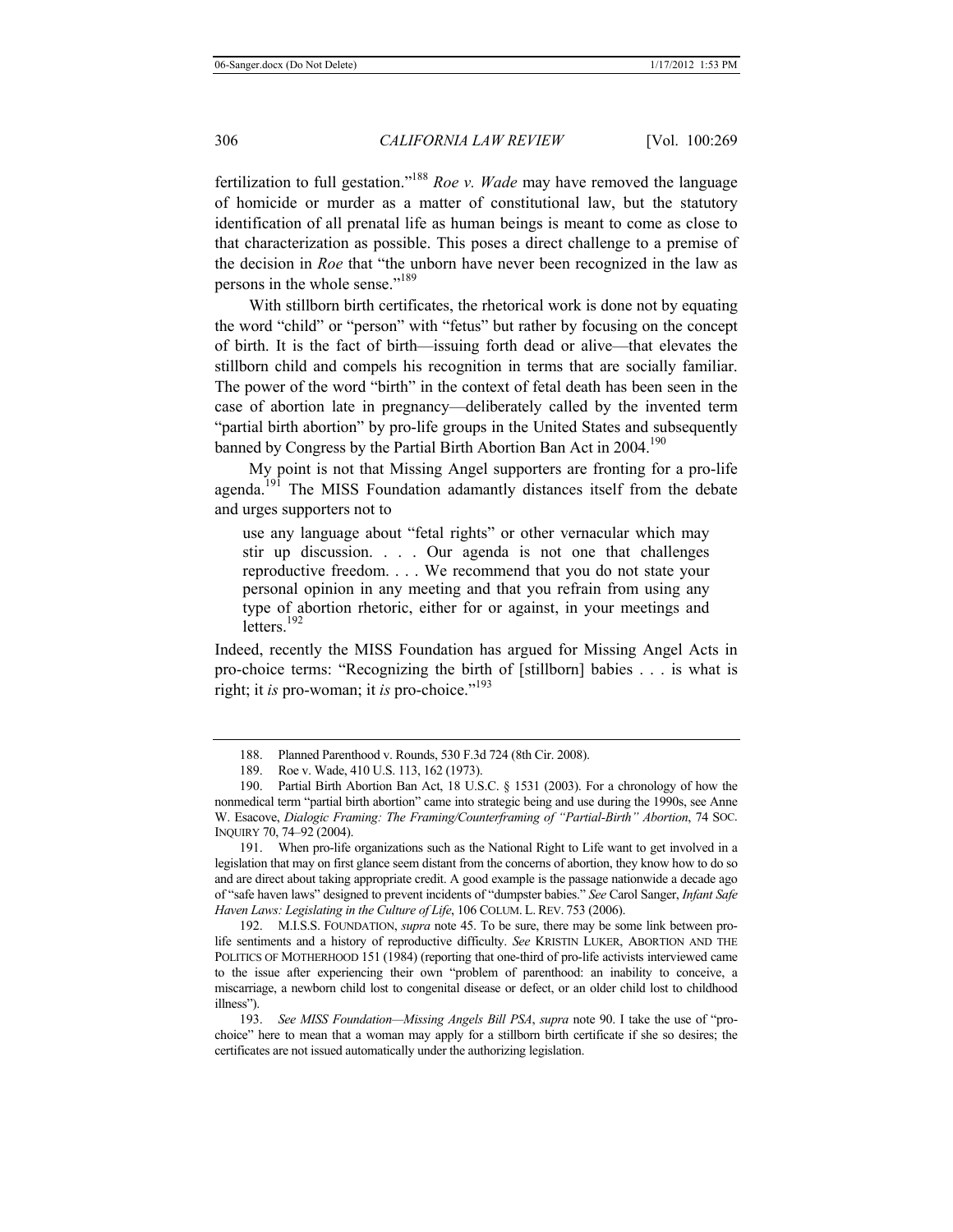Yet despite the common vocabulary, it is not surprising that there is tension between the two groups. Parents who advocate for stillborn birth certificates want their stillborn children—beings who died before birth acknowledged as children. Those who support legal abortion necessarily resist characterizing even late term fetuses as children, at least as a matter of law. Thus, however discrete the intended purpose, there is concern that Missing Angel Acts might be used to thwart legal access to abortion. Some opponents have been concerned with the cultural message of the legislation—the implicit relationship between acknowledging birth and establishing fetal personhood. Others have more practical concerns. For example, opponents to proposed legislation in California feared that the birth certificate could be used to require the reporting of legal abortions performed after twenty weeks gestation and therefore interfere with patient privacy.

State legislators have sought to disaggregate stillborn birth certificates from the on-going politics of abortion. As the sponsor of Rhode Island's bill stated, "At this time, I'm going to ask both sides to stand down."<sup>194</sup> As a substantive component of "standing down," a number of drafting precautions have been taken to distinguish stillborn death from elective abortion in Missing Angel Acts. For example, most states specify that stillborn birth certificates can be issued only in cases of "unintended," "spontaneous," or "naturally arising fetal demise."195 Many clarify that the certificate "shall not constitute proof of a live birth,"<sup>196</sup> and that it cannot be used "to secure any right, privilege or benefit in this State."197 To address the concerns of past or potential abortion patients that the certificates could be used to "out" them, states have provided that parents alone and no one else may request a stillborn birth certificate. In response to pro-choice concerns raised during the enactment process, New York replaced references to "stillborn child" with the word "fetus."<sup>198</sup> Finally, California explicitly affirms women's existing rights to reproductive privacy.<sup>199</sup>

<sup>194.</sup> Steve Peoples, *At the Assembly—House Approves Issuing Birth Certificates for Stillborn Babies*, PROVIDENCE J., May 2, 2007, at B1.

<sup>195.</sup> *See, e.g.*, CAL. HEALTH & SAFETY CODE 103040.1(a) (Deering 2011) ("naturally occurring intrauterine fetal death"); MO. REV. STAT. §§ 193.165, 193.255.7 (2004) ("spontaneous"); TEX. HEALTH & SAFETY CODE §§ 192.0022(a)(1), (b)(1) ("unintended").

<sup>196.</sup> S.B. 3111B, 234th Leg., Reg. Sess. (N.Y. 2011) (to be codified at N.Y. PUB. HEALTH LAW § 4160a) (defining stillbirth as "the unintended intrauterine death of a fetus that occurs after the clinical estimate of the twentieth week of gestation").

<sup>197.</sup> A.B. 3, 76th Leg., Reg. Sess. (Nev. 2011) (prefiled).

<sup>198.</sup> *Compare* A.B. 1731, 232d Leg., Reg. Sess. (N.Y. 2009) ("[C]ertificate will be provided to the parent or parents of a stillborn child."), *with* S.B. 3111B, 234th Leg., Reg. Sess. (N.Y. 2011) ("The Registrar . . . shall issue a certificate of still birth to the parent or parents named on [the] fetal death certificate."); *see also* Letter from Assemblywoman Sandy Galef to Assembly colleagues (June 1, 2011) (encouraging members to co-sponsor the new "Certificate of Stillbirth" legislation because the language change resolved pro-choice concerns).

<sup>199.</sup> CAL. HEALTH & SAFETY CODE 103040.1(k). Such compromises are not without resistance from pro-life organizations. Two groups, the California Pro-Life Council and the Capitol Resource Center, withdrew their support for the California Missing Angel bill after the amendment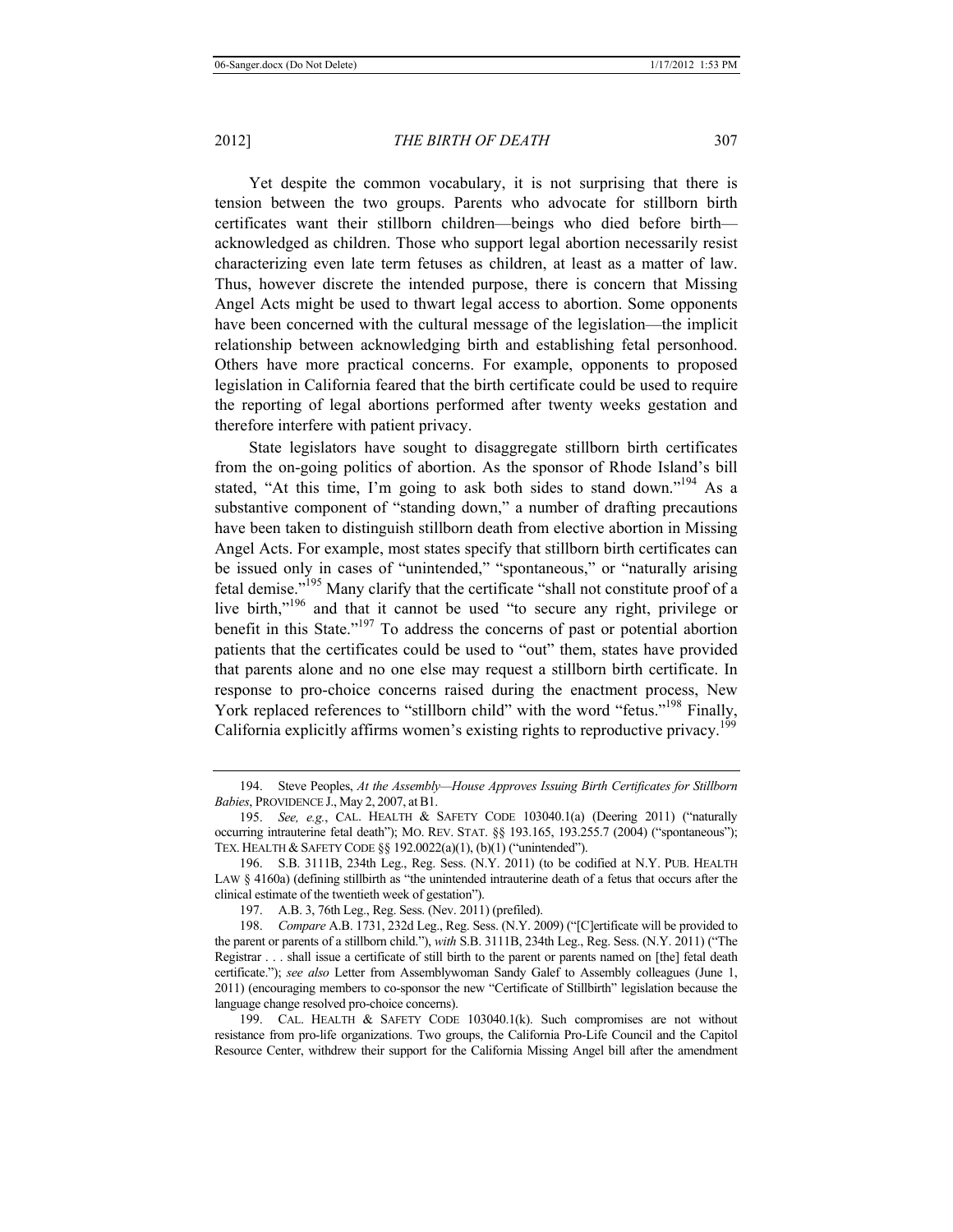The revised provisions, working in concert, are meant to secure the recognition of stillborn babies without extending them full legal personhood. Using the language of therapeutic jurisprudence, the statutory compromises might be seen as acknowledging accepted limits of the therapeutic project: law attempting to "bring about healing" so long as the attempts are "consistent with other values."200 In the Missing Angel context, the other values are the constitutional protections around the basic right to choose abortion.

Yet concern about Missing Angel Acts remains because once a category or status is established, it may take on a life of its own. Legal status is a common—indeed an important—mechanism for the distribution of value and goods in a society, and over time more substantive benefits may attach to that status. For example, over time posthumous citizenship became a source of immigration benefits for kin in a kind of "rights creep," as the meaning, use, and entitlements of that status expanded.<sup>201</sup>

There has already been a gesture toward this kind of expansion in the context of stillbirth. Four Missing Angel states—Arizona, Alaska, Indiana, and Missouri—have gone beyond issuing birth certificates and now provide parents with a dependent tax deduction in the year of the stillborn's birth. $^{202}$  The sponsors of such legislation have explained that the deduction will provide parents with funds they might use toward funeral expenses and that this might help to soften the blow they have sustained.<sup>203</sup>

#### **CONCLUSION**

Stillbirth, like the death of other children within a family, is a deep, perhaps unfathomable loss. Elizabeth McCracken tells readers right from the

recognizing women's reproductive rights was added. A spokesman argued that the amendment would affirm abortion on demand and was tantamount to an affirmation of Roe v. Wade. Gardner, *supra* note 52 ("In the [Pro-Life Council] view, no pro-life lawmaker can, in good conscience, vote for this radical pro-abortion hijacking of an otherwise decent bill."). And in 2009, the New York State chapter of the National Organization of Women formally opposed what they called New York's "So-called 'Missing Angel Act'" which "[u]nder the guise of providing comfort to women . . . poses a deliberate entree to governmental control of women's pregnancies." *NOW—New York State Oppose Memo*, NAT'L ORG. FOR WOMEN (Mar. 24, 2009), http://www.nownys.org/leg\_memos\_2009/oppose\_a1731.html. Family Planning Advocates of New York State, which represents New York's Planned Parenthood Affiliates, later endorsed the legislation, calling it "medically accurate" and "an important step towards recognizing the pain parents experience in losing a wanted pregnancy." Letter from M. Tracey Brooks, President and CEO of Family Planning Advocates of New York State, to Sandra Galef, New York Assemblymember (June 6, 2011) (on file with author).

<sup>200.</sup> Winick, *supra* note 130.

<sup>201.</sup> *See N-644, Application for Posthumous Citizenship*, *supra* note 96.

<sup>202.</sup> *MISSing Angels Bill (MAB) Legislation—State Chart*, *supra* note 6. In addition, the City Council of Wasilla, Alaska recently passed a resolution approving a one-time tax deduction for the birth of a stillborn child. Wasilla City Council Res. No. 06-09, (Alaska 2006), *available at* http://www.cityofwasilla.com/ftp/legislation/resolutions/2006%20resolutions/06-09reso.pdf.

<sup>203.</sup> *See Governor Signs Bill on Tax Break for Stillborn Children*, ASSOCIATED PRESS, May 10, 2004, *available at* http://www.missfoundation.org/pressreleases/index.html. The Arizona deduction is \$2,300. *Id.*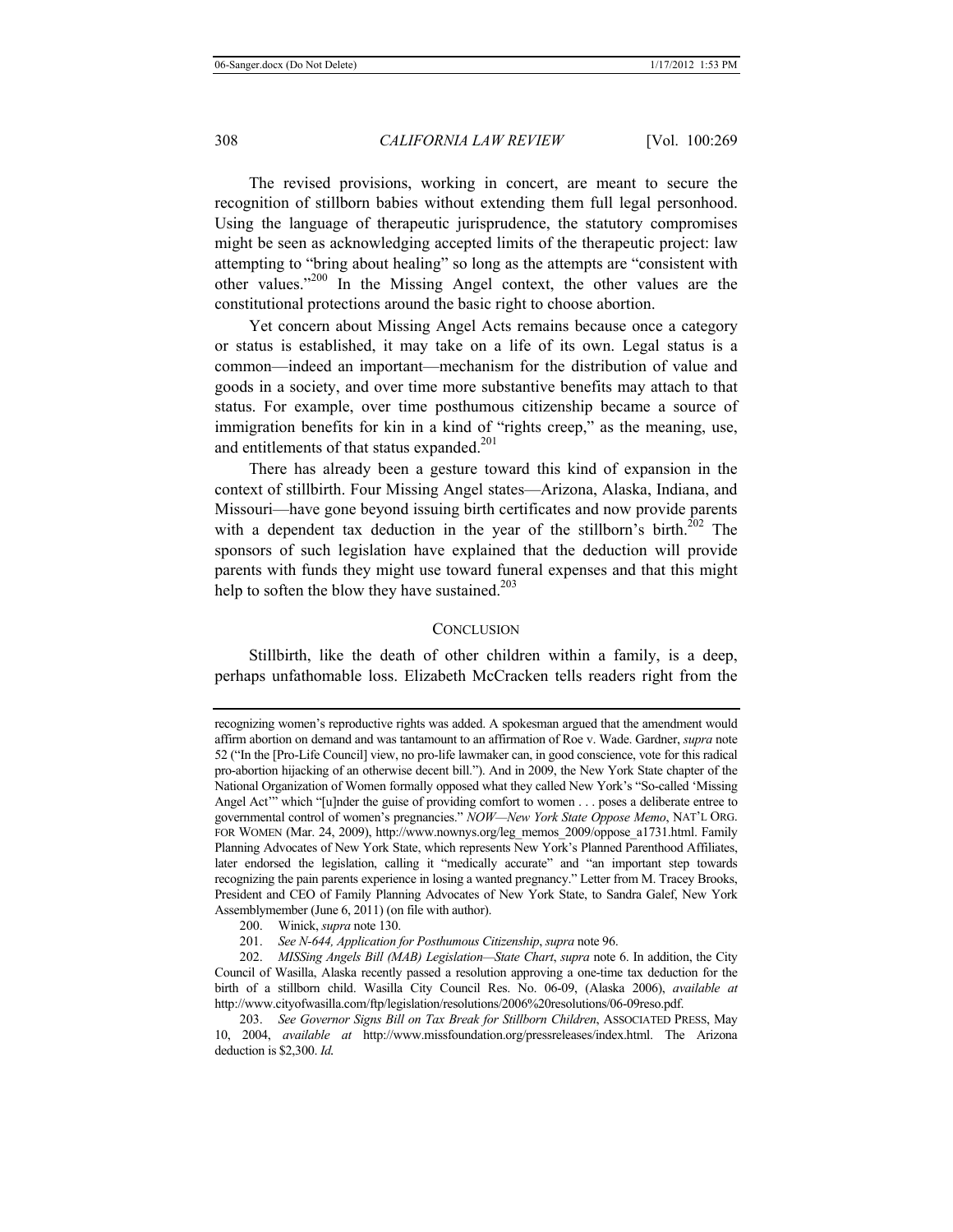start: "A child dies in this book: a baby. A baby is stillborn. You don't have to tell me how sad that is. It happened to me and my husband, our baby, a son."<sup>204</sup>

How families mourn their dead is a profoundly personal matter. In contrast to practices in past centuries, the death of a stillborn child is now understood as an event worthy of social recognition. Hospitals and medical staff, religious and spiritual communities, families and support groups, the helping professions, and even commercial enterprises offer an array of bereavement rituals that seek to acknowledge and honor stillborn babies and often their parents as well. In this Essay, I have posed the question of whether law should be added to this list through its provision of an additional mechanism of consolation, the stillborn birth certificate.

Missing Angel Acts seek to expand the traditional significance of a birth certificate from marking a live birth to marking the birth of a viable infant who was born dead. Other countries, including many in Western Europe, provide for stillborn certificates—though not stillborn *birth* certificates—straightforwardly and without the contentious political concerns that accompany legislation in the United States having to do with fetal life or death.<sup>205</sup> In France, for example, parents may request that the name and birth date of a stillborn child (*un enfant né sans vie* or a "child born without life") be recorded on the *état civil*, the official record of all civilly documented events—birth, parentage, marriage, and so on—in a person's life.<sup>206</sup>

Some have argued that the inability to provide similar documentation in the United States results directly from the polarized and ever-present politics that surrounds abortion. There is an accusatory hint of this in the MISS Foundation's promotional video, in which Joanne Cacciatore states that the enactment of Missing Angel Acts "should not fall victim to anyone's political agenda." $207$  Indeed, when one hears the appeals of bereaved parents, it seems churlish to oppose stillborn birth certificates on grounds connected to the regulation of abortion, especially when the statutes themselves address the most worrisome concerns: the Acts do not apply to voluntary termination of pregnancy; the state does not issue the certificates automatically but only by parental request; the legislation does not refer to the stillborn child as a child or unborn child or baby; and the certificates may not be used as proof of a live birth. These are among the statutory provisions that distinguish the legal treatment of the involuntary termination of pregnancy that is stillbirth from the legal treatment of abortion and of live births.

<sup>204.</sup> MCCRACKEN, *supra* note 8, at 16.

<sup>205.</sup> *See* INT'L COMM'N ON CIVIL STATUS, *supra* note 167. The stillbirth is recorded in the *livret de famille* section.

<sup>206.</sup> *See Mise à jour du livret de famille*, SERVICE-PUBLIC.FR, http://vosdroits.servicepublic.fr/F18910.xhtml (last visited Oct. 30, 2011).

<sup>207.</sup> *MISS Foundation—Missing Angels Bill PSA*, *supra* note 90.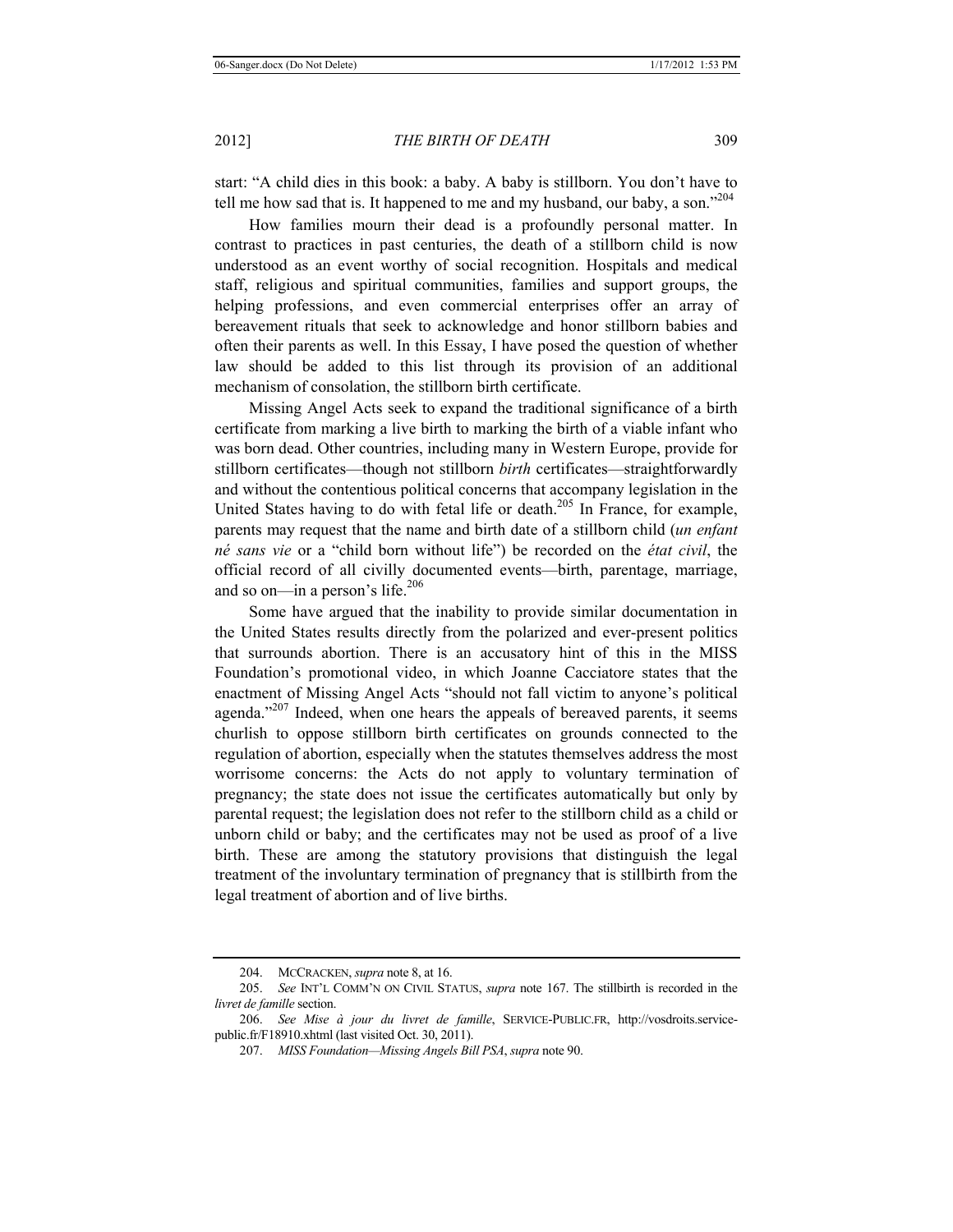Yet it is worth pausing one last time to consider why those who defend legal abortion still have some special concerns about Missing Angel Acts, and why these concerns may be especially difficult for Missing Angel advocates to understand. Taking up the latter question first, the two forms of harm—being denied the exquisitely prized birth certificate on the one hand, and some sort of future, possible, trickle-down erosion of *Roe* on the other—may register as incommensurable forms of loss. The death of a wanted baby late in pregnancy is stingingly real; in contrast, the loss for Missing Angel skeptics appears if not remote, then at least speculative. It may also be that, for women who have lost a child to stillbirth, the "loss" to women who do not want to become mothers (or to have additional children for those who already are mothers) registers not as a loss at all but something more like ingratitude.

There is also the matter of causation, which returns to the nature of the concern as well as to why that concern may seem remote or exaggerated. In other instances where enacted legislation benefits one group at a cost to another, the relation between benefit and cost is often more direct. If public money is allocated for a new prison, the new school that I may prefer will not be built and the accounting relation between the two is relatively clear. With Missing Angel Acts, the causal relation between stillborn birth certificates and oppressive abortion regulation is much less direct: the certificates themselves are not anti-abortion measures. Rather, they contribute to a thicker mix of cultural signs and coordinates in which fetal and embryonic life are claimed as full human persons, not just through specific pro-life legislation but through a wider range of signals and cues.

Some, but not all, of these signals and cues are legislative, such as the specific pro-life legislation designating fetuses as children for purposes of insurance coverage. Others are embodied in how embryonic and fetal life is talked about more generally, and in areas that would seem to have little to do with the concerns of either pro-choice or Missing Angel advocates, such as Hurricane Katrina. Consider the opening of philosophers Robert George and Christopher Tollefsen's book *Embryo*. The authors describe how little Noah Markham, "one of the *youngest* residents of New Orleans to be saved from Katrina," nearly drowned in the hurricane's flood waters, but was rescued by emergency responders.<sup>208</sup> It turns out that at the time of his rescue Noah was an embryo floating along with 1400 other frozen embryos in a canister of liquid nitrogen.<sup>209</sup> The authors conclude that if the responders "had never made it to Noah's hospital . . . there can be little doubt that the toll of Katrina would have been fourteen hundred human beings higher than it already was."<sup>210</sup>

<sup>208.</sup> ROBERT P. GEORGE & CHRISTOPHER TOLLEFSEN, EMBRYO: A DEFENSE OF HUMAN LIFE 2 (2008).

<sup>209.</sup> *Id.*

<sup>210.</sup> *Id.*